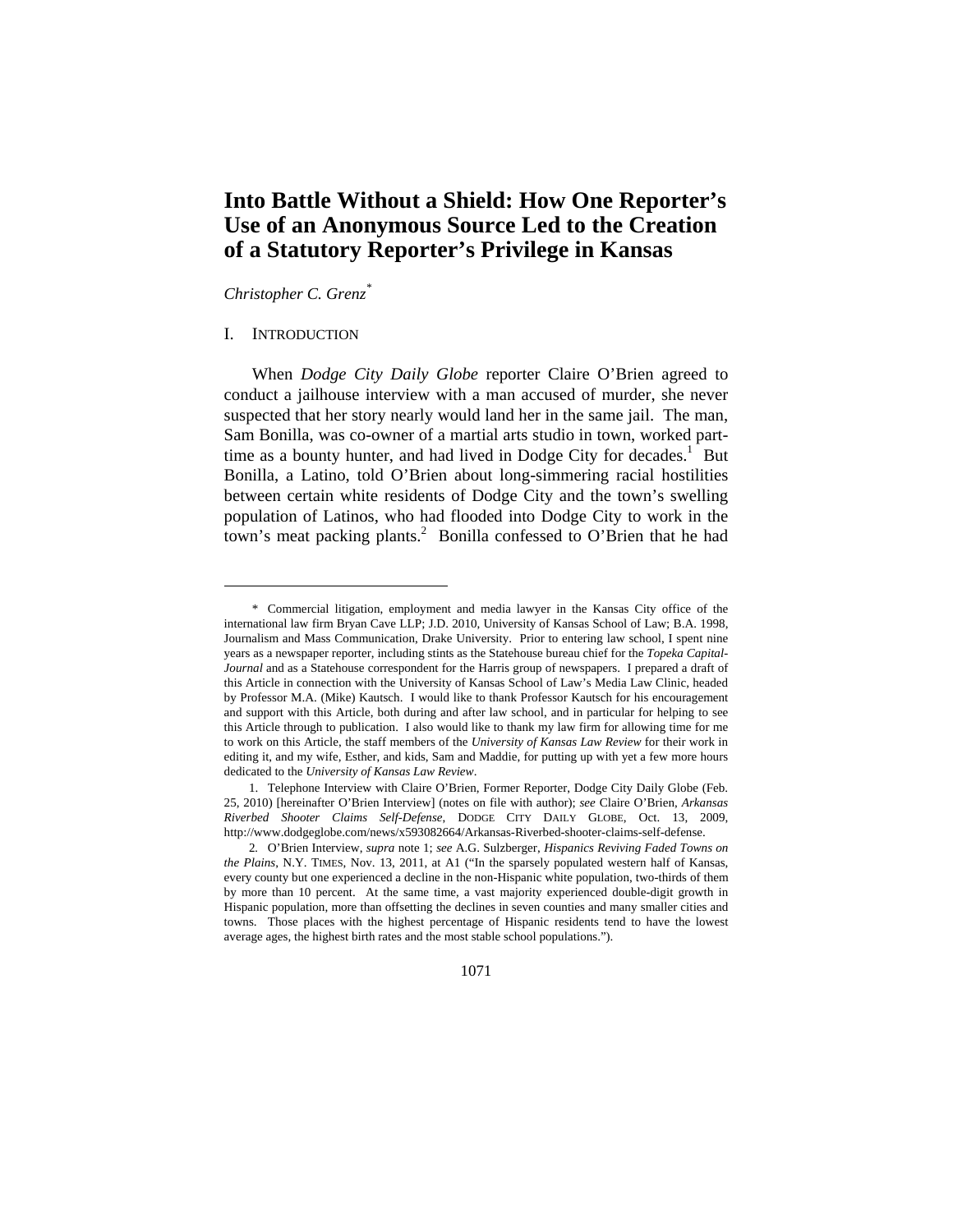shot two men—one fatally.<sup>3</sup> He insisted he had acted in self-defense and went on to tell O'Brien a story about white supremacists who were mad at him and who had access to a cache of guns.4

To be sure, the story contained explosive allegations. O'Brien sought corroboration of Bonilla's claims about white supremacists and weapons.<sup>5</sup> Her reporting led her to a man who claimed to have first-hand knowledge that backed up Bonilla's claims.<sup>6</sup> Out of fear for his own safety, the man told O'Brien she could use the information he supplied but not his name.<sup>7</sup> O'Brien pledged that she would protect his identity.<sup>8</sup>

O'Brien did not foresee the fallout. During the next several months, Ford County prosecutor Terry Malone subpoenaed O'Brien, seeking the name of her confidential source and all of her notes.<sup>9</sup> With the backing of her newspaper and its corporate owners, GateHouse Media, Inc., O'Brien fought back.<sup>10</sup> Before it was over, the case worked its way, briefly, to the Kansas Supreme Court.<sup>11</sup> And, prompted almost exclusively by the events that unfolded in Dodge City, the Kansas Legislature ultimately passed a statutory reporter's shield law after years of failed attempts. $^{12}$ 

But along the way, emotions ran hot. O'Brien skipped a court hearing, stating she could no longer trust her newspaper's attorney.<sup>13</sup> A Ford County judge briefly held O'Brien in contempt of court.<sup>14</sup> O'Brien

<sup>3.</sup> *See* O'Brien, *supra* note 1.

<sup>4.</sup> *See* O'Brien Interview, *supra* note 1.

<sup>5.</sup> *Id.*

<sup>6.</sup> O'Brien Interview, *supra* note 1.

<sup>7.</sup> *Id.*

<sup>8.</sup> *See id.*

 <sup>9</sup>*.* Petition for Writ of Mandamus and Emergency Order Staying Enforcement of the Inquisition Subpoena to Claire O'Brien Set for a Hearing on January 20, 2010 at Ex. B, GateHouse Media Kan. Holdings II, Inc. v. Love, No. 103,669 (Kan. Jan. 19, 2010) [hereinafter Petition for Writ of Mandamus].

<sup>10.</sup> *See id.* at 4–5.

 <sup>11.</sup> Roxana Hegeman, *Dodge Paper Fires Subpoenaed Reporter*, WICHITA EAGLE, Mar. 9, 2010, http://www.kansas.com/2010/03/09/1216514/dodge-paper-fires-subpoenaed-reporter.html.

 <sup>12.</sup> Act of Apr. 15, 2010 Kan. Sess. Laws 926 (codified as KAN. STAT. ANN. §§ 60-480 to -485 (Supp. 2011)); Tim Carpenter, *Reporter Shield Advances*, TOPEKA CAPITAL-J., Mar. 18, 2010, http://cjonline.com/news/legislature/2010-03-18/reporter\_shield\_advances.

 <sup>13.</sup> James Carlson, *Reporter Didn't Testify; Faces Fine*, TOPEKA CAPITAL-J., Feb. 10, 2010, http://cjonline.com/news/state/2010-02-10/reporter\_didnt\_testify\_faces\_fine.

<sup>14.</sup> *Id.*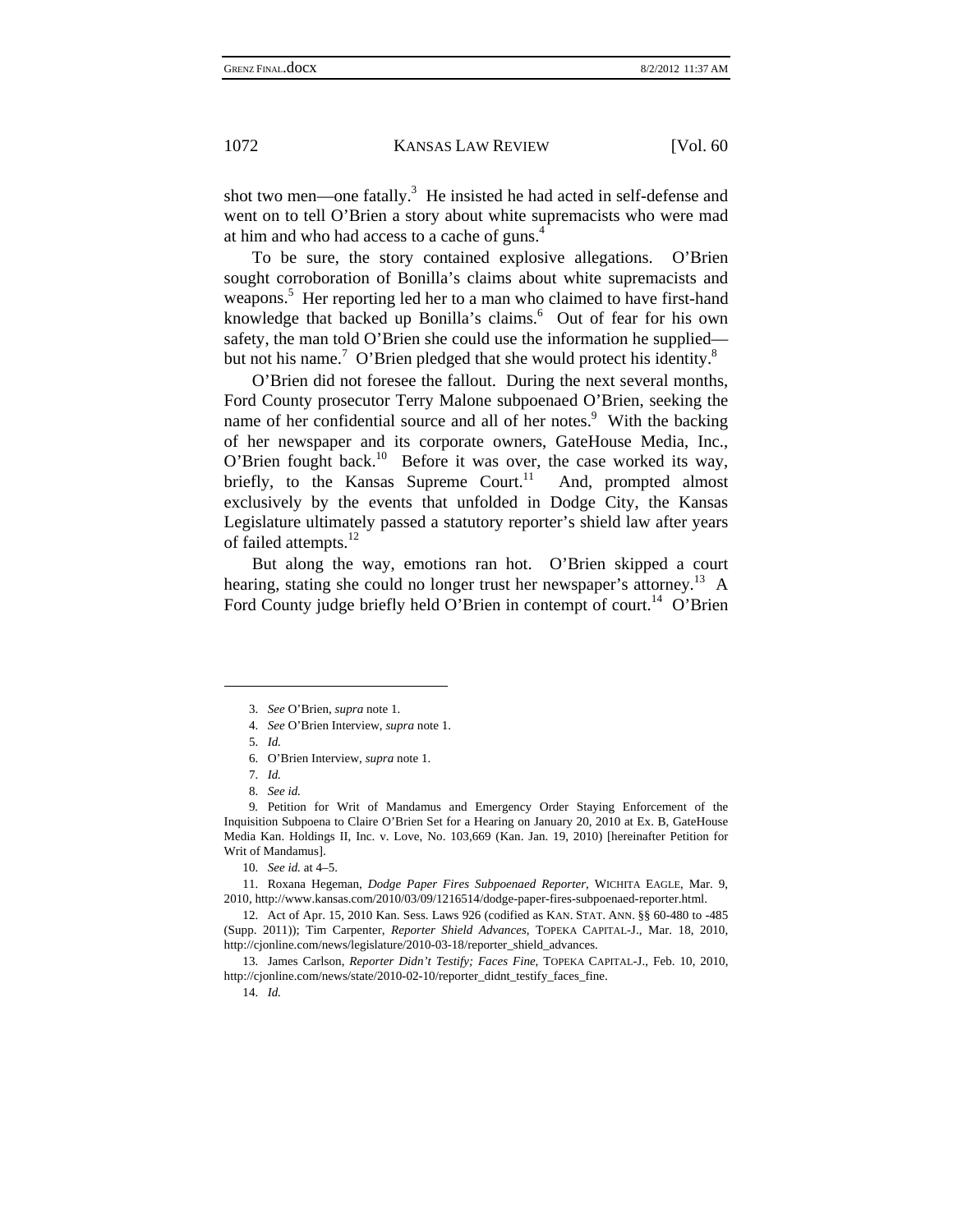became embroiled in a bitter dispute with her newspaper.<sup>15</sup> And, in the end, O'Brien was fired.<sup>16</sup>

The case also highlighted the confusion surrounding the status of the law in Kansas concerning a constitutional right to a so-called "reporter's privilege" not to testify in court under certain circumstances. "The whole mess could have been avoided if Kansas had a shield law," O'Brien stated in an interview.<sup>17</sup>

Statutory media shield laws, which now exist in forty states and the District of Columbia, offer some protection for subpoenaed journalists.<sup>18</sup> The protection offered by most shield laws can be overcome by litigants under the proper circumstances, following a balancing of the competing interests of prosecutors, criminal defendants, or civil litigators against the interests of a free press and its ability to gather the news.<sup>19</sup> The laws are designed with three general goals in mind. First, they help promote the free flow of information by ensuring a measure of protection for sources who otherwise would not come forward because of a fear that their identity could be obtained in court.<sup>20</sup> Second, they help maintain the media's credibility and independence.<sup>21</sup> Third, they provide some limitation on the burdensome chore of fighting subpoenas, which takes time, energy, and money away from journalists' primary mission of gathering and disseminating the news. $^{22}$ 

Even without a statutory shield law, a limited reporter's privilege arises from the common law precedent based on the First Amendment. In 1972, the United States Supreme Court decided *Branzburg v. Hayes*, a landmark consolidated case involving an attempt to force three reporters to divulge confidential sources and information to a grand jury.<sup>23</sup> The case divided the Court, resulting in an effective plurality, two separate dissents, and an important concurring opinion that has set the tone for both numerous lower court decisions and a framework for state laws that

<sup>15.</sup> *Id.*

 <sup>16.</sup> Hegeman, *supra* note 11.

 <sup>17.</sup> O'Brien Interview, *supra* note 1.

 <sup>18.</sup> Aaron Mackey, *Number of States with Shield Law Climbs to 40*, NEWS MEDIA & L., Summer 2011, at 27, 27.

 <sup>19.</sup> Leita Walker, Comment, *Saving the Shield with* Silkwood*: A Compromise to Protect Journalists, Their Sources, and the Public*, 53 U. KAN. L. REV. 1215, 1222–24 (2005).

<sup>20.</sup> *Id.* at 1218–19.

<sup>21.</sup> *Id.* at 1219–20.

<sup>22.</sup> *Id.* at 1220.

 <sup>23. 408</sup> U.S. 665, 667–79 (1972).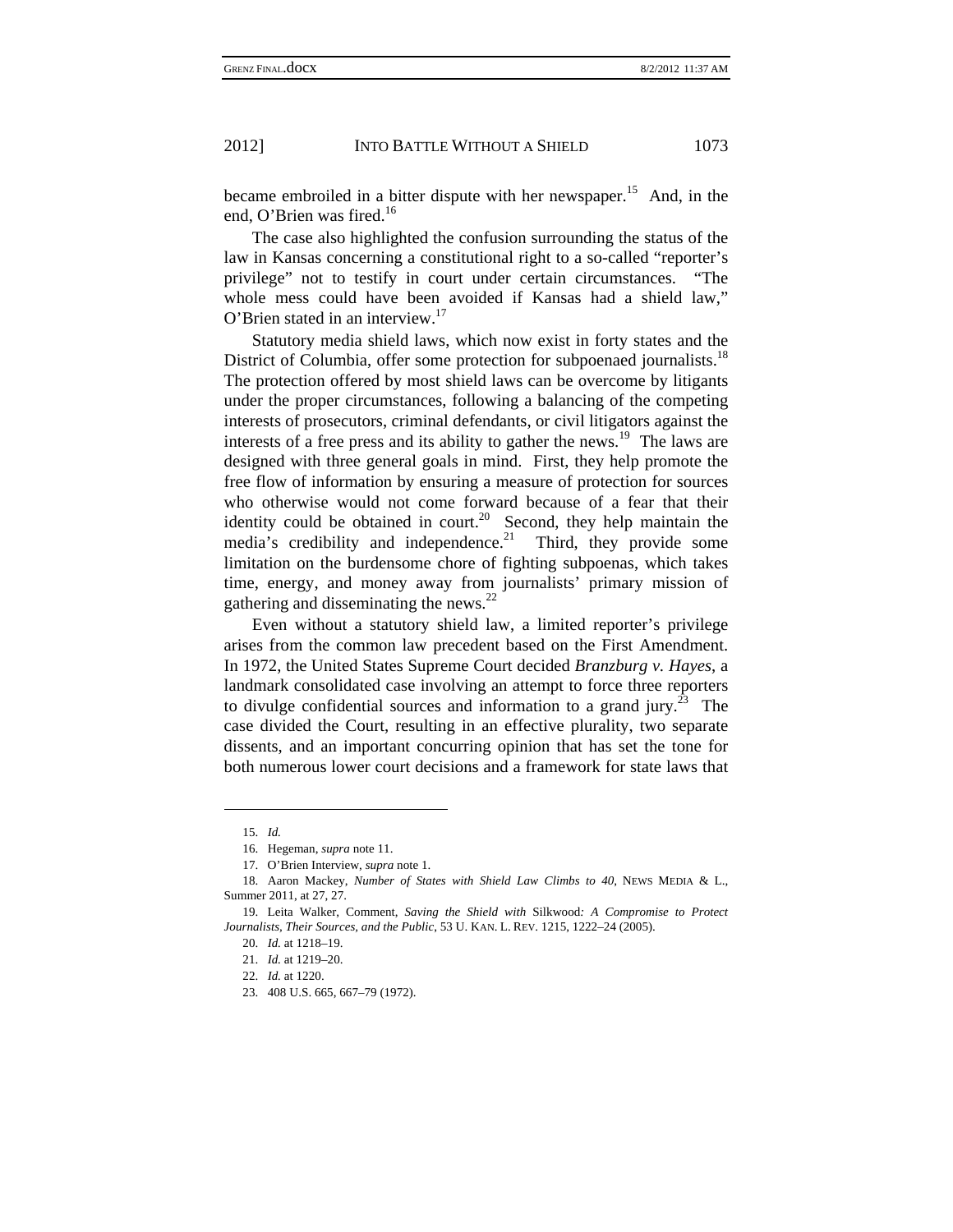provide reporters with some protection from subpoenas.<sup>24</sup> The Kansas Supreme Court considered the issue once, in a 1978 case in which the Court recognized at least a limited reporter's privilege.<sup>25</sup>

One could argue that a statutory shield law in Kansas would provide clarity and guidance to judges who are faced with balancing—in some cases—the interests of the First Amendment right to a free press against a criminal defendant's Sixth Amendment right to a fair trial. $^{26}$  The Dodge City case offered an opportunity for the Kansas Supreme Court to definitively spell out precisely how the Kansas reporter's privilege should be applied, but the Court declined to get involved.<sup>27</sup>

Longtime media attorney Mike Merriam—who had one conversation with O'Brien in his capacity as the Kansas Press Association's media hotline representative—expressed "surprise[] that the [Kansas] Supreme Court did not at least require [the district court judge] to make the analysis rather than just skip to a conclusion."<sup>28</sup> Merriam conceded that the judge "probably would have come to the same conclusion . . . [but] should have at least held a hearing and followed the law."<sup>29</sup>

This Article will discuss the Dodge City case and the new Kansas shield law in detail. The Article is laid out in four parts. After this introduction, Part II discusses the background of the Dodge City case, including first-person interviews with more than a dozen of the participants, excerpts from briefs filed, and key holdings from case law precedents that were cited in the case. $30$  Part II goes on to outline the legislative history and the ultimate passage of a media shield law in Kansas.<sup>31</sup> This Part includes a brief look at the lone case to apply the Kansas media shield  $law^3$ . In Part III, this Article first contends that

<sup>24.</sup> *See generally id.* at 667–709; *id.* at 709–10 (Powell, J., concurring); *id.* at 711–25 (Douglas, J., dissenting); *id.* at 725–52 (Stewart, J., dissenting). While Justice Powell joined the Court's opinion written by Justice White, the position outlined in his concurrence led some commentators to treat *Branzburg* like a plurality opinion. *See* Rodney A. Smolla, *The First Amendment, Journalists, and Sources: A Curious Study in "Reverse Federalism"*, 29 CARDOZO L. REV. 1423, 1424–28 (2008) (discussing the tension between and consequences of the opinions written by Justices White and Powell).

 <sup>25.</sup> State v. Sandstrom (*In re* Pennington), 581 P.2d 812, 814–15 (Kan. 1978).

<sup>26.</sup> *See, e.g.*, Walker, *supra* note 19.

<sup>27.</sup> *See* Hegeman, *supra* note 11.

 <sup>28.</sup> Telephone Interview with Mike Merriam, Attorney (Mar. 12, 2010) [hereinafter Merriam Interview] (notes on file with author).

<sup>29.</sup> *See id.*

<sup>30.</sup> *See infra* Part II.A–C.

<sup>31.</sup> *See infra* Part II.D.

<sup>32.</sup> *See infra* Part II.E.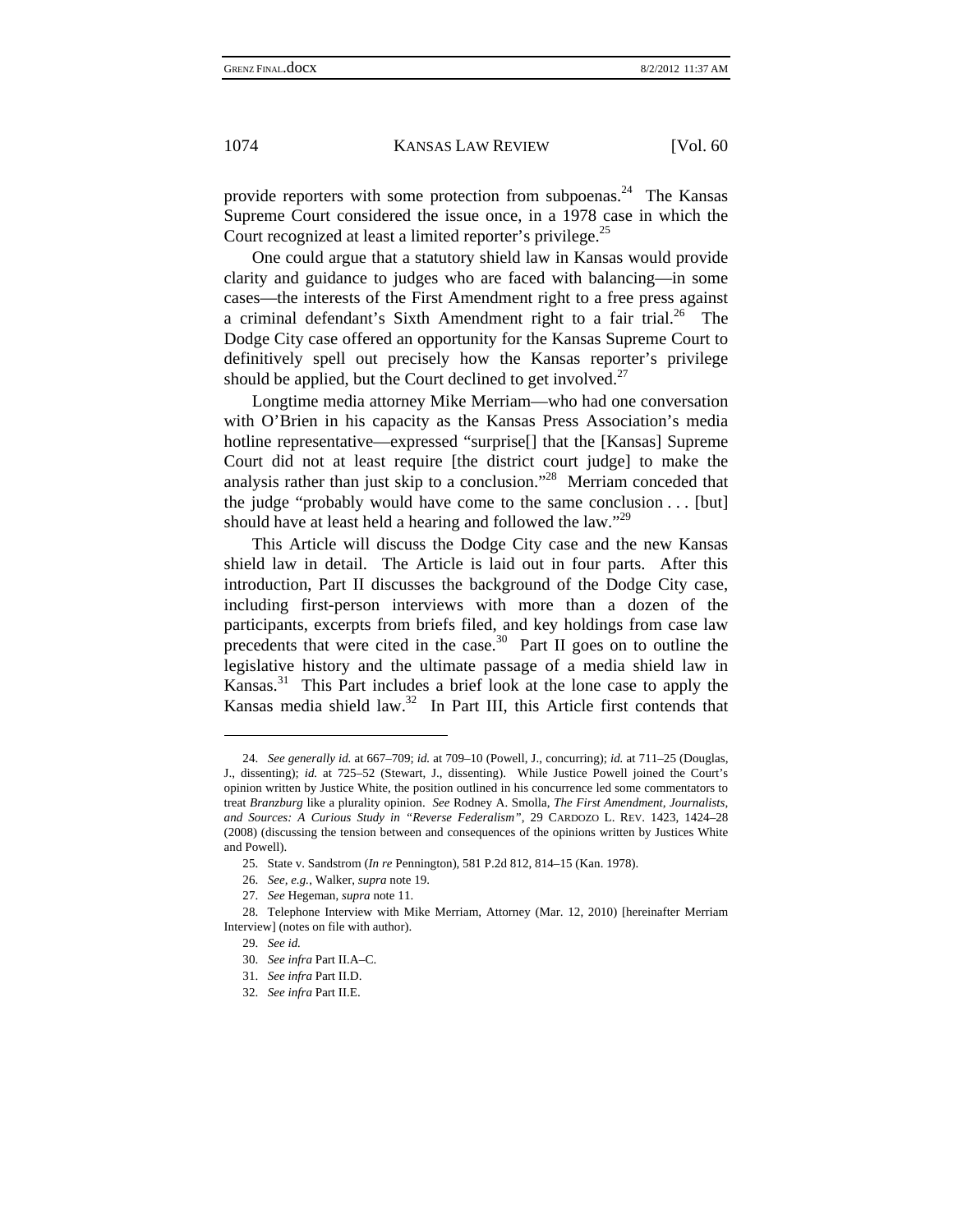Ford County District Judge Daniel Love failed to properly analyze the reporter's privilege that already existed under common law before the new shield law was passed.<sup>33</sup> It then analyzes how the case would have been handled under the newly minted Kansas Shield Law, under which the outcome likely would have been different.<sup>34</sup> Part IV provides a brief conclusion.

#### II. BACKGROUND

# *A. O'Brien's Jailhouse Interview and the Newspaper Story that Prompted Controversy*

Claire O'Brien accepted a job as a reporter in Dodge City without ever setting foot in the town.<sup>35</sup> Before moving to Dodge City, she was laid off from a newspaper in Illinois owned by GateHouse Media,  $36$  a large, corporate owner of more than 400 community and advertising publications across the country.<sup>37</sup> O'Brien said she blasted batches of resumes across the country before landing a telephone interview with the *Dodge City Daily Globe*, another GateHouse publication.<sup>38</sup>

O'Brien previously had worked for the *Las Cruces Sun-News*, in Las Cruces, New Mexico, which, like Dodge City, has a large Latino population.<sup>39</sup> And she had spent time in the Midwest.<sup>40</sup> She thought she knew what she was getting into. $41$  O'Brien stated that she thought she was familiar with the Midwest, but "southwest Kansas is not the Midwest."<sup>42</sup> "It is a profound change—sort of like [living in] a petri dish. It is so concentrated here in Dodge City—[with a population of] less than 30,000 people—but some of the most compelling issues that face America, they seem to be here writ large."<sup>43</sup>

<sup>33.</sup> *See infra* Part III.A.

<sup>34.</sup> *See infra* Part III.B.

 <sup>35.</sup> O'Brien Interview, *supra* note 1.

<sup>36.</sup> *Id.*

<sup>37.</sup> *About GateHouse Media*, GATEHOUSE MEDIA, http://www.gatehousemedia.com/about (last visited Apr. 7, 2012).

 <sup>38.</sup> O'Brien Interview, *supra* note 1.

<sup>39.</sup> *Id.*

<sup>40.</sup> *Id.*

<sup>41.</sup> *Id.*

<sup>42.</sup> *Id.*

<sup>43.</sup> *Id.*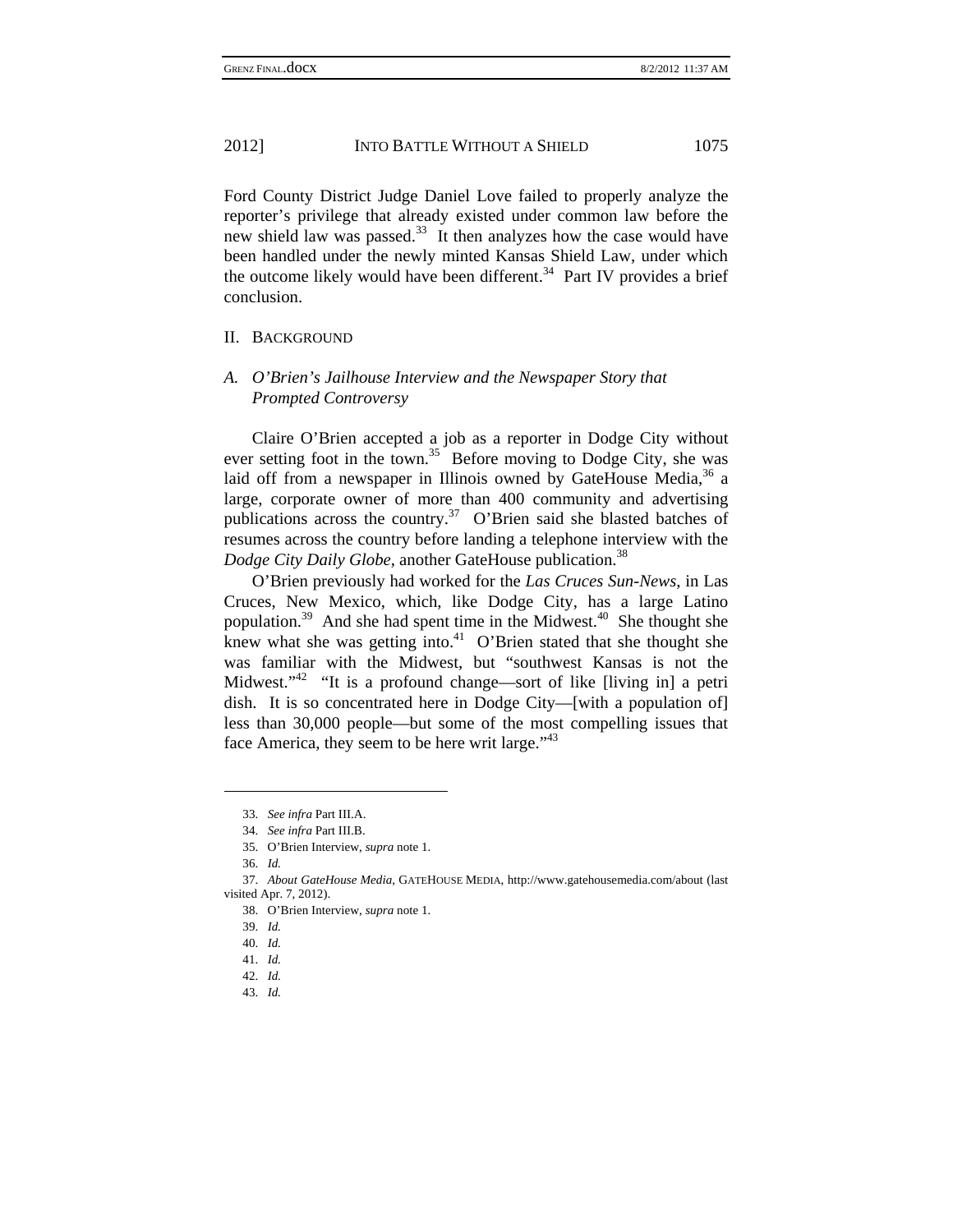Hired as a features and education reporter, O'Brien made a name for herself in the Latino community in Dodge City after she tackled some stories that she said had not been written about prior to her arrival at the newspaper.<sup>44</sup> For example, she believed that she gained the trust of some of the Latinos in town after she wrote about the shooting death of an undocumented Mexican immigrant.<sup>45</sup> Another one of her stories discussed a promising young Latino college graduate with plans to go to law school who was felled by violence.<sup>46</sup> It quickly became apparent to many that O'Brien was not the typical Dodge City resident.<sup>47</sup>

"[I am] fifty-four years old. I spent most of my youth in San Francisco. [I am] a lesbian. And [I am] practically an anarchist," O'Brien explained in an interview.<sup>48</sup> "I just  $[do not]$  fit in at all here... [I am] sort of out of context here. Having a more left-of-center approach would not seem so out of place where I come from."<sup>49</sup> O'Brien conceded that she may have been the perfect vehicle for highlighting the lack of a statutory reporter's shield law in Kansas:

On the other hand, maybe it took a lesbian activist from San Francisco to come out here and fight. Quite a few reporters here have told me [they have] been subpoenaed, but they talked.... [I have] shown my courage. [I am] a middle-aged lady with two artificial knees. All these kids, these young reporters, they [did not] have the courage to go [to  $|q$ iail]. $|q$ 

The story that sparked O'Brien's First Amendment controversy involved the shooting of two white men—one fatally—and the arrest of a longtime Dodge City Latino resident, Sam Bonilla.<sup>51</sup> One of O'Brien's sources in Dodge City, a bail bondsman named Rebecca Escalante, called O'Brien and explained that Bonilla wanted to share his version of events.<sup>52</sup> Escalante claimed that Bonilla trusted only O'Brien to report the story.<sup>53</sup> O'Brien explained: "That is the only reason the government

44. *Id.*

- 45. *Id.*
- 46. *Id.* 47. *See id.*
- 48. *Id.*
- 49. *Id.*
- 
- 50. *Id.*
- 51. *Id.* 52. *Id.*
- 53. *Id.*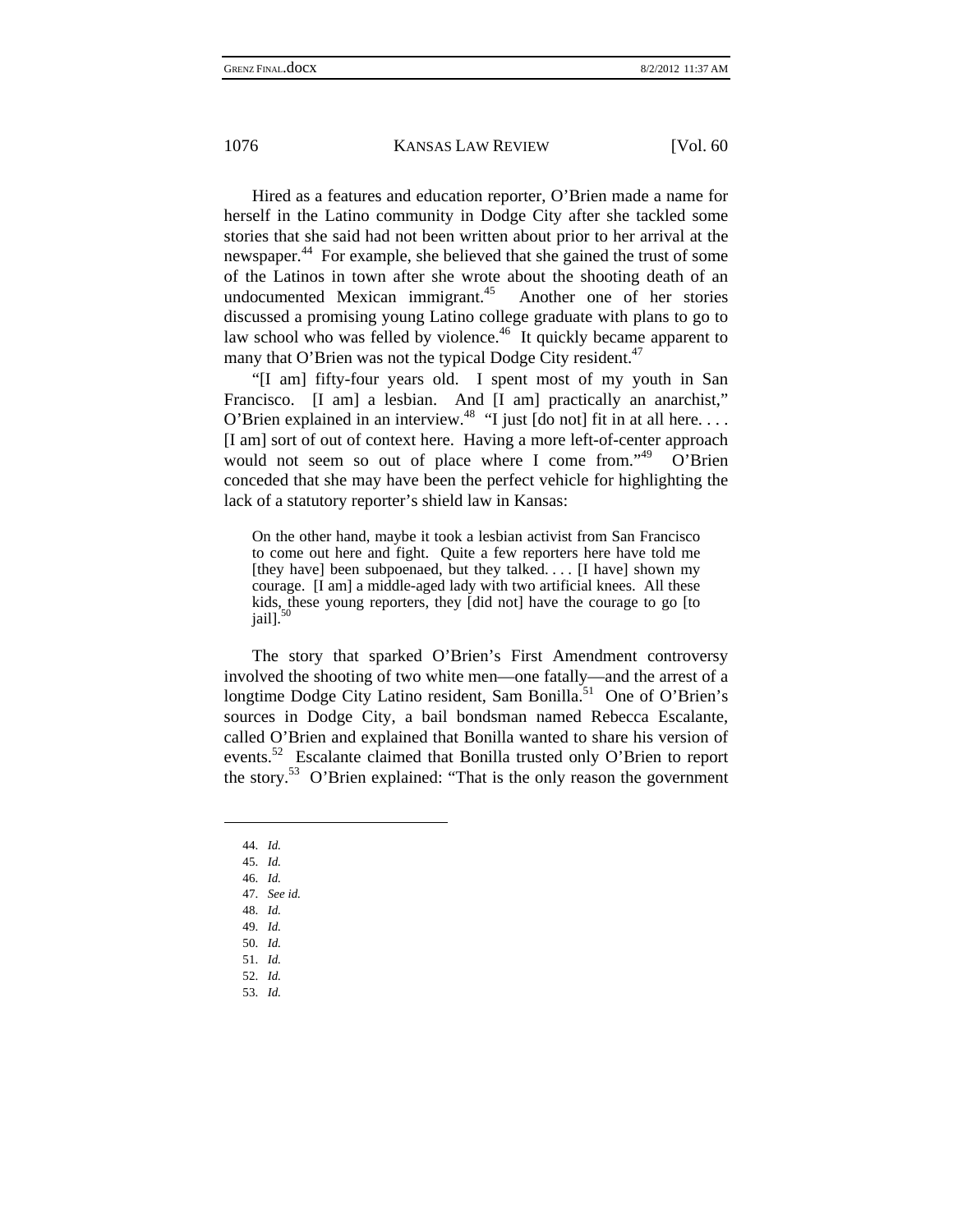and crime reporter did not do the story."<sup>54</sup> The Latino community had noticed a few of O'Brien's stories—"enough that they thought they would get fairer coverage with [O'Brien] than with the crime reporter."<sup>55</sup>

Escorted by Escalante, jail personnel ushered O'Brien into the jail to meet with Bonilla.<sup>56</sup> Escalante introduced Bonilla to O'Brien and then left.<sup>57</sup> O'Brien began by telling Bonilla about some of the stories she had written about Latinos.<sup>58</sup> Then Bonilla started talking—and continued to do so for about an hour and a half, until a guard said it was time for O'Brien to leave.<sup>59</sup> "He just told me his story," O'Brien recalled.<sup>60</sup> "I was leaning toward believing him, but I had absolutely not formed any kind of opinion. But he had a right to tell his story."<sup>61</sup>

In the article, O'Brien wrote that Bonilla was accompanied by two children in the Arkansas River bed on Labor Day when two men in a pickup drove aggressively toward them.<sup>62</sup> He said he carried his gun with him—legally—because he had previously seen wild dogs in the area. $^{63}$  During the jailhouse interview, O'Brien later wrote in her story, "Bonilla had difficulty keeping back tears as he insisted that he had acted in self-defense, stating that [the two men who were shot, Steven] Holt and [Tanner] Brunson[,] had attempted to run him down in their pickup just before getting out of the truck and advancing on him and the two children he acted to protect."<sup>64</sup>

In what proved to be the most controversial part of the story, O'Brien wrote that Escalante had declined to bail Bonilla out of jail because she was "concerned for his safety" and that Escalante had "been warned by several people that he will be in danger if he is released."<sup>65</sup> The story went on to report:

A source who is known to the Globe but who did not wish to be publicly identified said Monday that Tanner Brunson, who was

- 56. *Id.*
- 57. *Id.* 58. *Id.*
- 59. *Id.*
- 60. *Id.*
- 61. *Id.*
- 
- 62. *Id.*; *see also* O'Brien, *supra* note 1.
- 63. O'Brien Interview, *supra* note 1; *see also* O'Brien, *supra* note 1.
- 64. O'Brien Interview, *supra* note 1.
- 65. *Id.*

<sup>54.</sup> *Id.*

<sup>55.</sup> *Id.*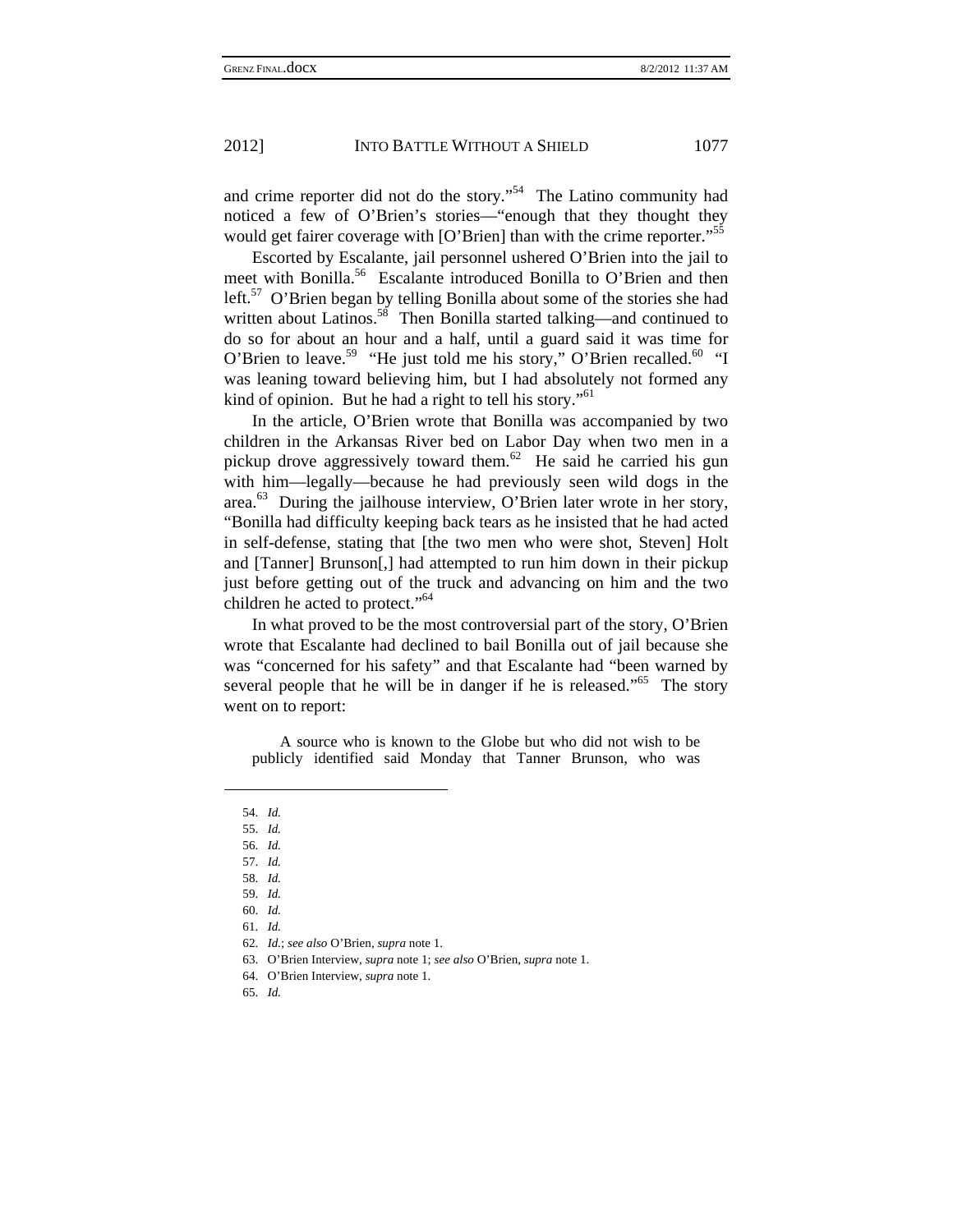wounded in the shooting, has a base of support that is well-known for its anti-Hispanic beliefs. The same source stated he has seen evidence that Brunson's support base has a supply of semi-automatic weapons.

The source did not characterize Holt or his family in the same manner.<sup>66</sup>

O'Brien included the portion of the story that relied on the anonymous source because she did not want to rely solely on the claims of a man in jail who had been charged with murder.<sup>67</sup> When O'Brien returned to the newspaper after her interview with Bonilla, she called Escalante to see if she knew anyone who could back up the claims.<sup>68</sup> Escalante introduced O'Brien to another source—a man who said he had seen the cache of weapons and knew of its connection to a hate group.<sup>69</sup> O'Brien did not meet the source in person, but rather spoke to him by phone.70 Escalante was with the source and listened to the conversation when he talked to O'Brien.<sup>71</sup> O'Brien trusted the source because she trusted Escalante.<sup>72</sup> "She introduced [the source], told me how long [she had] known him—years and years—and vouched for him. I considered it to be good enough."73

The source relayed the reason he had been present on the Brunson family's property, what he had seen, and what he knew as a longtime community member about the family's ties to a white supremacist group called the Aryan Brotherhood.<sup>74</sup> O'Brien said she chose not to attempt to meet him in person because the source was frightened about talking to the media.<sup>75</sup> "I figured, what was the point of me doing that when we both knew that I knew who he was?" O'Brien said in an interview.<sup>76</sup> "[H]e was really afraid.... I just decided not to scare him further."<sup>77</sup> The source told O'Brien that, if she used anything he had told her, she

- 67. O'Brien Interview, *supra* note 1.
- 68. *Id.*

- 69. *Id.*
- 70. *Id.*
- 71. *Id.*
- 72. *Id.*
- 73. *Id.*
- 74. *Id.*
- 75. *Id.*
- 76. *Id.*
- 77. *Id.*

 <sup>66.</sup> O'Brien, *supra* note 1.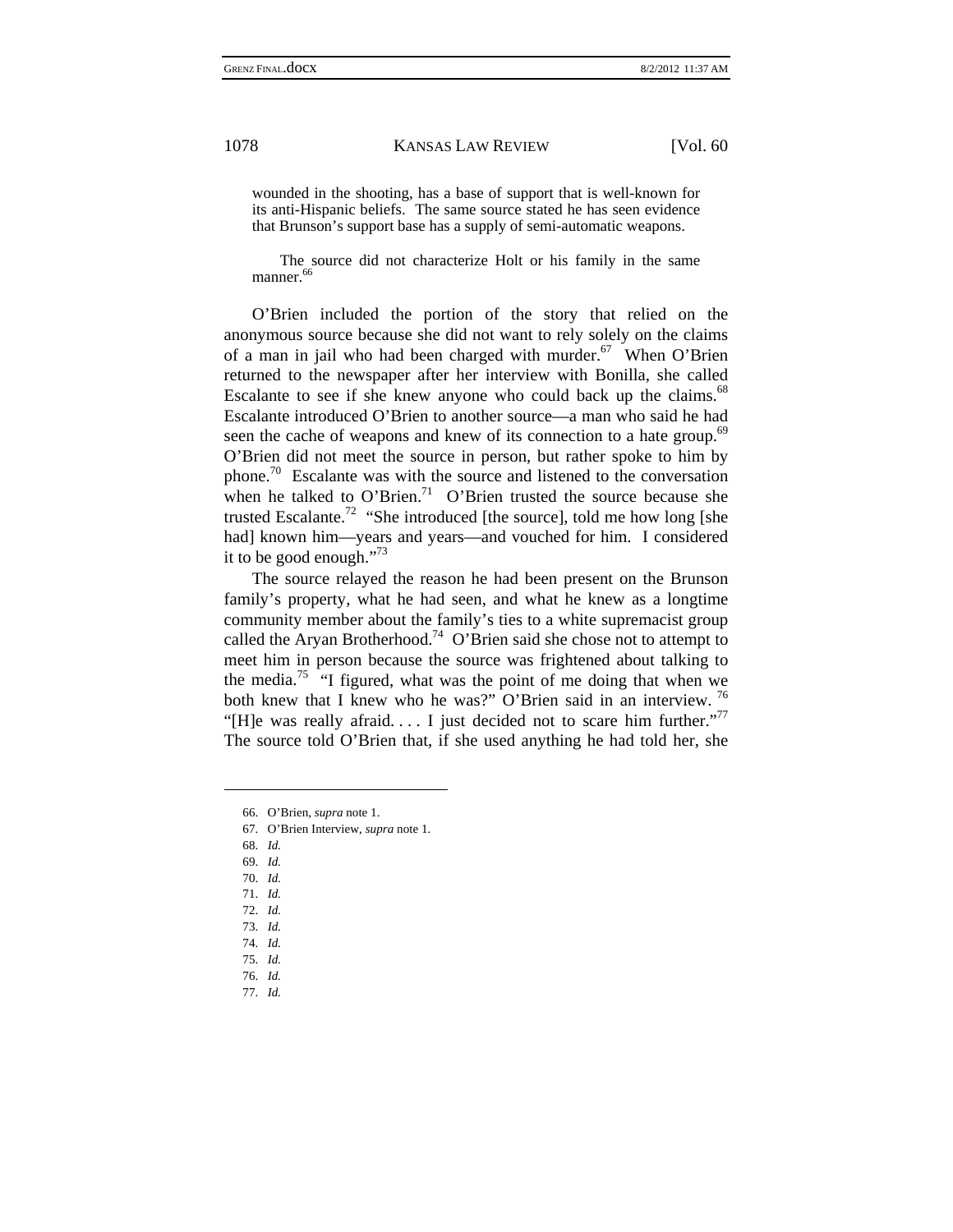could not print his name.<sup>78</sup> O'Brien agreed. "I gave him my word. I [did not] realize there [was not] a shield law in Kansas. That was stupid on my part—[there is] a pretty strong one in Illinois. But I gave him my word $\overline{''}$ 

Before publishing the story, O'Brien attempted unsuccessfully to reach Holt's sister for comment.<sup>80</sup> She also called the local Ford County Attorney, Terry J. Malone, to get his comments about the case and his reaction to what Bonilla and the confidential source had claimed.<sup>81</sup> "[W]hen I asked the prosecutor about it, he just hit the roof: '[that is] not relevant at all,'" O'Brien recalled.

I just took him through the whole interview, waiting for comment, because [I am] a reporter. Of course I want both sides of the story. I want a better story. He started saying things like, "that could really influence a jury." He lectured me that running it would be very  $irrespondible.<sup>82</sup>$ 

Ultimately, Malone declined to comment to O'Brien about the specific allegations that her story contained. $83$  The story quoted Malone as stating: "We [do not] want to try this case in the press. But we are satisfied that the evidence we will present will prove our case against Mr. Bonilla."84

In an affidavit accompanying a brief that Malone submitted to the Kansas Supreme Court, Malone wrote that O'Brien told him during their telephone conversation that Bonilla had cursed at Brunson, who was driving the vehicle, as he walked in the riverbed. $85$  Malone also attested in the affidavit that O'Brien told him that "she had learned from sources that Tanner Brunson had ties to the Aryan Brotherhood, a group with anti-[H]ispanic beliefs."86 O'Brien strongly denied in an interview that she had ever used the words "Aryan Brotherhood" in her telephone

<sup>78.</sup> *Id.*; *see also* O'Brien, *supra* note 1 (providing information about Brunson from a source "who did not wish to be publicly identified").

<sup>79.</sup> O'Brien Interview, *supra* note 1.

 <sup>80.</sup> O'Brien, *supra* note 1.

 <sup>81.</sup> O'Brien Interview, *supra* note 1.

<sup>82.</sup> *Id.*

 <sup>83.</sup> O'Brien, *supra* note 1.

<sup>84.</sup> *Id.*

 <sup>85.</sup> Affidavit of Ford County Attorney at 2, GateHouse Media Kansas Holdings II, Inc. v. Love, No. 103,669 (Kan. Jan. 19, 2010).

<sup>86.</sup> *Id.*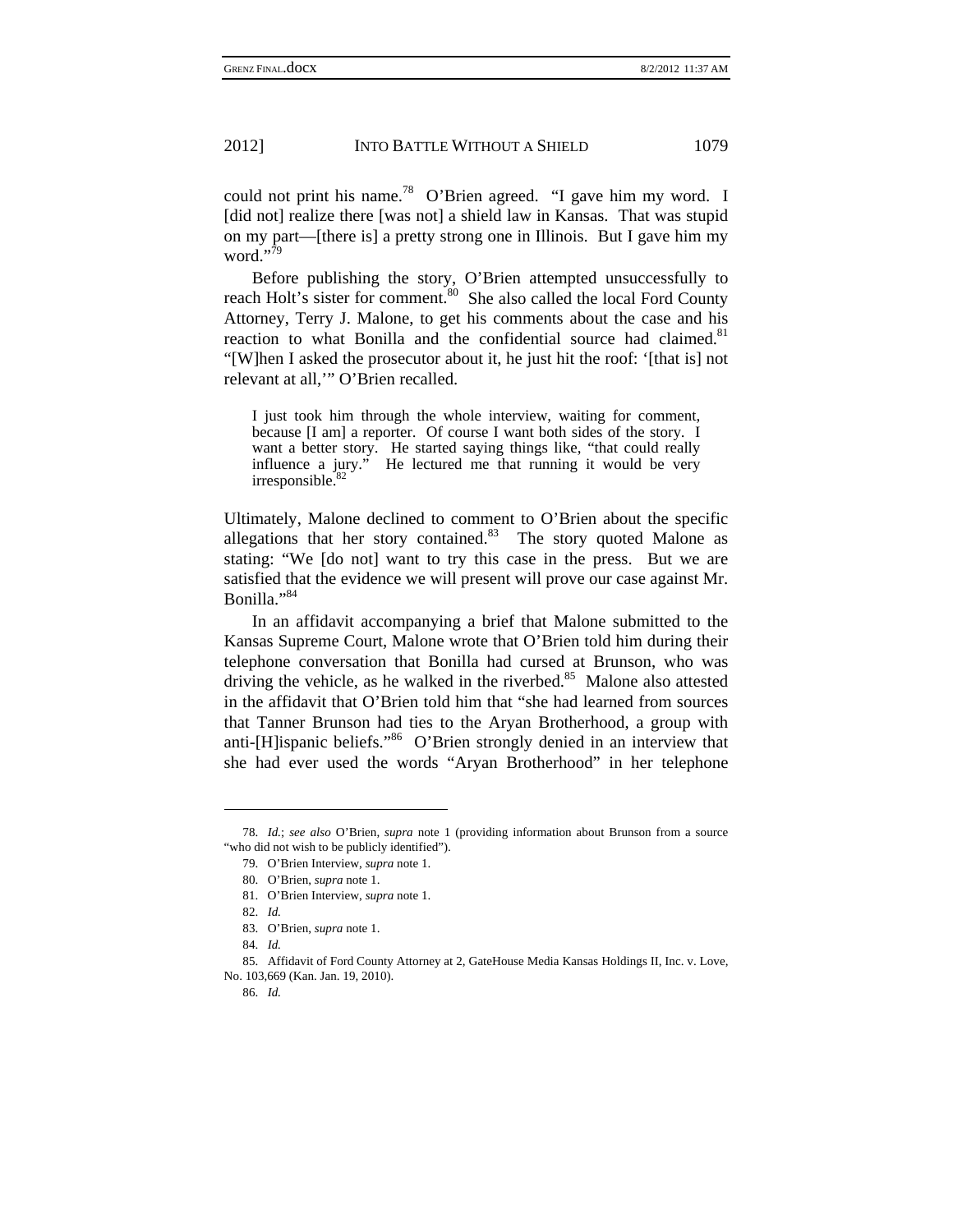conversation with Malone.<sup>87</sup>

#### *B. Procedural History*

#### 1. Malone Subpoenas O'Brien

Two weeks after O'Brien's story appeared in print, Malone filed two subpoenas in Ford County District Court.<sup>88</sup> The first sought O'Brien's testimony in a proceeding known by the medieval-sounding title "inquisition."<sup>89</sup> An inquisition is a rare procedure in Kansas,  $90$  and it allows a prosecutor to subpoena witnesses to testify if the prosecutor "has knowledge of any alleged violation of the laws of Kansas."<sup>91</sup> The second subpoena ordered O'Brien to produce her notes from the jailhouse interview with Bonilla.<sup>92</sup>

In an interview months later, Malone conceded that he never imagined that the two subpoenas would lead to a court battle that would cost GateHouse more than  $$50,000$  in legal fees.<sup>93</sup> From his perspective, he had a criminal defendant making statements to a reporter while he was still in jail. $94$  There was no question in Malone's mind that Bonilla's statements were relevant to the prosecution. $95$  Further, the story contained allegations that a member of the community—the criminal defendant Sam Bonilla—was in danger.<sup>96</sup> Malone initially believed O'Brien might turn the notes over voluntarily.<sup>97</sup> After all, Malone reasoned, Bonilla had requested the interview and wanted his comments to be printed, so surely he would not object to the prosecutor having access to his entire version of events.<sup>98</sup> As for the confidential source, O'Brien had printed that Bonilla was in danger, and Malone thought most reporters would cooperate with authorities if they possessed such

 <sup>87.</sup> O'Brien Interview, *supra* note 1.

 <sup>88.</sup> Petition for Writ of Mandamus, *supra* note 9, at Ex. B.

<sup>89.</sup> *Id.*

 <sup>90.</sup> Merriam Interview, *supra* note 28.

 <sup>91.</sup> KAN. STAT. ANN. § 22-3101(1) (2007).

 <sup>92.</sup> Petition for Writ of Mandamus, *supra* note 9, at Ex. B.

 <sup>93.</sup> Telephone Interview with Terry Malone, Ford Cty. Attorney (April 16, 2010) [hereinafter Malone Interview] (notes on file with author).

<sup>94.</sup> *Id.*

<sup>95.</sup> *Id.*

<sup>96.</sup> *Id.*

<sup>97.</sup> *Id.*

<sup>98.</sup> *Id.*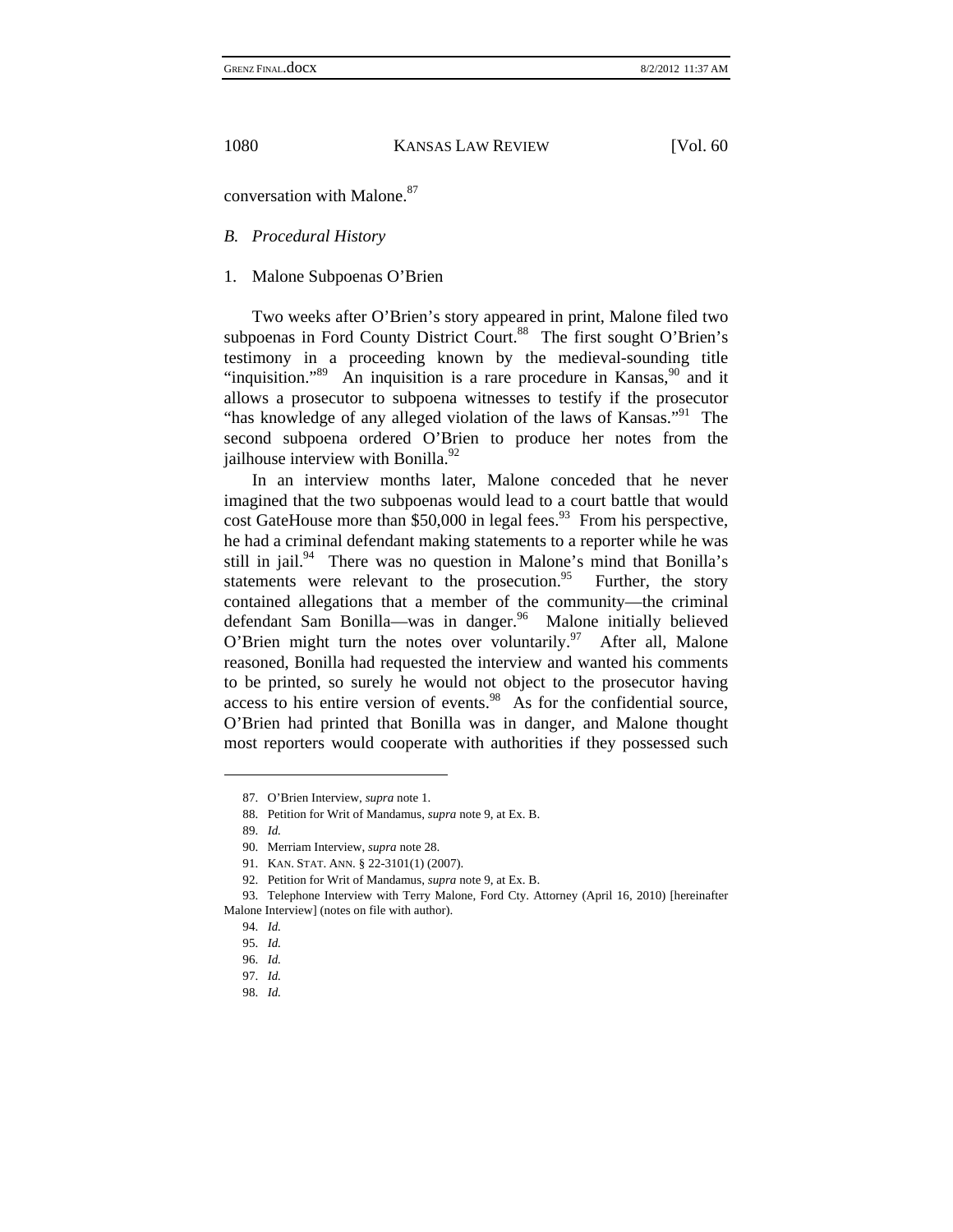serious information.<sup>99</sup> When O'Brien refused to cooperate voluntarily, Malone reviewed case law regarding a common law reporter's privilege in Kansas and determined the analysis was an easy one—the information O'Brien had was relevant, and the prosecutor needed it.<sup>100</sup>

Malone explained his initial intentions:

I knew Claire for a couple months [prior to subpoenaing her] and [did not] consider her an enemy—and I [did not] consider myself an enemy of the press. . . . But I thought the information Mr. Bonilla gave to her might be relevant to our prosecution. But really, the big thing was, right there on the front page of our local newspaper was the fact that we had a guy that was alleged to be in serious harm should he ever be outside the custody of our sheriff. [That is] hard to ignore as a county prosecutor. People are saying, "We have information someone wants to do harm to someone in our community." That really drove the inquisition as much as anything. We have a duty to protect people and we had to do what we could to see if this threat was real or just imagined.<sup>101</sup>

Malone dismissed any suggestion that he was on a "fishing expedition."<sup>102</sup> He said journalists "*should* be protected from fishing He said journalists "*should* be protected from fishing expeditions. That [was not] what we were doing. We [were not] fishing." $^{103}$ 

# 2. The *Dodge City Daily Globe*'s Motion to Quash

#### a. Legal Strategy

Within days, attorneys representing GateHouse responded in Ford County District Court with a motion to quash the subpoena. William A. Hurst, a partner in the Albany, New York, office of Hiscock & Barclay, LLP, is national counsel for GateHouse.<sup>104</sup> Hurst filed a brief within forty-eight hours of learning about the case for the first time.<sup>105</sup> Hurst quickly learned that the inquisition was not commonly used in Kansas.<sup>106</sup>

<sup>99.</sup> *Id.*

<sup>100.</sup> *Id.*

<sup>101.</sup> *Id.*

<sup>102.</sup> *Id.*

<sup>103.</sup> *Id.*

 <sup>104.</sup> Telephone Interview with William A. Hurst, Partner, Hiscock & Barclay (Mar. 15, 2010) [hereinafter Hurst Interview] (notes on file with author).

<sup>105.</sup> *Id.*

<sup>106.</sup> *Id.*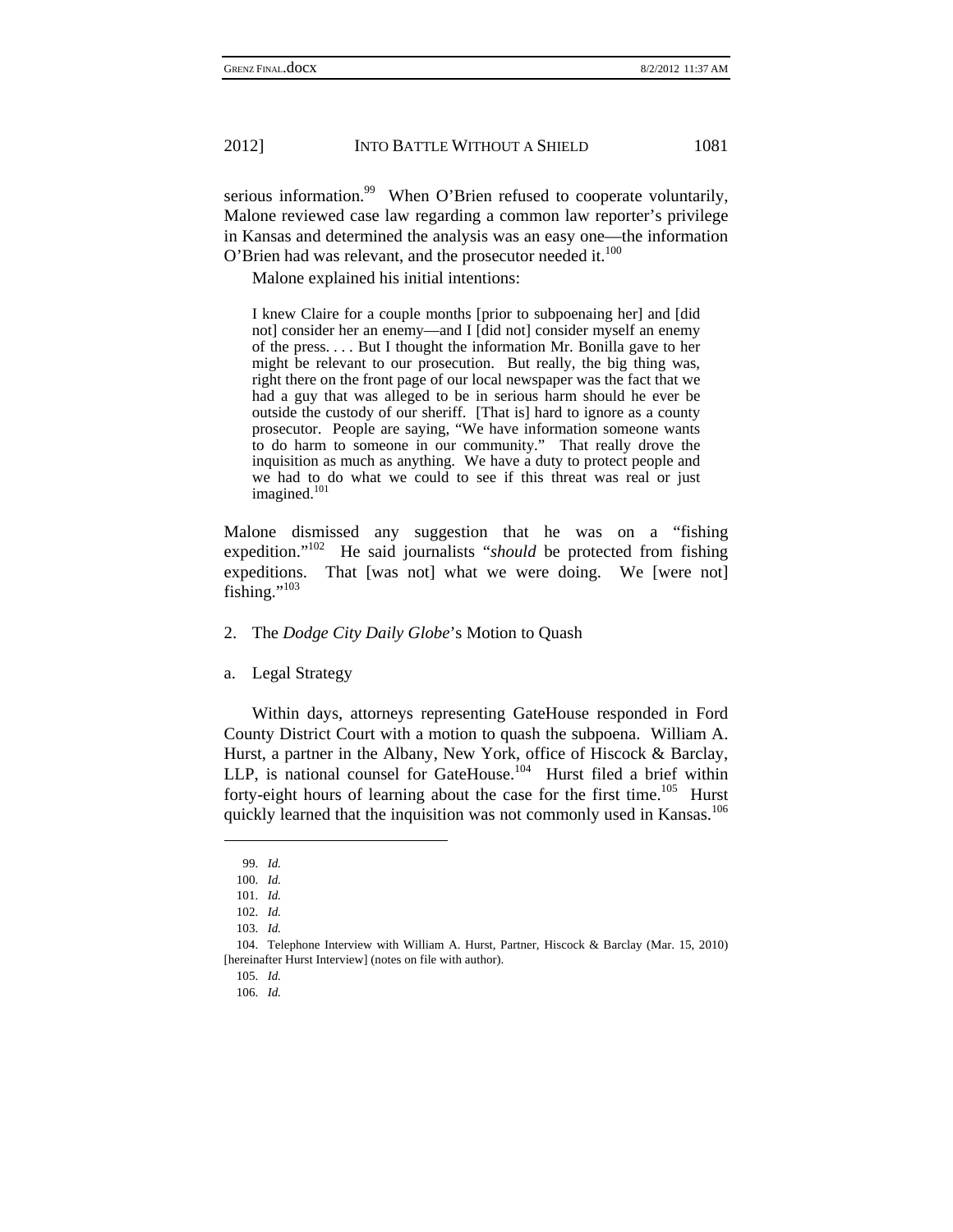He also realized that using the inquisition procedure meant that the prosecutor's investigation into O'Brien's jailhouse interview was "not tied directly to the underlying criminal case."<sup>107</sup> According to Hurst, "the first red flag that goes up is 'fishing expedition."<sup>108</sup>

When Hurst learned that Kansas had no shield law—he said he was unaware at that early date that such a proposal was "kicking around the Legislature"<sup>109</sup>—and that the last time the Kansas Supreme Court had examined the reporter's privilege was more than thirty years prior in *In re Pennington*,<sup> $110$ </sup> he sensed this case would be an opportunity to define such a privilege.<sup>111</sup> "We felt like we had a pretty clean slate to be writing on. In the interim [since *In re Pennington*, there had been] some good Tenth Circuit precedent . . . . And [*In re Pennington*] is really not very clear. . . . [It is] hard really to pin down the Kansas Supreme Court on what it is [they are] doing."<sup>112</sup>

b. Precedents

Indeed, much of the case law in the area of the reporter's privilege is less than crystal clear.<sup>113</sup> Although Hurst wove together numerous cases offering persuasive authority from other jurisdictions, Hurst relied primarily on three cases to support his motion to quash the subpoenas.

#### i. *Branzburg v. Hayes*

Considered the seminal case on a reporter's privilege, the 1972 United States Supreme Court case of *Branzburg v. Hayes* consolidated four cases involving three reporters who had refused to disclose the names of confidential sources and unpublished information.<sup>114</sup> The Court held that requiring reporters to testify before grand juries does not violate their First Amendment rights.<sup>115</sup>

An important concurring opinion from Justice Powell, however,

<sup>107.</sup> *Id.*

<sup>108.</sup> *Id.*

<sup>109.</sup> *Id.*

 <sup>110.</sup> State v. Sandstrom (*In re* Pennington), 581 P.2d 812 (Kan. 1978).

 <sup>111.</sup> Hurst Interview, *supra* note 104.

<sup>112.</sup> *Id.*

 <sup>113.</sup> Walker, *supra* note 19, at 1226 ("*In re Pennington* has mystified its readers.").

 <sup>114. 408</sup> U.S. 665, 667–69, 672, 675 (1972).

<sup>115.</sup> *Id.* at 667.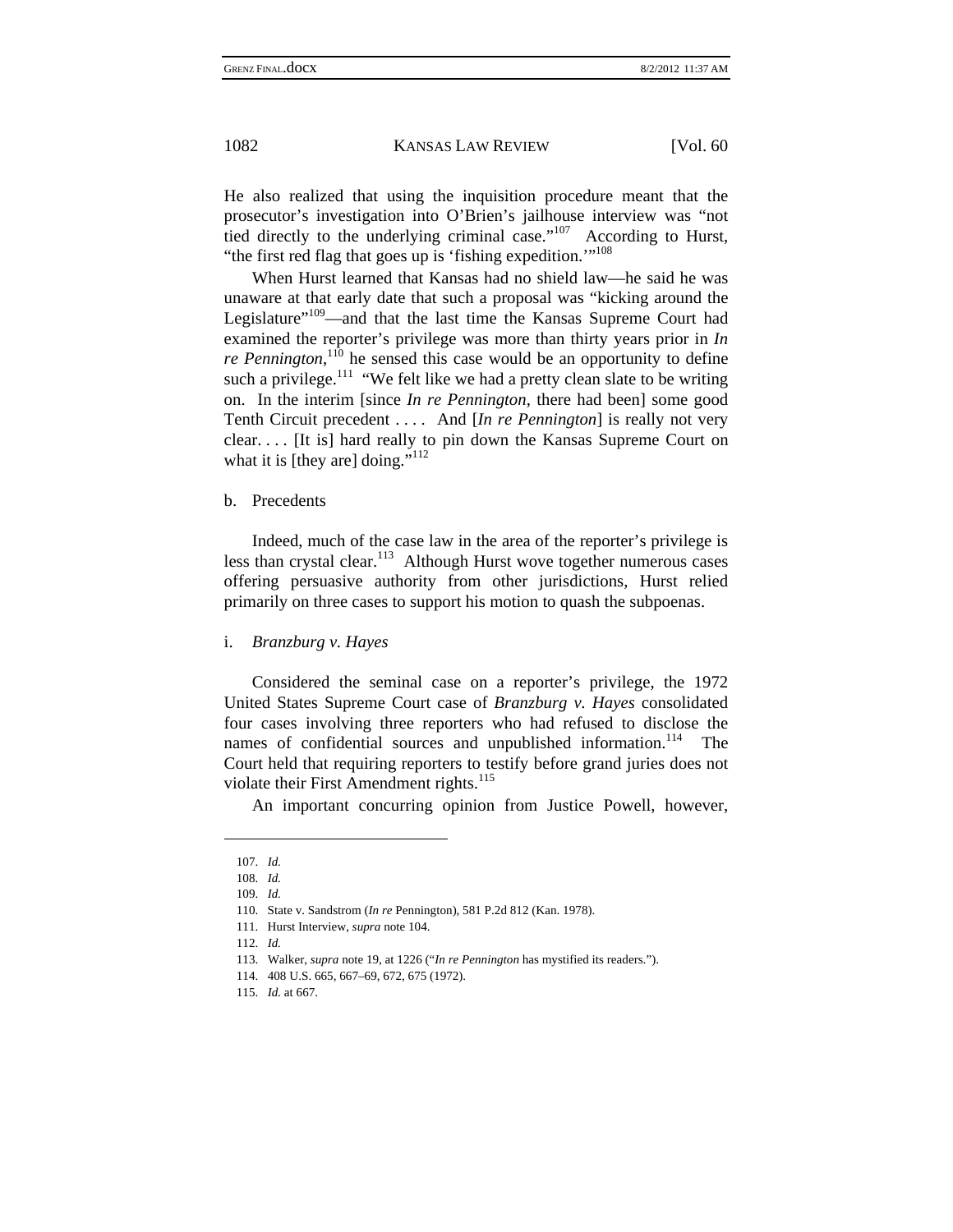softened the one-size-fits-all tone of the Court's holding.<sup>116</sup> Justice Powell, casting the fifth vote in a 5–4 decision, responded directly to a forceful and lengthy dissent written by Justice Stewart.<sup>117</sup> Justice Powell expressly rejected Justice Stewart's contention that the Court had held that "state and federal authorities are free to 'annex' the news media as 'an investigative arm of government.'"<sup>118</sup> Justice Powell went on to write:

The asserted claim to privilege should be judged on its facts by the striking of a proper balance between freedom of the press and the obligation of all citizens to give relevant testimony with respect to criminal conduct. The balance of these vital constitutional and societal interests on a case-by-case basis accords with the tried and traditional way of adjudicating such questions.<sup>119</sup>

And in a footnote in his short concurrence, Justice Powell further stated that "the court—when called upon to protect a newsman from improper or prejudicial questioning—would be free to balance the competing interests on their merits in the particular case." $120$ 

# ii. *State v. Sandstrom (In re Pennington)*

Relying heavily on Justice Powell's concurrence, which was required to prop up the Court's 5–4 holding, the Kansas Supreme Court has visited the issue of a reporter's privilege a single time, in a 1978 case known as *In re Pennington*. 121 In that case, the court considered whether a news reporter may exercise a constitutional testimonial privilege to protect the identity of a confidential news source.<sup>122</sup> The court held that "a newsperson has a limited privilege of confidentiality of information and identity of news sources, although such does not exist by statute or common law."123 Further, the court noted that "[t]he United States Supreme Court recognized the privilege in *Branzburg v. Hayes*."<sup>124</sup>

<sup>116.</sup> *Id.* at 709 (Powell, J., concurring) (noting that he wrote separately to "emphasize . . . the limited nature of the Court's holding").

<sup>117.</sup> *Compare id.* at 709–10, *with id.* at 725–52 (Stewart, J., dissenting).

<sup>118.</sup> *Id.* at 709 (Powell, J., concurring).

<sup>119.</sup> *Id.* at 710.

<sup>120.</sup> *Id.* at 710 n.\*.

 <sup>121. 581</sup> P.2d 812 (Kan. 1978).

<sup>122.</sup> *Id.* at 814.

<sup>123.</sup> *Id.*

<sup>124.</sup> *Id.*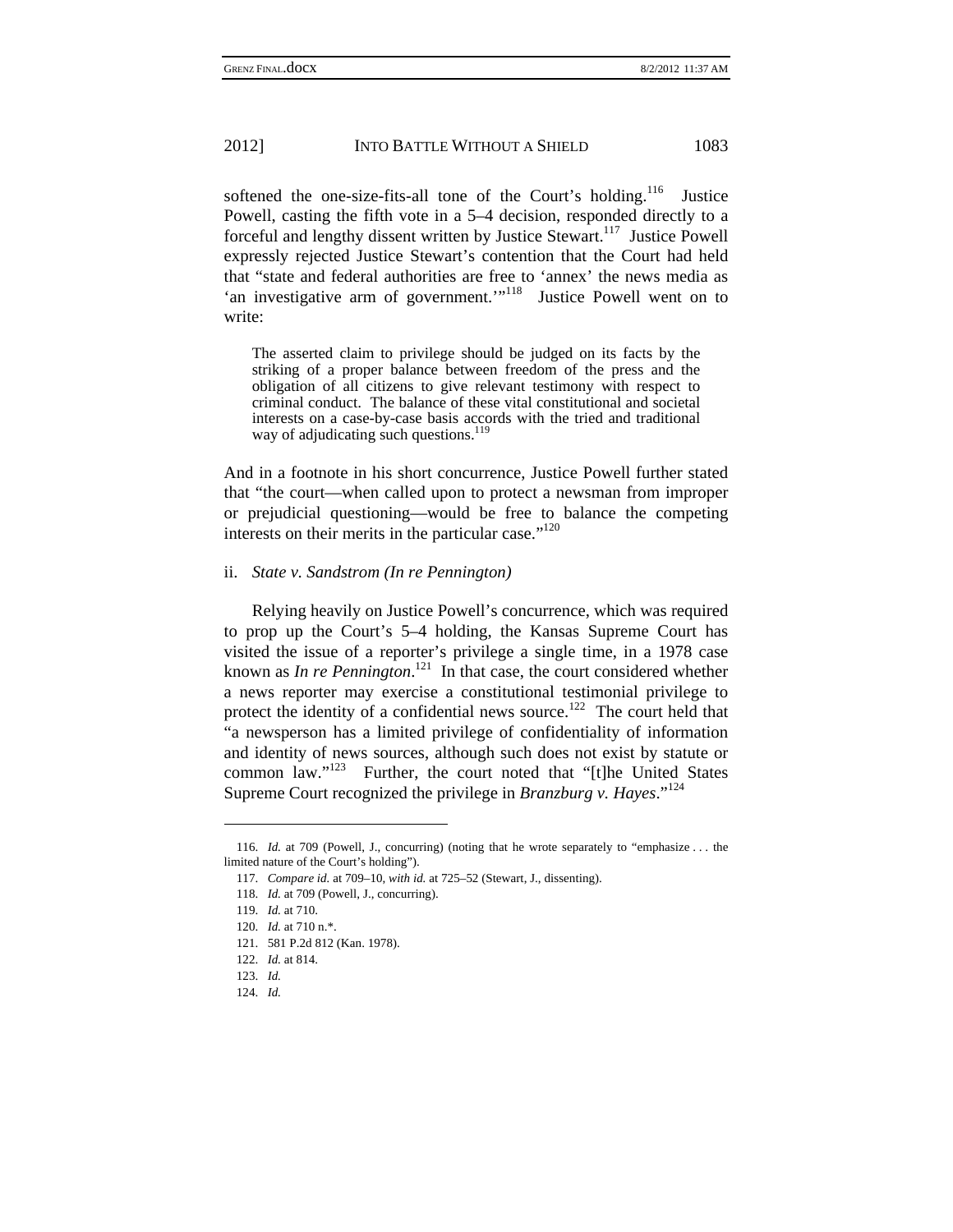Reading Justice Powell's concurrence along with Justice White's opinion, the Kansas Supreme Court held that courts must apply a caseby-case balancing test to determine whether the reporter should be constitutionally entitled to decline to testify.<sup>125</sup> The court wrote that "[c]ourts applying *Branzburg* to criminal cases have generally concluded that the proper test for determining the existence of a reporter's privilege in a particular criminal case depends upon a balancing of the need of a defendant for a fair trial against the reporter's need for confidentiality."126 The court outlined a general rule for courts to follow:

[D]isclosure has been required only in those criminal cases where it is shown the information in possession of the news reporter is material to prove an element of the offense, to prove a defense asserted by the defendant, to reduce the classification or gradation of the offense charged, or to mitigate or lessen the sentence imposed. When the information sought has a bearing in one of these areas, the newsperson's privilege must yield to the defendant's rights to due process and a fair trial.<sup>127</sup>

The court also noted that "[w]hile courts recognize that a news reporter's privilege is more tenuous in a criminal proceeding than in a civil case, that fact in and of itself does not automatically require disclosure in a criminal case."<sup>128</sup>

#### iii. *Silkwood v. Kerr-McGee Corp.*

In the brief five-and-a-half-year span between *Branzburg* and *In re Pennington*, the Tenth Circuit also had occasion to visit the issue of the reporter's privilege in 1977 in *Silkwood v. Kerr-McGee Corp.*129 In *Silkwood*, the court considered whether a documentary film producer was entitled to protect information he had gathered while making a factual investigation for his movie.<sup>130</sup> The court's decision was important for two reasons. First, it considered whether a reporter's privilege exists.<sup>131</sup> Second, if one did in fact exist, the court determined whether such a

128. *Id.*

 $\overline{a}$ 

131. *Id.* at 435.

<sup>125.</sup> *Id.* at 815.

<sup>126.</sup> *Id.* (gathering cases).

<sup>127.</sup> *Id.* (gathering cases).

 <sup>129. 563</sup> F.2d 433 (10th Cir. 1977).

<sup>130.</sup> *Id.* at 434.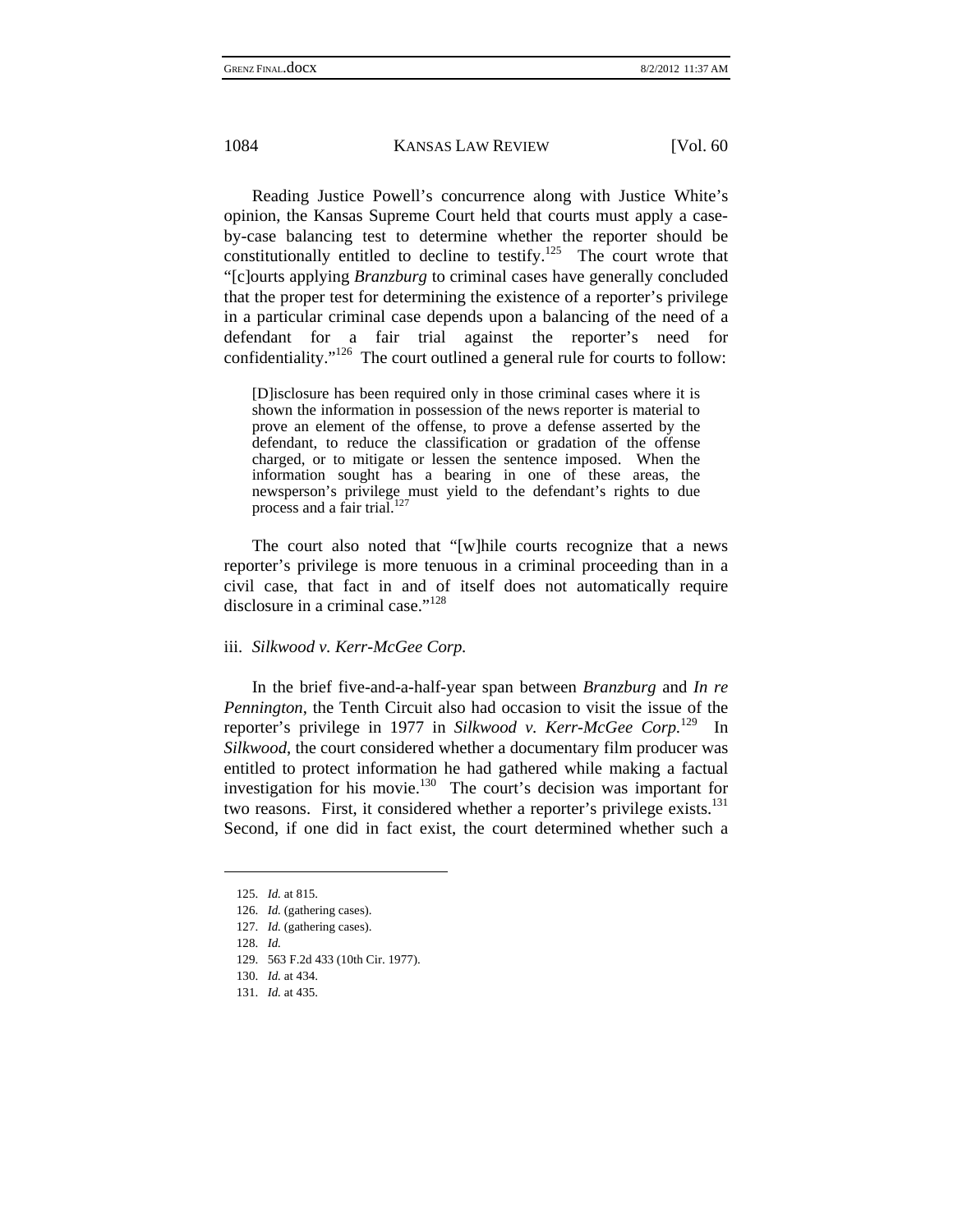privilege should apply to a documentary filmmaker.<sup>132</sup> After considering *Branzburg*, the Tenth Circuit concluded that even the majority opinion noted that reporters should not be required "to publish [their] sources of information or indiscriminately to disclose them on request."<sup>133</sup> Based on this statement and Justice Powell's concurrence, the Tenth Circuit concluded that the very existence of the reporter's privilege "is no longer in doubt."134 The court found that the *Branzburg* Court, "[i]n holding that a reporter must respond to a subpoena . . . [was] merely saying that he must appear and testify. He may, however, claim his privilege in relationship to particular questions which probe his sources."<sup>135</sup>

The Tenth Circuit went on to adopt a four-part balancing test first developed by the Second Circuit.<sup>136</sup> The Tenth Circuit found that lower courts could apply this test when confronted with a journalist purporting to exercise a constitutional privilege not to testify regarding confidential sources.<sup>137</sup> The test would invite a judge to consider four criteria:

(1) "[w]hether the party seeking information has independently attempted to obtain the information elsewhere and has been unsuccessful";

(2) "[w]hether the information goes to the heart of the matter";

(3) "[w]hether the information is of certain relevance";

(4) "[t]he type of controversy."138

According to one commentator, the *Silkwood* decision "provides a compromise" for courts faced with litigants arguing in favor of blanket rules—either absolute privilege, or absolute lack of privilege.<sup>139</sup> The case offers

clear standards for courts to apply when they face a reporter's claim of privilege. Perhaps even more important, given the national state of mind and the rapidly changing face of journalism, *Silkwood* protects

<sup>132.</sup> *Id.*

<sup>133.</sup> *Id.* at 437.

<sup>134.</sup> *Id.*

<sup>135.</sup> *Id.*

<sup>136.</sup> *Id.* at 438 (citing Garland v. Torre, 259 F.2d 545 (2d Cir. 1958)).

<sup>137.</sup> *Id.*

<sup>138.</sup> *Id.* (citing *Garland*, 259 F.2d 545).

 <sup>139.</sup> Walker, *supra* note 19, at 1237.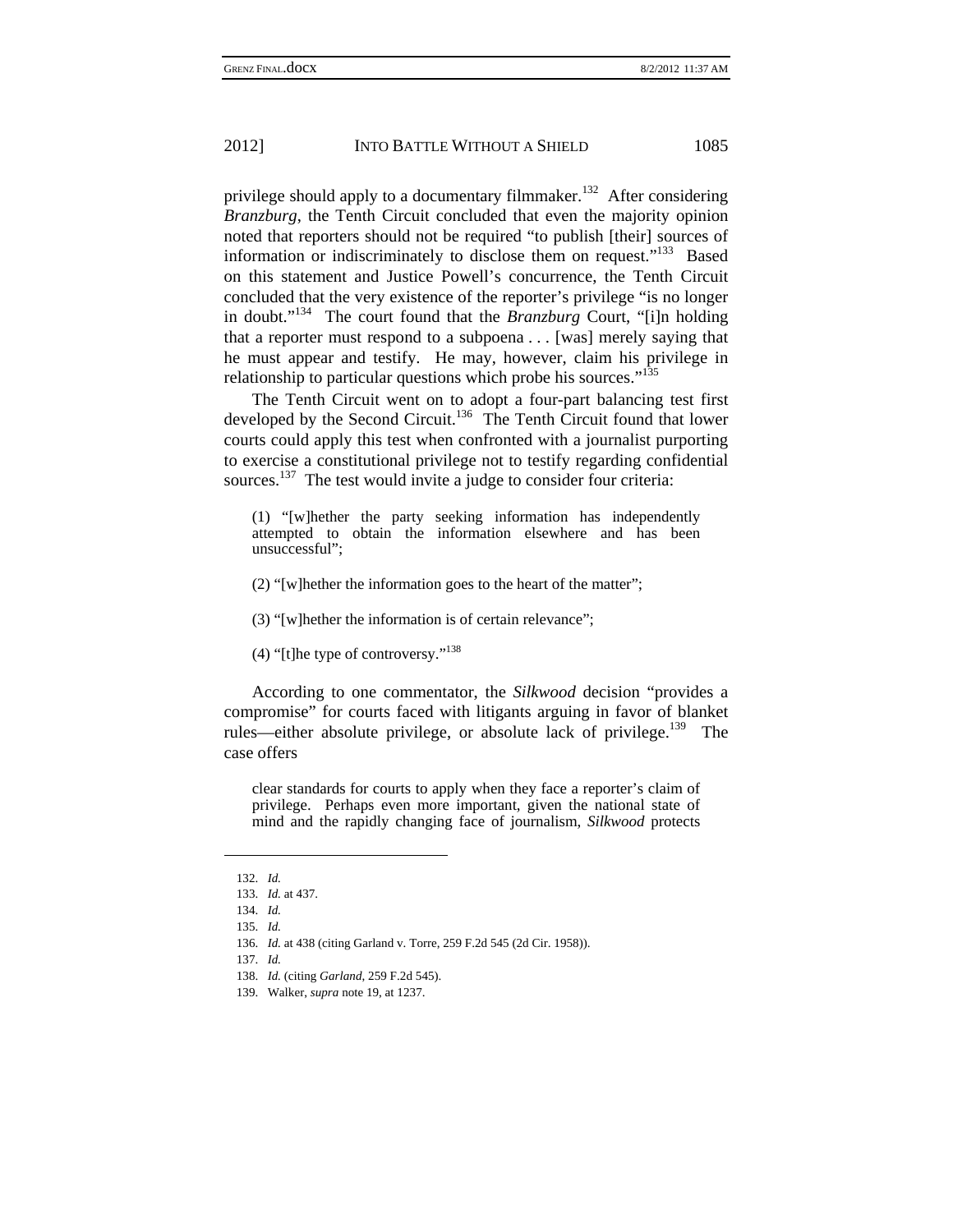against abuse of such a privilege. It does so by providing only a qualified privilege to journalists and by formulating a way to define just who a journalist is. $140$ 

c. GateHouse's Use of the Precedents in Support of Its Motion to Quash

Relying on *Branzburg*, *In re Pennington*, and *Silkwood*, as well as persuasive authorities from other jurisdictions, GateHouse argued that "the constitutional reporter's privilege cannot be overcome in this proceeding unless the government demonstrates that the testimony sought pursuant to the subpoena is critical to the prosecution's attempt to determine whether a criminal violation exists and not otherwise available from any other source."<sup>141</sup> GateHouse argued that the prosecutor's attempt to compel O'Brien's testimony "substantially interferes with the independence of the press by effectively converting *Globe* reporter Claire O'Brien from an impartial reporter of the news into an investigative agent for the government" and that it amounted to a "fishing expedition."<sup>142</sup>

GateHouse argued that "the Constitution forbids the government from compelling information from journalists without a heightened showing of the need for that information and exhaustion of other sources."<sup>143</sup> The brief went on to argue that the prosecution failed to meet its burden under the balancing tests set forth under *Branzburg*, *In re Pennington*, and *Silkwood*. In particular, under the framework established by *In re Pennington*,

disclosure has been required only in those criminal cases where it is shown the information in possession of the news reporters is material to prove an element of the offense, to prove a defense asserted by the defendant, to reduce the classification or gradation of the offense charged, or to mitigate or lessen the sentence imposed.<sup>1</sup>

<sup>140.</sup> *Id.* at 1237–38.

 <sup>141.</sup> The *Dodge City Globe*'s Memorandum of Law in Support of Motion to Quash Subpoena to Non-Party Professional Journalist Claire O'Brien at 1, *In re* Inquisition to Inquire Into Certain Alleged Violations of the Laws of Kan., No. 09 MR 163 (Kan. Dist. Ct. Nov. 2, 2009).

<sup>142.</sup> *Id*. at 2 (quoting Silkwood v. Kerr-McGee Corp., 563 F.2d 433, 438 (10th Cir. 1977)) (internal quotation marks omitted).

<sup>143.</sup> *Id*. at 4.

<sup>144.</sup> *Id*. at 11 (quoting State v. Sandstrom (*In re* Pennington), 581 P.2d 812, 815 (Kan. 1978)) (internal quotation marks omitted).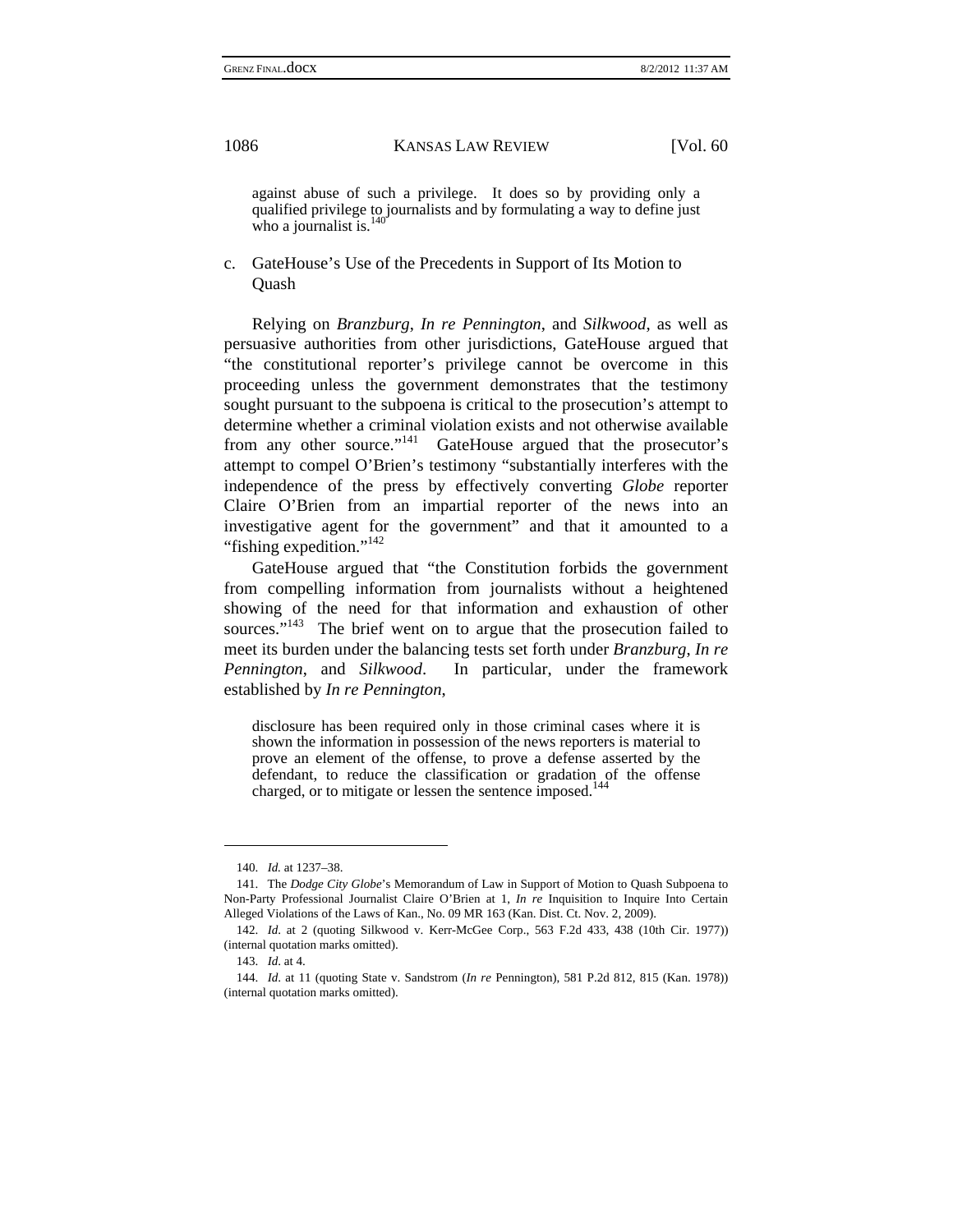3. Malone Responds

In his response to GateHouse's motion to quash, Ford County Attorney Malone argued that Justice Powell's concurrence "has no precedential value."<sup>145</sup> Rather, the State argued, Justice White's opinion standing alone controls, and under that holding, the First Amendment "did not relieve newspaper reporters of the obligation that all citizens have to respond to a grand jury subpoena and answer questions relevant to a criminal investigation."<sup>146</sup>

The State strongly emphasized that, particularly in criminal cases, relevance was the key issue—and the information the prosecutor sought, he argued, certainly was relevant.<sup>147</sup> Further, Malone argued, as the judge in an inquisition would play essentially the same role as a grand jury, "there is not even a requirement that the State make a preliminary showing of relevance or that the information not be available from other sources" because that is the role of the fact-finder to determine.<sup>148</sup> Finally, even if the judge applied Justice Powell's balancing test, the only concerns specifically articulated by Justice Powell were that "reporters should not be forced to testify about confidential sources if the investigation is in bad faith, is only remotely or tenuously connected to the investigation, or has no legitimate need." $149$  GateHouse failed to demonstrate the investigation fell into one of those categories, the State contended.<sup>150</sup>

The State went on to argue that the Kansas Supreme Court misconstrued *Branzburg* in *In re Pennington* to find a balancing test where there was none.<sup>151</sup> But even under *In re Pennington*, particularly in a criminal case where "a news reporter's privilege is more tenuous . . . than in a civil case, . . . [t]he proper test enunciated by the *Branzburg* majority is whether the information sought is relevant to the issues before the tribunal."<sup>152</sup> Thus, the State concluded, the appropriate test

 <sup>145.</sup> State's Response to Witness/Movant's Motion to Quash Subpoena to Non-Party Professional Journalist Claire O'Brien at 7, *In re* Inquisition to Inquire Into Certain Alleged Violations of the Laws of Kan., No. 09 MR 163 (Kan. Dist. Ct. Nov. 17, 2009) [hereinafter State's Response to Motion to Quash Subpoena].

<sup>146.</sup> *Id*. at 3 (citing Branzburg v. Hayes, 408 U.S. 665, 665 (1972)).

<sup>147.</sup> *Id*. at 17.

<sup>148.</sup> *Id*. at 6.

<sup>149.</sup> *Id*. at 7.

<sup>150.</sup> *Id*.

<sup>151.</sup> *Id*. at 8.

<sup>152.</sup> *Id*. at 8–9 (quoting State v. Sandstrom (*In re* Pennington), 581 P.2d 812, 815 (Kan. 1978))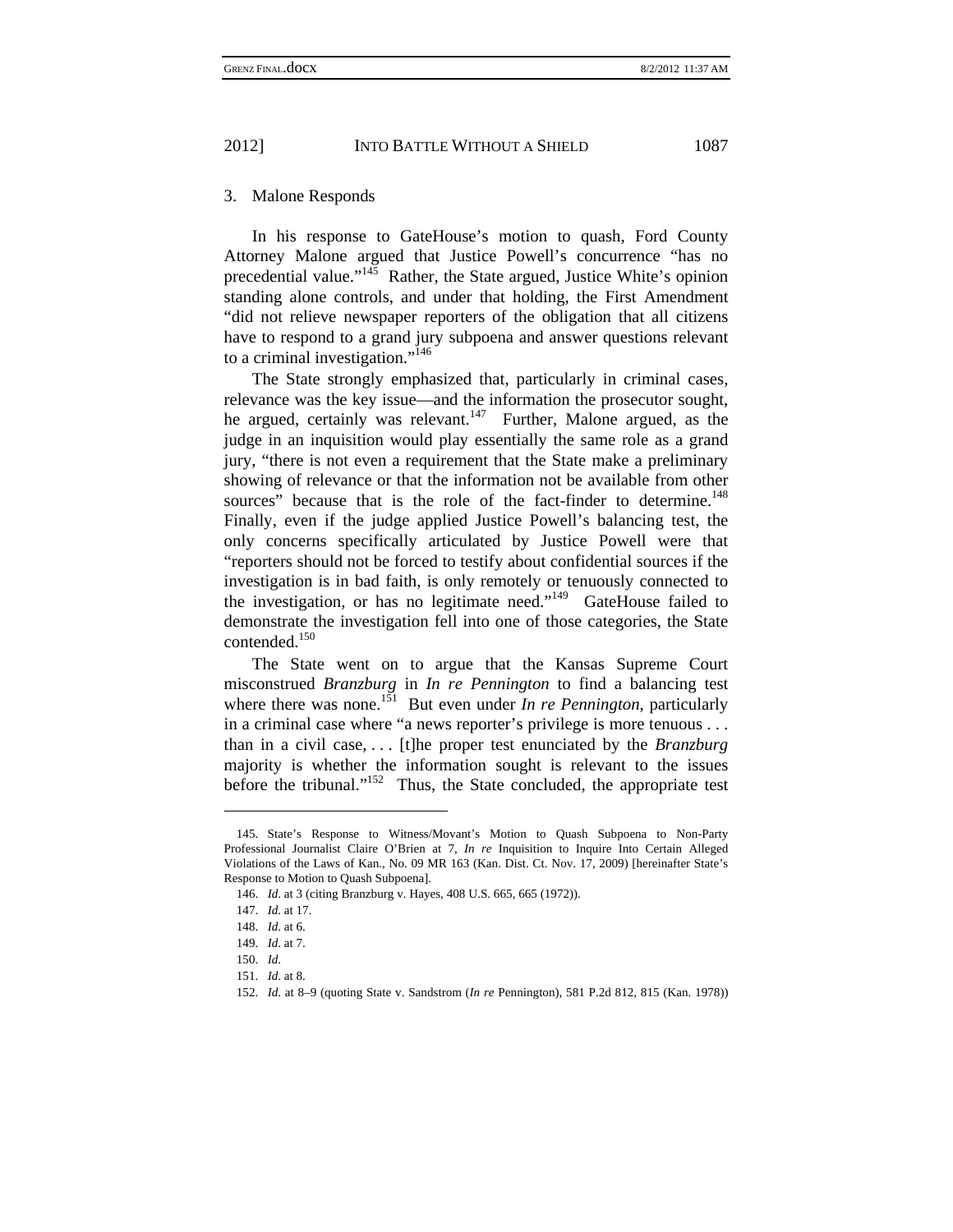adopted by the Kansas Supreme Court for the circumstances surrounding

(internal quotation marks omitted).

1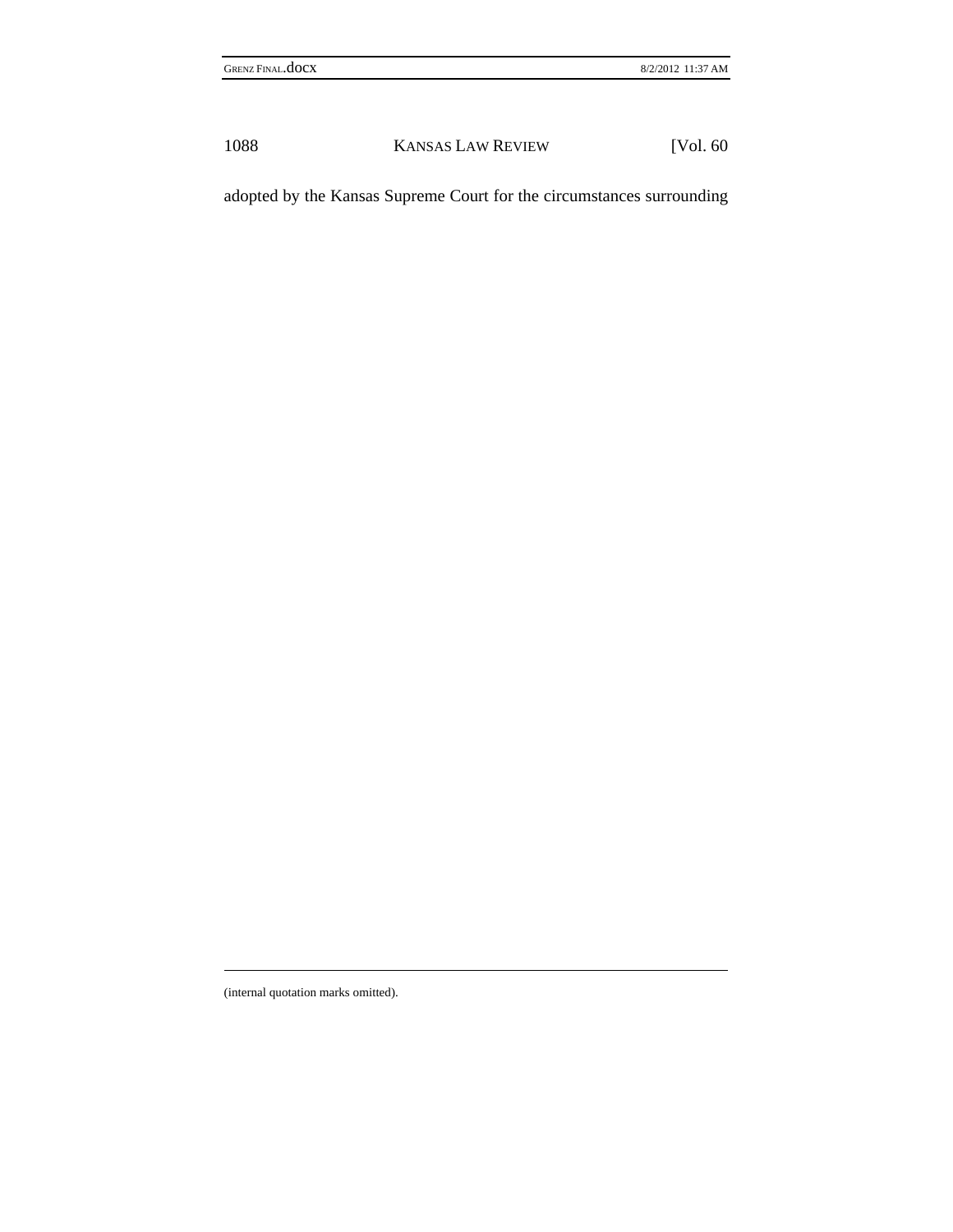the O'Brien subpoena was "one of relevance, and not of further balancing of the sort contemplated in other jurisdictions."<sup>153</sup>

Finally, the State pointed out that the Tenth Circuit decided the *Silkwood* case before the *In re Pennington* decision.<sup>154</sup> Therefore, if the Kansas Supreme Court wanted to adopt the sort of four-part balancing test articulated in the *Silkwood* decision, it could have—but the court chose not to do so.<sup>155</sup> In conclusion, the State argued, "[t]he proper test  $\dots$  is whether the information sought is relevant."<sup>156</sup>

4. GateHouse Replies

In response to the State's brief, GateHouse challenged the State's interpretation of both *Branzburg* and *In re Pennington*. 157 GateHouse argued that Justice Powell's concurring opinion in *Branzburg* was "pivotal" as it was the "deciding vote" to create a majority.<sup>158</sup> Further, GateHouse argued that "[t]he government's position here rests on a fundamental misapplication of the holding of the controlling decision of the Kansas Supreme Court, and advocates a legal standard—one of mere relevancy—which would basically extinguish the efficacy of the qualified reporter's privilege."159 GateHouse reiterated that, under *In re Pennington*, the proper approach was to balance the needs of the prosecutor against the freedom of the press.<sup>160</sup> And under the circumstances of this case, GateHouse argued, the government came up short because

while the information sought by the subpoenas may be relevant in the broadest sense, the government cannot establish that it has exhausted all alternative sources for the same information, and [it] has failed to show that the information is material or necessary to prove its case against Bonilla, or to identify the commission of any other crime.<sup>161</sup>

<sup>153.</sup> *Id*. at 9.

<sup>154.</sup> *Id.* at 10.

<sup>155.</sup> *Id*.

<sup>156.</sup> *Id*. at 17 (quoting *In re Pennington*, 581 P.2d at 815).

<sup>157</sup>*.* The *Dodge City Daily Globe*'s Reply Brief in Further Support of Motion to Quash Subpoena to Non-Party Professional Journalist Claire O'Brien at 1, *In re* Inquisition to Inquire Into Certain Alleged Violations of the Laws of Kan., No. 09 MR 163 (Kan. Dist. Ct. Nov. 25, 2009).

<sup>158.</sup> *Id*. at 5.

<sup>159.</sup> *Id*. at 1.

<sup>160.</sup> *Id*. at 9.

<sup>161.</sup> *Id*. at 12.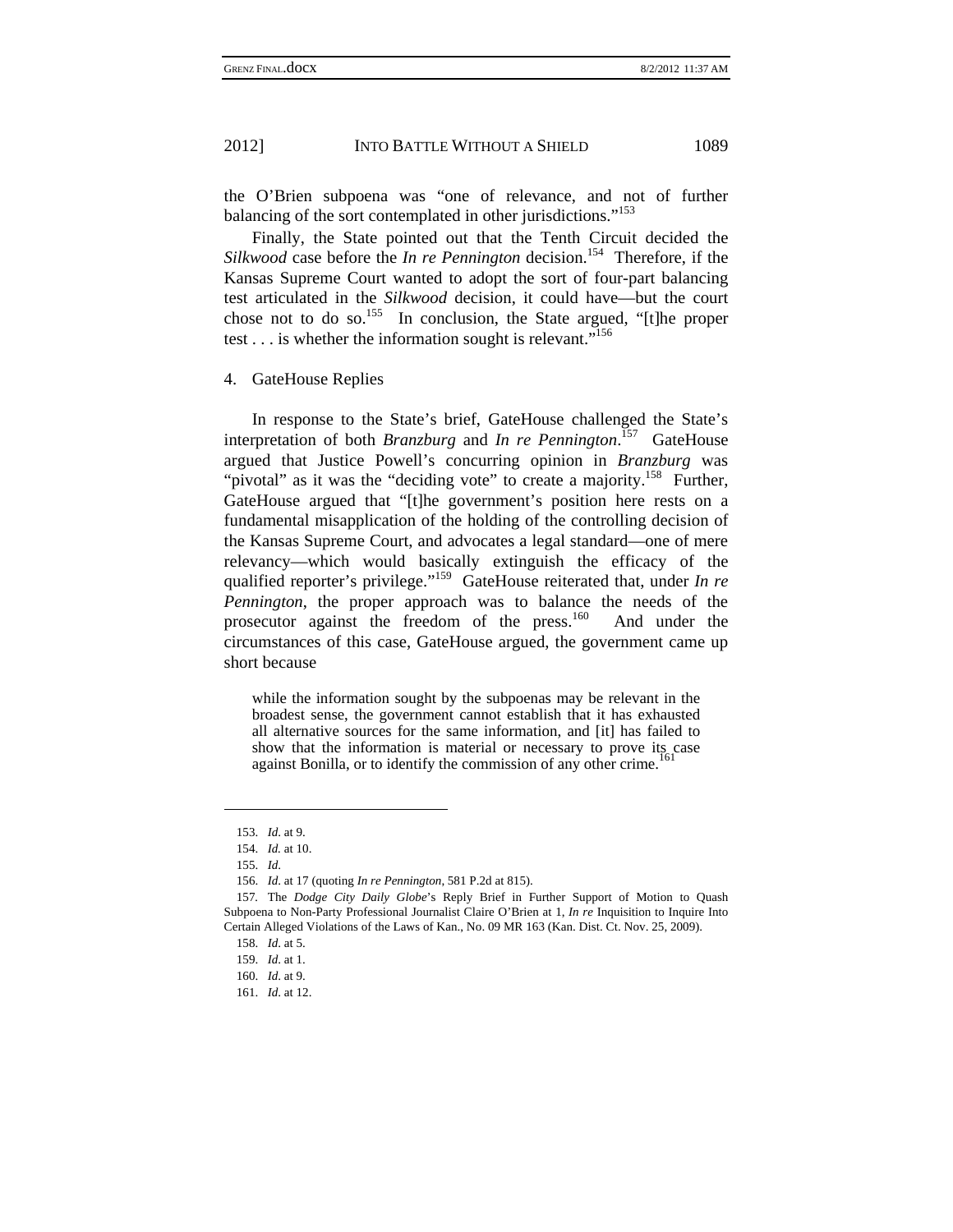#### 5. Judge Love Rules

In a five-page order issued on December 9, 2009, Ford County District Court Judge Daniel L. Love declined to quash the subpoenas and instead ordered the inquisition to proceed.<sup>162</sup> Judge Love concluded that the Kansas Supreme Court had held that "a newsperson has a limited privilege of confidentiality of information and identity of news sources, although such does not exist by statute or common law."<sup>163</sup> The privilege, Judge Love noted, "is more tenuous in a criminal proceeding than in a civil case."164 Thus, Judge Love concluded, "[t]he proper test enunciated by the *Branzburg* majority is whether the information sought is relevant to the issues before the tribunal."<sup>165</sup>

Just to be safe, Judge Love purported to reach his conclusion under both a relevancy standard and a balancing test.<sup>166</sup> With little in the way of analysis, Judge Love wrote that even "when applying the balancing test, it is clear to the Court that the need for this information outweighs the news reporter's privilege of confidentiality."167 He went on to find that "the [*In re Pennington*] and *Branzburg* cases involve criminal charges and indicate the information held by the news reporter only must be relevant to be discovered in a criminal case."<sup>168</sup> Thus, "[u]nder either analysis, the information must be divulged."<sup>169</sup>

"What Judge Love did was kind of clever in some respects," Hurst said in an interview months later.<sup>170</sup> "Really, [he] modeled his opinion after *In re Pennington—including its ambiguity.*"<sup>171</sup>

<sup>162.</sup> *In re* Inquisition to Inquire Into Certain Alleged Violations of the Laws of Kan., No. 09 MR 163, at 5 (Kan. Dist. Ct. Dec. 9, 2009).

<sup>163.</sup> *Id*. at 2 (quoting State v. Sandstrom (*In re* Pennington), 581 P.2d 812, 814 (Kan. 1978)) (internal quotation marks omitted).

<sup>164.</sup> *Id*. at 3 (quoting *In re Pennington*, 581 P.2d at 815) (internal quotation marks omitted).

<sup>165.</sup> *Id*. at 3 (emphasis omitted) (quoting *In re Pennington*, 581 P.2d at 815) (internal quotation marks omitted).

<sup>166.</sup> *Id*. at 4–5.

<sup>167.</sup> *Id*. at 4.

<sup>168.</sup> *Id*. (emphasis omitted).

<sup>169.</sup> *Id*. at 5.

 <sup>170.</sup> Hurst Interview, *supra* note 104.

<sup>171.</sup> *Id.*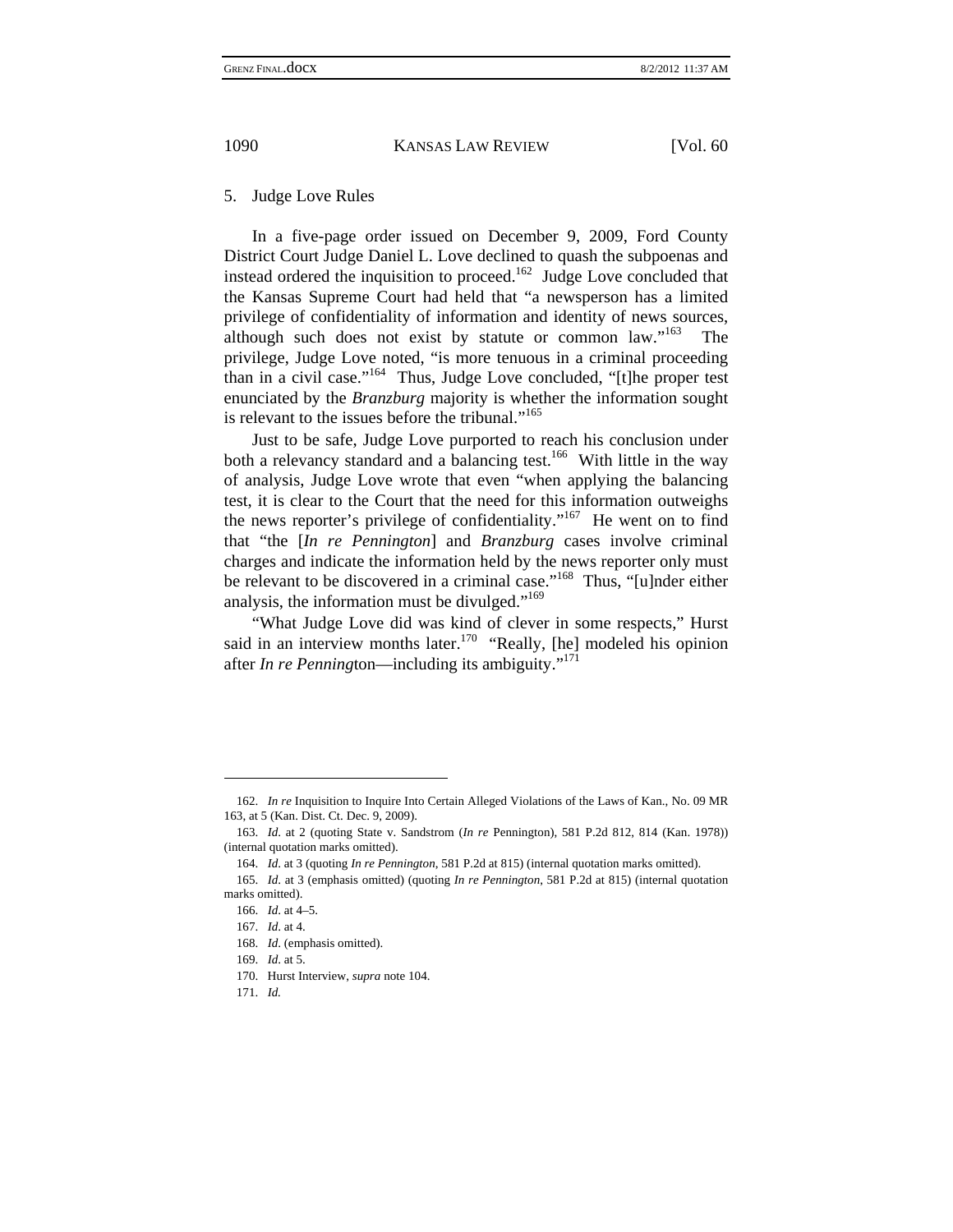- 6. Mandamus Action Before the Kansas Supreme Court
- a. An Unwelcome Surprise

GateHouse immediately sought to stay Judge Love's ruling as part of an interlocutory appeal in the form of a mandamus action filed with the Kansas Supreme Court. Just weeks before the supreme court ruled, however, there was yet another surprise about the confidential source at the heart of the inquisition. According to O'Brien, she found out in December that her source had lied to her about his last name.<sup>172</sup> Although the newspaper had reported that the confidential source was "known to the Globe," $173$  it turned out he had lied to O'Brien about his identity—damaging not only his own credibility as a source but also that of O'Brien and her newspaper.174 Darrel Adams, the publisher of the *Dodge City Daily Globe*, admitted he was not pleased to learn the newspaper had been hoodwinked by the confidential source.<sup>175</sup> "[T]he source was identified to us at the twenty-fourth hour," Adams said in an interview.<sup>176</sup> "At that point in time, we were very embarrassed."<sup>177</sup>

O'Brien, however, did know the confidential source's true first name, place of employment, and job title.<sup>178</sup> She also knew that her trusted source, the bail bondsman Escalante, personally knew the confidential source.<sup>179</sup> "I thought, if someone asks me, 'Do you know his name?' I would say no. But 'Do you know who he is?' I would say, 'Yes,'" O'Brien recalled.<sup>180</sup> "[There are] just not that many people who do his job. If I said his first name and what he did, [he is] absolutely identified."<sup>181</sup>

Gene Lehmann's first day as the managing editor of the *Globe* was O'Brien's first day in court after being subpoenaed.<sup>182</sup> He found that his

 <sup>172.</sup> O'Brien Interview, *supra* note 1.

 <sup>173.</sup> O'Brien, *supra* note 1.

 <sup>174.</sup> O'Brien Interview, *supra* note 1.

 <sup>175.</sup> Telephone Interview with Darrel Adams, Publisher, Dodge City Daily Globe (Mar. 26, 2010) [hereinafter Adams Interview] (notes on file with author).

<sup>176.</sup> *Id.*

<sup>177.</sup> *Id.*

 <sup>178.</sup> O'Brien Interview, *supra* note 1.

<sup>179.</sup> *Id.*

<sup>180.</sup> *Id.*

<sup>181.</sup> *Id.*

 <sup>182.</sup> Telephone Interview with Gene Lehmann, Managing Editor, Dodge City Daily Globe (Mar. 26, 2010) [hereinafter Lehmann Interview] (notes on file with author).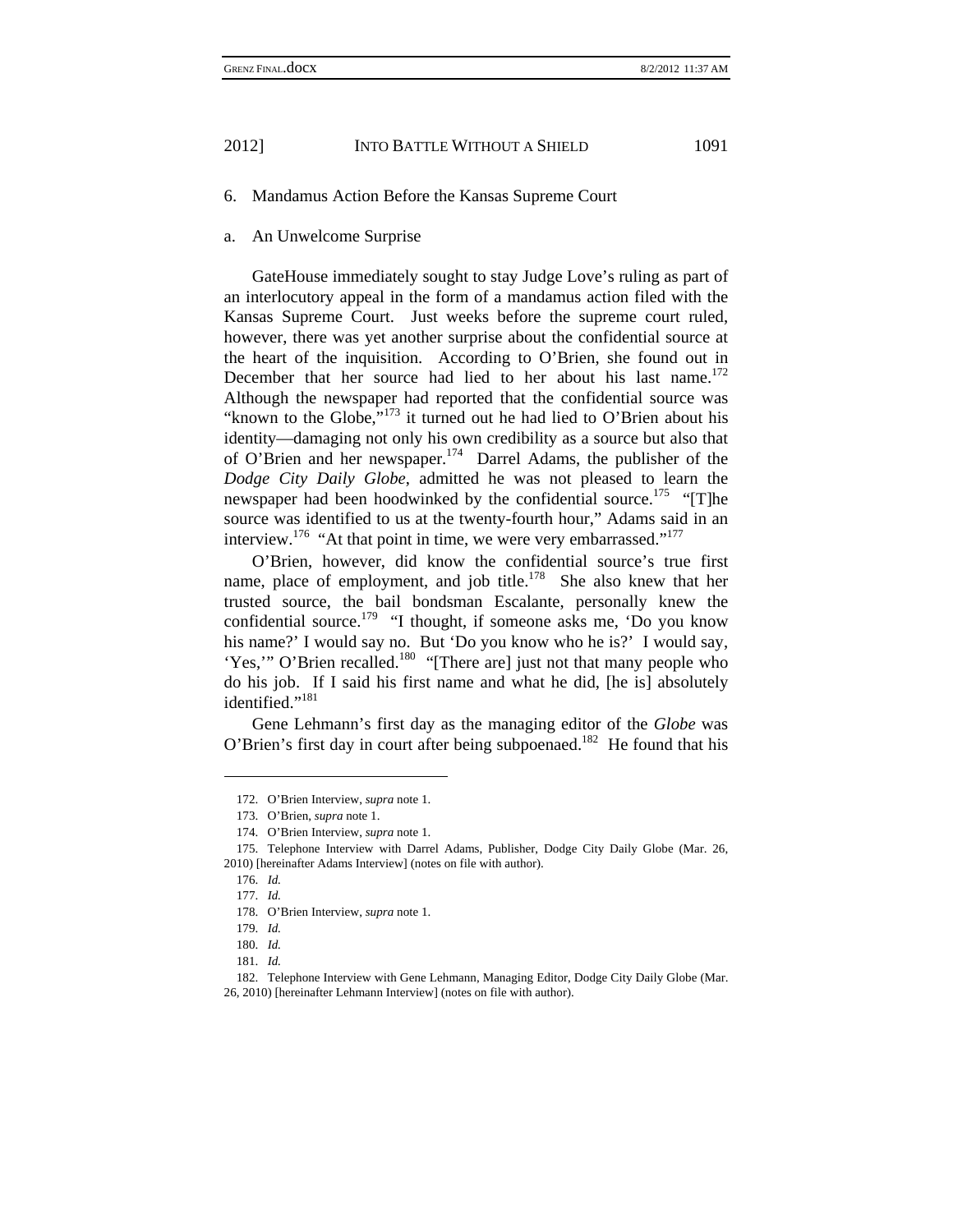late arrival to the situation gave him some distance to evaluate the big picture.183 Lehmann discovered that O'Brien did not follow the newspaper's policies surrounding the use of unnamed sources, and her failure to follow policy was not identified by anyone else at the newspaper in any of the steps leading up to publication of her story.<sup>184</sup> "The bottom line on all this is that Claire had no idea what her source's name was," Lehmann said, adding that she should have been "quizzed" about how well she knew him and how she could trust him.<sup>185</sup> "She knew how to find him, but she did not have his real name. Had I been here when the story was written—and [hindsight is] 20/20—but had I been here and had I quizzed her, it would have never been published."<sup>186</sup>

Adams, the *Globe*'s publisher, agreed that newspaper protocol was not followed in the use of O'Brien's confidential source.<sup>187</sup> There should have been at least two sources, not one, Adams conceded.<sup>188</sup> And the publisher or a senior editor should have been involved in deciding whether to publish the comments of an unnamed source.<sup>189</sup>

"[If] we had it to do over again, we probably [would not] have done it, quite honestly," Adams said of publishing O'Brien's story.<sup>190</sup>

We would have tried to get sources on the record . . . . We would have had to have better sources, quite honestly. . . . If it comes up again, [we are] going to have to have better sources. [We are] going to have to be able to better verify those sources. [We will] still stand behind our reporters, of course. . . . But our sources are going to have to be very, very accurate, and [we are] going to have to do a better job as a management team of verifying those sources.<sup>191</sup>

O'Brien acknowledged that when she learned her source had lied to her about his name, she was furious and briefly considered revealing his identity to authorities at that point.<sup>192</sup> "I was growing weary, and I was mad at him," O'Brien recalled of the court battle that stretched for

 $\overline{a}$ 

186. *Id.*

192. *Id.*

<sup>183.</sup> *Id.*

<sup>184.</sup> *Id.*

<sup>185.</sup> *Id.*

 <sup>187.</sup> Adams Interview, *supra* note 175.

<sup>188.</sup> *Id.*

<sup>189.</sup> *Id.*

 <sup>190.</sup> *Id.*

<sup>191.</sup> O'Brien Interview, *supra* note 1.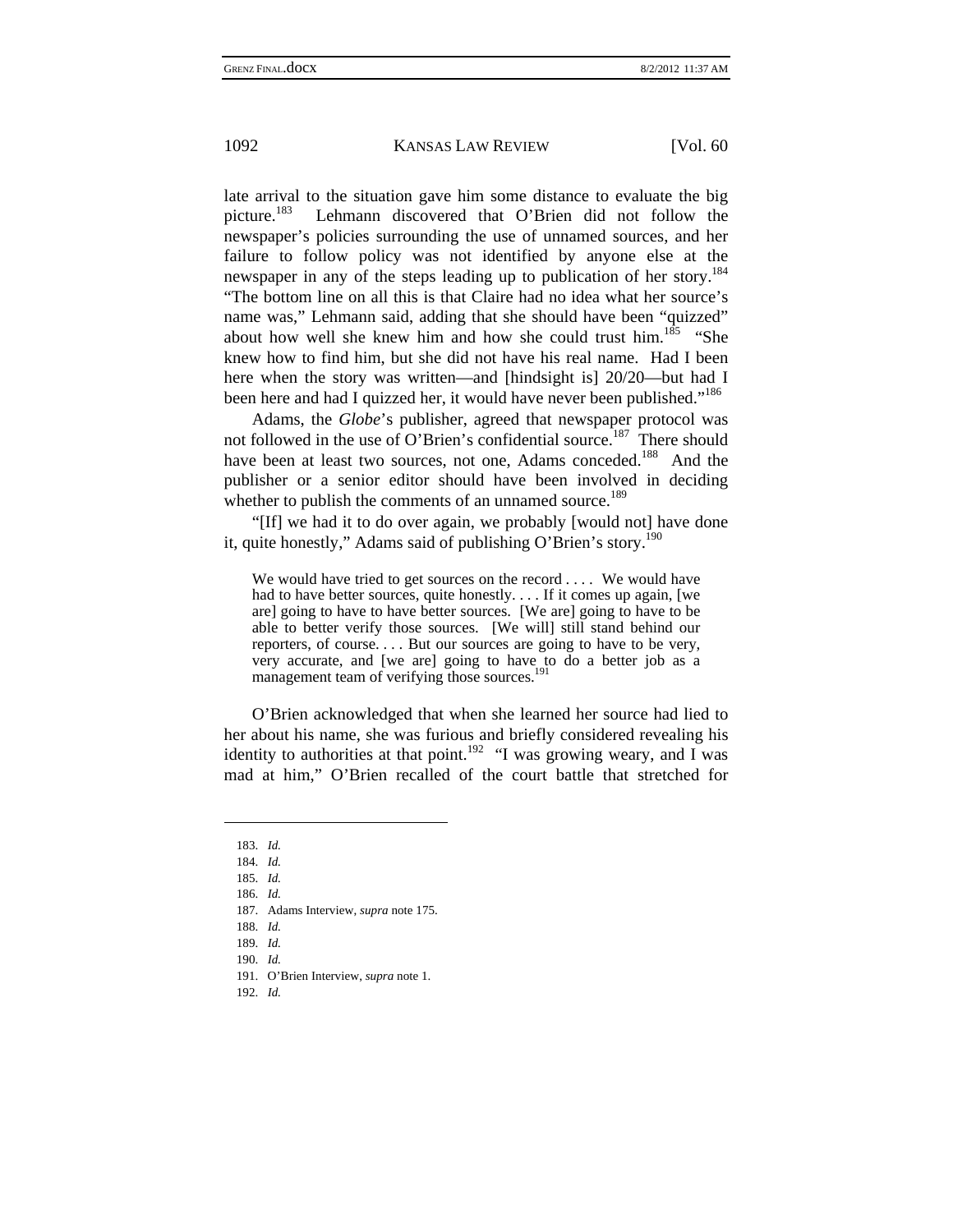months; she decided to stand her ground: "But in the end, I promised him. I had to keep my word."<sup>193</sup>

b. GateHouse's Petition for Mandamus

Notwithstanding the embarrassment over the source's name, the newspaper pressed forward with its request for reversal of the trial court by the Kansas Supreme Court. GateHouse argued that Judge Love had "misconstrued the holding of the Kansas Supreme Court in *In re Pennington* and ignored other applicable authority" in reaching his conclusion that information known by a reporter merely must be relevant to warrant compelled disclosure.<sup>194</sup> GateHouse went on to reiterate that *In re Pennington* calls for a balancing test of the sort described in *Silkwood* and that the government in O'Brien's case had failed to meet such a test.<sup>195</sup> GateHouse warned that "by substituting ... a mere relevancy standard, the District Court's ruling here threatens to eviscerate the constitutional reporter's privilege as it has existed in the State of Kansas" since 1978.<sup>196</sup>

c. The Attorney General's Response on Behalf of Judge Love

Because he was named as the defendant of the mandamus action, Judge Love, through his counsel, Assistant Kansas Attorney General Stephen Phillips, filed a brief in the case that was "largely limited to procedural issues."197 Phillips indicated that Love's "decisions and the reasons therefore are expressed in the record."<sup>198</sup> After recapping Judge Love's rationale, Phillips also emphasized that the determination of whether to compel a reporter's testimony was "a discretionary decision" and that the "extraordinary" mandamus relief sought by GateHouse was inappropriate.<sup>199</sup>

<sup>193.</sup> *Id.*

 <sup>194.</sup> Petition for Writ of Mandamus, *supra* note 9, at 6–7 (citation omitted).

<sup>195.</sup> *Id*. at 12–14.

<sup>196.</sup> *Id*. at 14.

 <sup>197.</sup> Response to Petition for Mandamus at 1, GateHouse Media Kan. Holdings II, Inc. v. Love, No. 103,669 (Kan. Jan. 25, 2010).

<sup>198.</sup> *Id*.

<sup>199.</sup> *Id*. at 6–7.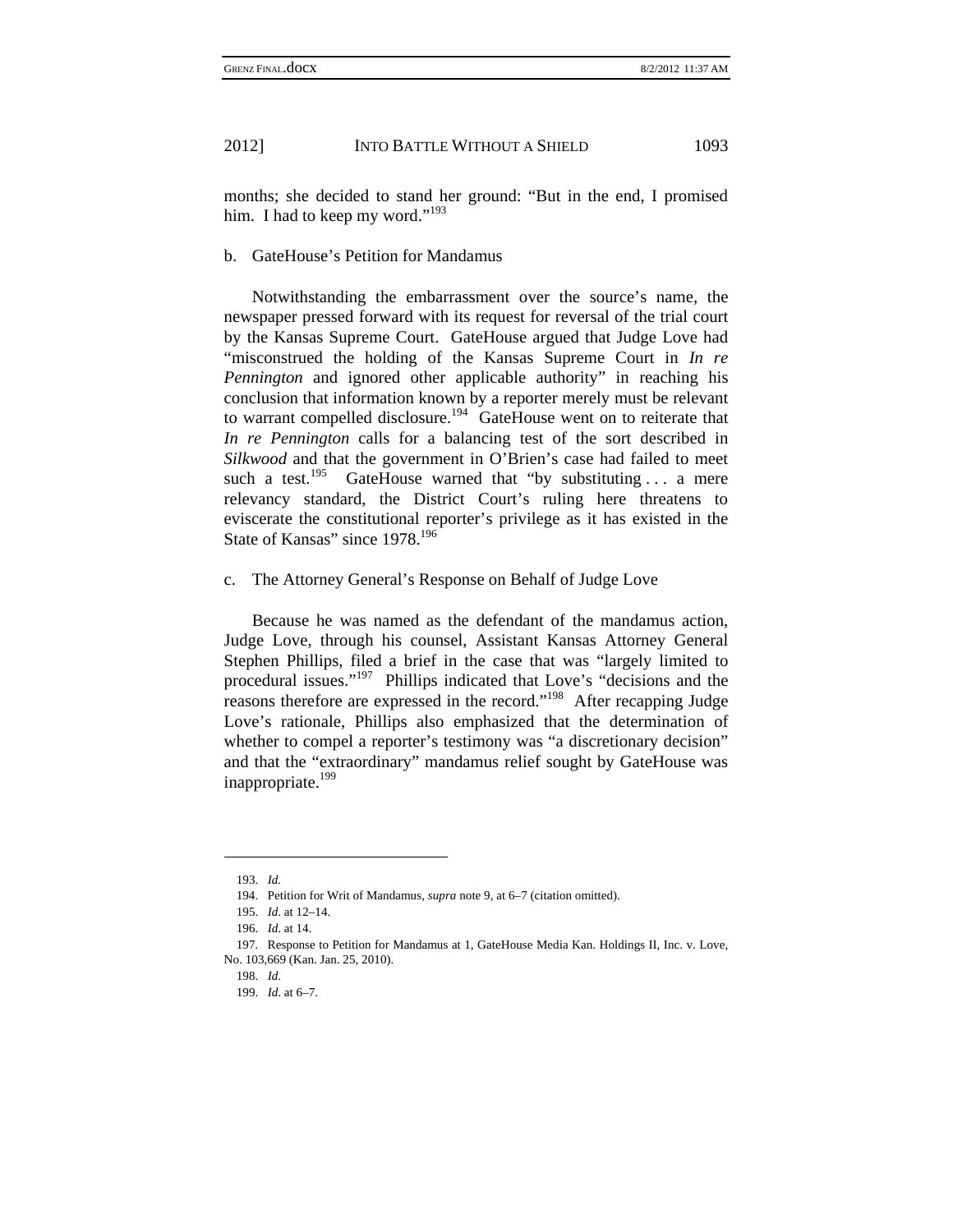#### d. Malone's Response

Terry Malone, the Ford County Attorney, also argued in his brief that Judge Love's ruling was not sufficiently extraordinary to require the Kansas Supreme Court's intervention.<sup>200</sup> Malone argued that the Kansas Supreme Court should not enjoin him from moving forward with his inquisition.<sup>201</sup> In his forty-four-page brief, Malone reiterated his arguments that *Branzburg* created no reporter's privilege that would exempt journalists "from responding to subpoenas or answering questions relevant to a criminal investigation.<sup>"202</sup> And under *In re Pennington*, Malone argued, the proper test is "whether the information sought is relevant to the issues before the tribunal."<sup>203</sup>

#### e. The Kansas Supreme Court Rules

With more than 150 pages of motions, briefs and exhibits before it on top of an application to submit an amicus brief filed by the American Civil Liberties Union of Kansas and Western Missouri<sup>204</sup>—the Kansas Supreme Court's decision was remarkable only for its brevity. In a twosentence order on Feb. 2, 2010, the Kansas Supreme Court essentially declined to get involved.<sup>205</sup> The Order, signed by Chief Justice Robert E. Davis, stated simply: "The petition for writ of mandamus filed in the above-captioned case on January 19, 2010, is denied on current showing. Further, all motions requesting permission to file amicus briefs in the case are denied as moot."<sup>206</sup>

The media portrayed the Kansas Supreme Court's decision as a ruling on the merits compelling O'Brien to testify.<sup>207</sup> Ron Keefover, the

 <sup>200.</sup> State's Response to Petitioners' Request for Emergency Order to Stay Inquisition Subpoena to Claire O'Brien Previously Set for Hearing on January 20, 2010 at 2–4, GateHouse Media Kan. Holdings II, Inc. v. Love, No. 103,669 (Kan. Jan. 25, 2010) [hereinafter State's Response to Emergency Stay Request].

<sup>201.</sup> *Id*.

<sup>202.</sup> *Id*. at 10.

<sup>203.</sup> *Id*. at 19 (quoting State v. Sandstrom (*In re* Pennington), 581 P.2d 812, 815 (Kan .1978)) (internal quotation marks omitted).

 <sup>204.</sup> Motion for Permission to File Amicus Brief, GateHouse Media Kan. Holdings II, Inc. v. Love, No. 103,669 (Kan. 2010).

 <sup>205.</sup> Order, GateHouse Media Kan. Holdings II, Inc. v. Love, No. 103,669 (Kan. 2010).

<sup>206.</sup> *Id*.

<sup>207.</sup> *See, e.g.*, Cristina Abello, *Kansas High Court Allows Reporter Subpoena to Stand*, REPS. COMMITTEE FOR FREEDOM OF THE PRESS (Feb. 3, 2010), http://www.rcfp.org/browse-media-lawresources/news/kansas-high-court-allows-reporter-subpoena-stand ("The Kansas Supreme Court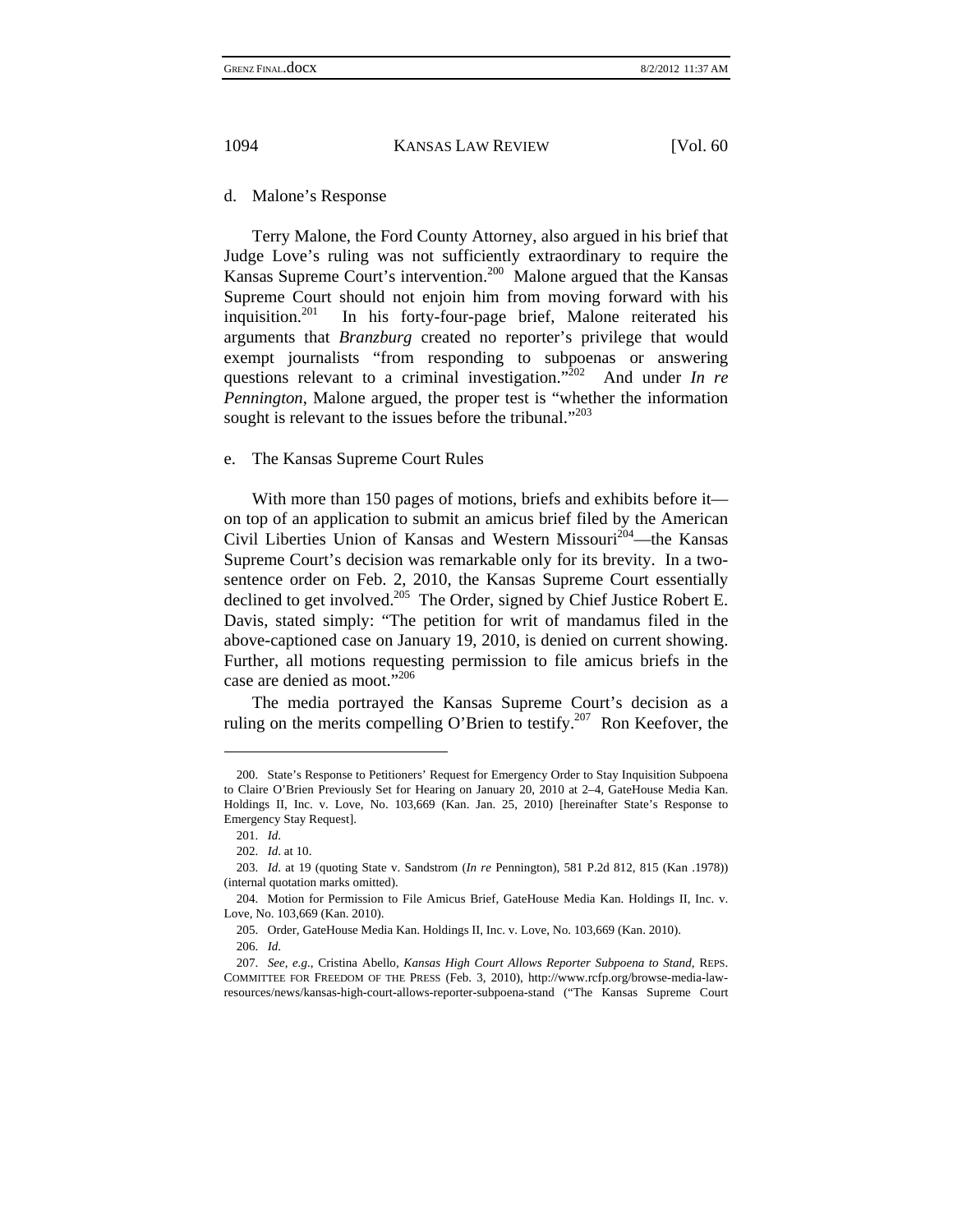Kansas Supreme Court's official spokesman, indicated that it would be wrong to infer that the Court had ruled on the merits of the case.<sup>208</sup> "The merits of the matter were not resolved [because] [i]t was not a ruling on the merits," he explained.<sup>209</sup> Although Keefover cautioned he could only "speculate" about the court's motives, the fact that the court wrote that the petition for mandamus was denied "on current showing"<sup>210</sup> indicated to him that the case perhaps was not ripe for a decision.<sup>211</sup> O'Brien, after all, had not yet been held in contempt of court, he noted.<sup>212</sup>

Malone said the Kansas Supreme Court seemed to echo what he believed was a "clear cut" case—one Judge Love also handled easily when he noted. $213$ 

The issues that were brought up by GateHouse Media on [O'Brien's] behalf, most of them were not on point. They talked about a lot of civil cases that really were not that germane to the issues at hand. So even though there may have been a big brief filed by a New York law firm, it really boiled down to not being relevant to our case.<sup>214</sup>

Hurst, however, was stunned that the supreme court declined to get involved.215 As he recalled, "There was a lot of publicity around the case. A lot of people were looking at it for a lot of reasons. We thought,

l

212. *Id.*

214. *Id.*

yesterday *ruled that prosecutors may force Dodge City Globe* reporter Claire O'Brien to testify about her news gathering activities and materials in a murder trial." (emphasis added)); James Carlson, *Globe Reporter Faces Deadline*, TOPEKA CAPITAL-J., Feb. 10, 2010, http://cjonline.com/ news/state/2010-02-09/globe\_reporter\_faces\_deadline (noting that the Kansas Supreme Court "refused the Globe's effort to quash the subpoena, *in effect ordering O'Brien to testify*" (emphasis added)); *Editorial: Kansas Supreme Court's Action Will Have Chilling Effect*, WELLINGTON DAILY NEWS (Feb. 3, 2010), http://www.wellingtondailynews.com/news/state/x1090836612/Editorial-Kansas-Supreme-Courts-action-will-have-chilling-effect ("Kansas Supreme Court Chief Justice Robert Davis denied the petition in only 37 words—one paragraph. The court refused to even hear arguments or receive briefs in the case. It is obvious that the court was afraid the facts might interfere with the court's predisposed ruling."); Russ Morgan, *Governor Signs Shield Law*, EMPORIA GAZETTE, April 16, 2010, http://www.emporiagazette.com/news/2010/apr/16/governor-signs-shieldlaw/ ("[T]he Kansas Supreme Court took up the case, ruling against her.").

 <sup>208.</sup> Telephone Interview with Ron Keefover, Educ./Info. Officer, Kan. Judicial Branch (Mar. 26, 2010) [hereinafter Keefover Interview] (notes on file with author).

<sup>209.</sup> *Id.*

 <sup>210.</sup> Order, *supra* note 205.

 <sup>211.</sup> Keefover Interview, *supra* note 208.

 <sup>213.</sup> Malone Interview, *supra* note 93.

 <sup>215.</sup> Hurst Interview, *supra* note 104.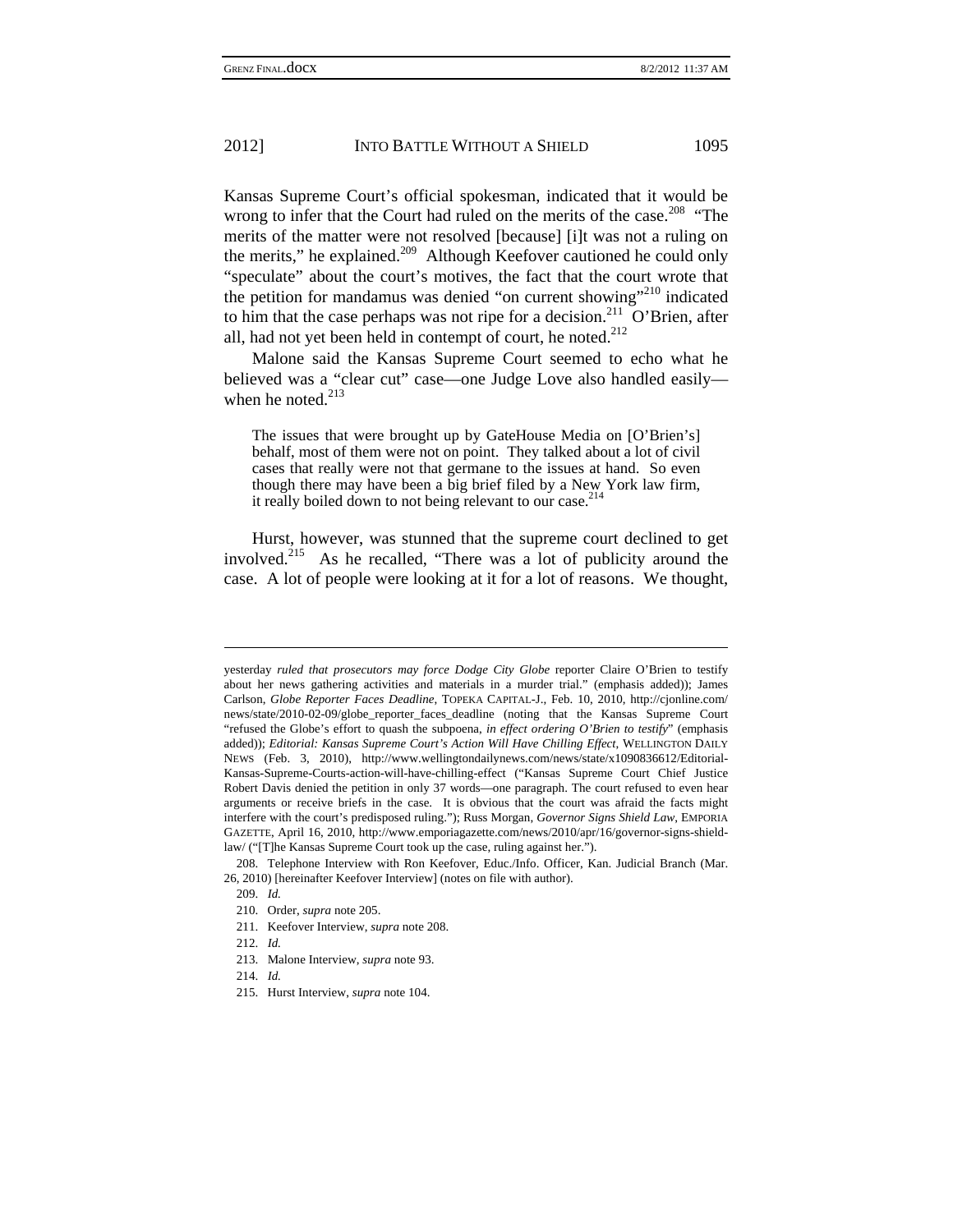'[It has] been thirty years since [the State of Kansas] dealt with it.' . . . I was very surprised by the cursory rejection  $\dots$ <sup>216</sup>

# *C. Post-Supreme Court Fallout*

#### 1. O'Brien Clashes with GateHouse and Its Attorney

Following the Kansas Supreme Court's decision not to get involved, the case took a dramatic turn after O'Brien and her newspaper's corporate owners and attorneys became involved in a dispute.<sup>217</sup> Hurst viewed the Kansas Supreme Court's ruling as the end of the line for the company's legal battle, which up until that point had perfectly mirrored the position of O'Brien.<sup>218</sup>

From the perspective of a company doing business in Kansas, when the high court gives you a ruling, you need to comply with the ruling. You [cannot] take a position that flies in the face of a [Kansas] Supreme Court ruling. When the [Kansas] Supreme Court made its decision, [that is] the point at which the company's decision-making stops.<sup>219</sup>

For GateHouse, that meant that it had to order its employee, O'Brien, to comply with the court order to turn over her notes and testify. According to Hurst, he reminded O'Brien at that point that, if she wished to defy the court's order and continue to protect her confidential source's identity, then she would need to arrange for independent counsel. $^{220}$ Hurst recalled having the conversation previously with O'Brien as well.<sup>221</sup> As he recalled:

That was one of the first conversations that occurred when we first got involved. We said right now, the company is defending your interest. The only time there could be a possible conflict of interest is if the court says we [do not] have legal grounds and you decide you [do not] want to testify. [After the Kansas Supreme Court ruled,] we had that conversation [again] and we said the company made its decision, the

<sup>216.</sup> *Id.*

 <sup>217.</sup> Carlson, *supra* note 13 ("The relationship between the Dodge City Daily Globe and one of its reporters fractured Wednesday, the day she was found in contempt of court for not appearing to answer a prosecutor's questions about a confidential source.").

 <sup>218.</sup> Hurst Interview, *supra* note 104.

<sup>219.</sup> *Id.*

<sup>220.</sup> *Id.*

<sup>221.</sup> *Id.*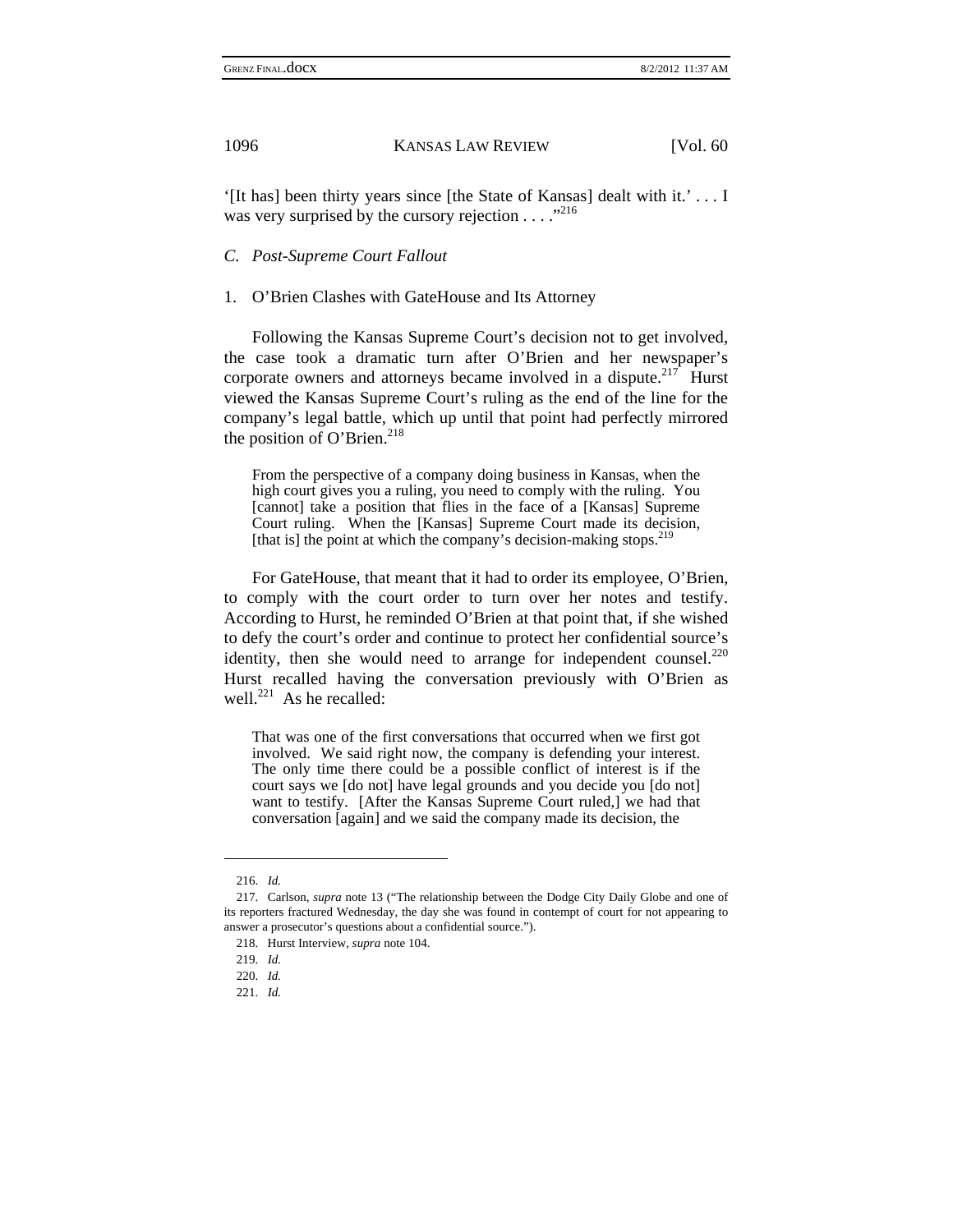company is not able to advocate for anything more, we need to get you independent counsel involved.<sup>222</sup>

O'Brien tells a dramatically different story. She contends that Hurst attempted to back her into a corner, insisting that she had to testify divulging both the name of her source and her unpublished notes—if she were to continue to be provided with counsel.<sup>223</sup> O'Brien stated: "At the end, Bill Hurst told me straight out that the only way I could have legal representation from GateHouse was to do whatever I had to do to avoid contempt" and "basically in the end [I] have to tell [Malone] anything he wants to know, or [they are] not going to pay for it." $224$ 

Asked if he believes O'Brien misunderstood his explanation about diverging interests and O'Brien's need to seek independent counsel, Hurst declined to speculate.<sup>225</sup>

I think she was confused by a lot of things. I think she had a lot of things going on. Suffice it to say, I [do not] think she fully understood the gravity of going to get your own lawyer and looking at these issues because she [did not] do it until very, very late in the day. $^2$ 

Seeming to bolster O'Brien's story that GateHouse was, at best, unclear with her, *Dodge City Daily Globe* publisher Darrel Adams contradicted what Hurst claims to have told O'Brien.<sup>227</sup> Adams believed O'Brien never was told that GateHouse would not continue to support her in court.<sup>228</sup> According to Adams, "Most papers would stand behind the reporter and do [what is] right. If the situation happened again, we would stand behind our reporter."<sup>229</sup> When asked if he believed GateHouse and the *Globe* stood behind O'Brien for the duration of the suit, including the time following the Kansas Supreme Court's ruling, Adams replied unequivocally: "Yes, we did."<sup>230</sup>

Adams's statement is in line with an excerpt of an internal GateHouse memo, sent from corporate executives to publishers, that was

 $\overline{a}$ 

230. *Id.*

<sup>222.</sup> *Id.*

 <sup>223.</sup> O'Brien Interview, *supra* note 1.

<sup>224.</sup> *Id.*

 <sup>225.</sup> Hurst Interview, *supra* note 104.

<sup>226.</sup> *Id.*

 <sup>227.</sup> Adams Interview, *supra* note 175.

<sup>228.</sup> *Id.*

<sup>229.</sup> *Id.*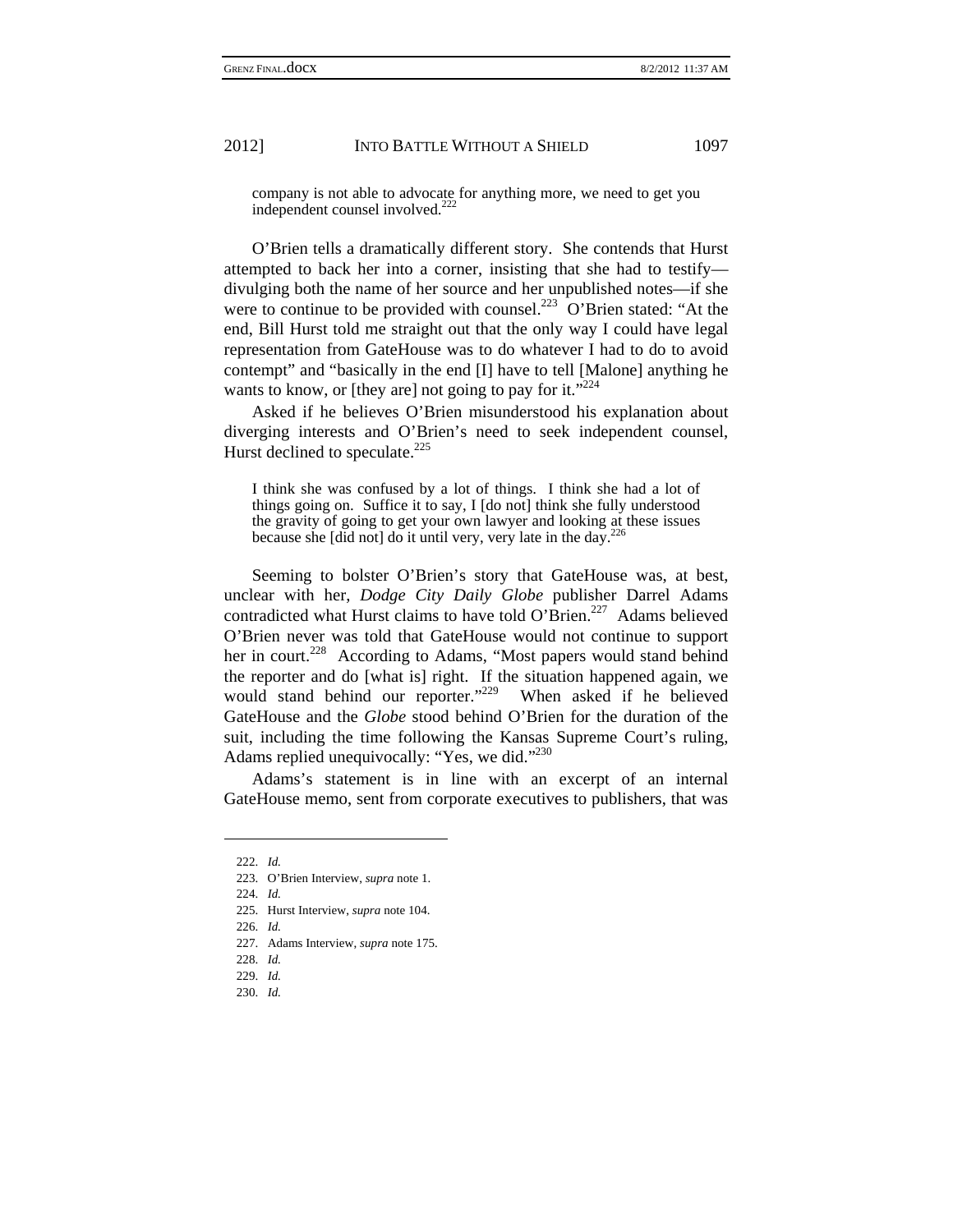"leaked" to a media commentator. $231$  The memo, which said O'Brien's firing was not related to the subpoena battle, read in part: "But we can assure you, without violating any privacy or confidentiality concerns, that GateHouse Media vigorously stood behind Ms. O'Brien during the recent, highly publicized court case, all at our cost and expense."<sup>232</sup>

## 2. O'Brien Makes a "Stupid" Decision

Following the Kansas Supreme Court's decision to stay out of the case, Malone scheduled an inquisition hearing for O'Brien to testify on Wednesday, February 10, 2010. With events rapidly unfolding and feeling like she could not trust the GateHouse attorney, O'Brien said she reached out to the Reporters Committee for Freedom of the Press  $(RCFP)$ <sup>233</sup> The RCFP is a not-for-profit group formed in 1970 in response to increasing numbers of government subpoenas seeking the names of journalists' confidential sources.<sup>234</sup> The group's primary role remains providing free legal help to journalists.<sup>235</sup> As O'Brien recalled, the organization's executive director, Lucy Dalglish, declined to help.<sup>236</sup> According to O'Brien, Dalglish had been told by Hurst that GateHouse was capable of representing both the *Globe* and O'Brien.<sup>237</sup> O'Brien said she told Dalglish that was not true, but Dalglish believed Hurst.<sup>238</sup>

O'Brien felt trapped.239 So, she made what she later called a dumb mistake: she decided to skip the scheduled court hearing.<sup>240</sup> She now concedes her mistake: "I know now how stupid that was and how bad it made me look. . . . [But] I [was not] going to go to court with an attorney who [did not] share my interests."<sup>241</sup>

 <sup>231.</sup> Billy Dennis, *More B.S. from GateHouse Media About Fired Reporter*, PEORIA PUNDIT, (Mar. 11, 2010 3:12 PM), http://pundit.blogpeoria.com/2010/03/11/more-b-s-from-gatehouse-mediaabout-fired-reporter.

<sup>232.</sup> *Id.*

 <sup>233</sup>*.* O'Brien Interview, *supra* note 1.

<sup>234.</sup> *History*, REPS. COMMITTEE FOR FREEDOM OF THE PRESS, http://www.rcfp.org/aboutus/history (last visited Apr. 7, 2012).

<sup>235.</sup> *Id.*

 <sup>236.</sup> Carlson, *supra* note 13.

 <sup>237.</sup> O'Brien Interview, *supra* note 1; Carlson, *supra* note 13.

 <sup>238.</sup> O'Brien Interview, *supra* note 1; Carlson, *supra* note 13.

 <sup>239.</sup> O'Brien Interview, *supra* note 1.

<sup>240.</sup> *Id.*; Carlson, *supra* note 13.

 <sup>241.</sup> O'Brien Interview, *supra* note 1.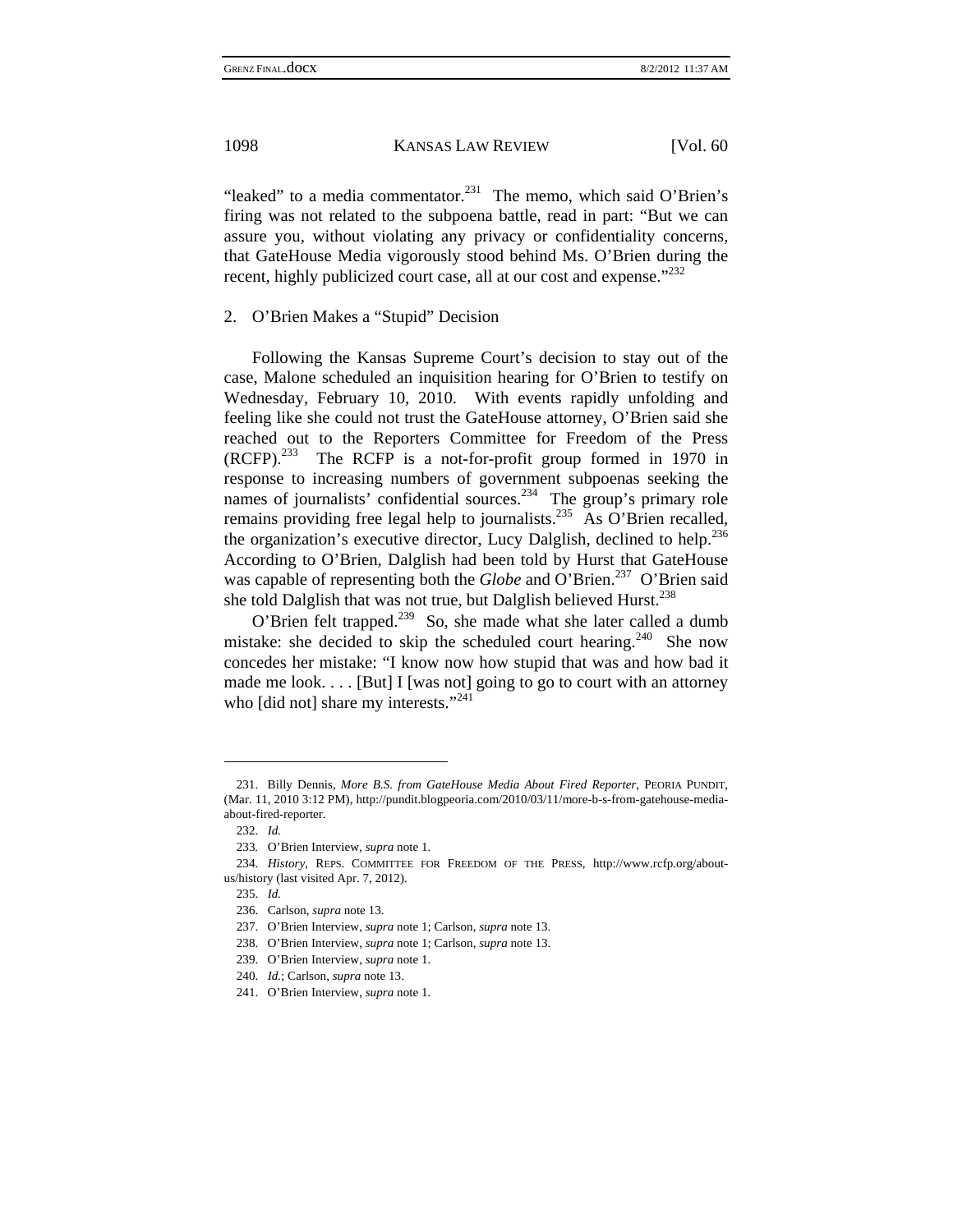3. O'Brien Speaks Out

After O'Brien failed to appear in court, the judge found her in contempt and fined her \$1,000 per day until she appeared in court and testified.<sup>242</sup> O'Brien also began speaking out, telling media outlets that her newspaper had ordered her to reveal her confidential source and had "disrupted her attempts to seek outside help from a national journalism group."<sup>243</sup> The national journalism group O'Brien referred to was the RCFP.<sup>244</sup> O'Brien was particularly angered by comments made by its executive director, Lucy Dalglish.<sup>245</sup> O'Brien claimed that she explained to the RCFP that she had unsuccessfully sought help from all thirteen criminal defense attorneys in Dodge City, and none wanted to take her case.<sup>246</sup> She asked for the RCFP's help, but O'Brien claimed that Dalglish turned her down.247 Then, Dalglish told the *Topeka Capital-Journal* that she had never seen circumstances like these in her decade at the RCFP.<sup>248</sup> Dalglish continued: "[O'Brien is] very distraught, very suspicious. From what I can tell, her employer was willing to pay for legal counsel to accompany her (on Wednesday), and for whatever reason it appears she has chosen not to do that."<sup>249</sup>

Dalglish offered strong criticism of O'Brien's failure to appear in court, noting: "What she did was really stick a thumb in the judge's eye today. Even if [you are] not going to answer questions, you still have to go to court."250 An editor at the *Globe* told the *Capital-Journal* that newspaper officials "were taken aback [when O'Brien did not] show  $up.^{9,251}$ 

O'Brien said she felt as though the head of a national journalism advocacy group essentially had called her a liar—something that was enough to leave a reporter "with her name ruined and her career destroyed."<sup>252</sup> Indeed, media commentator Dan Kennedy questioned O'Brien's conduct after reading about the story on the *Topeka Capital-*

 <sup>242.</sup> Carlson, *supra* note 13.

<sup>243.</sup> *Id.*

 <sup>244.</sup> O'Brien Interview, *supra* note 1.

<sup>245.</sup> *Id.*

<sup>246.</sup> *Id.*

<sup>247.</sup> *Id.*; *see also* Carlson, *supra* note 13.

 <sup>248.</sup> Carlson, *supra* note 13.

<sup>249.</sup> *Id.* (internal quotations marks omitted).

<sup>250.</sup> *Id.* (internal quotations marks omitted).

<sup>251.</sup> *Id.* (internal quotations marks omitted).

 <sup>252.</sup> O'Brien Interview, *supra* note 1.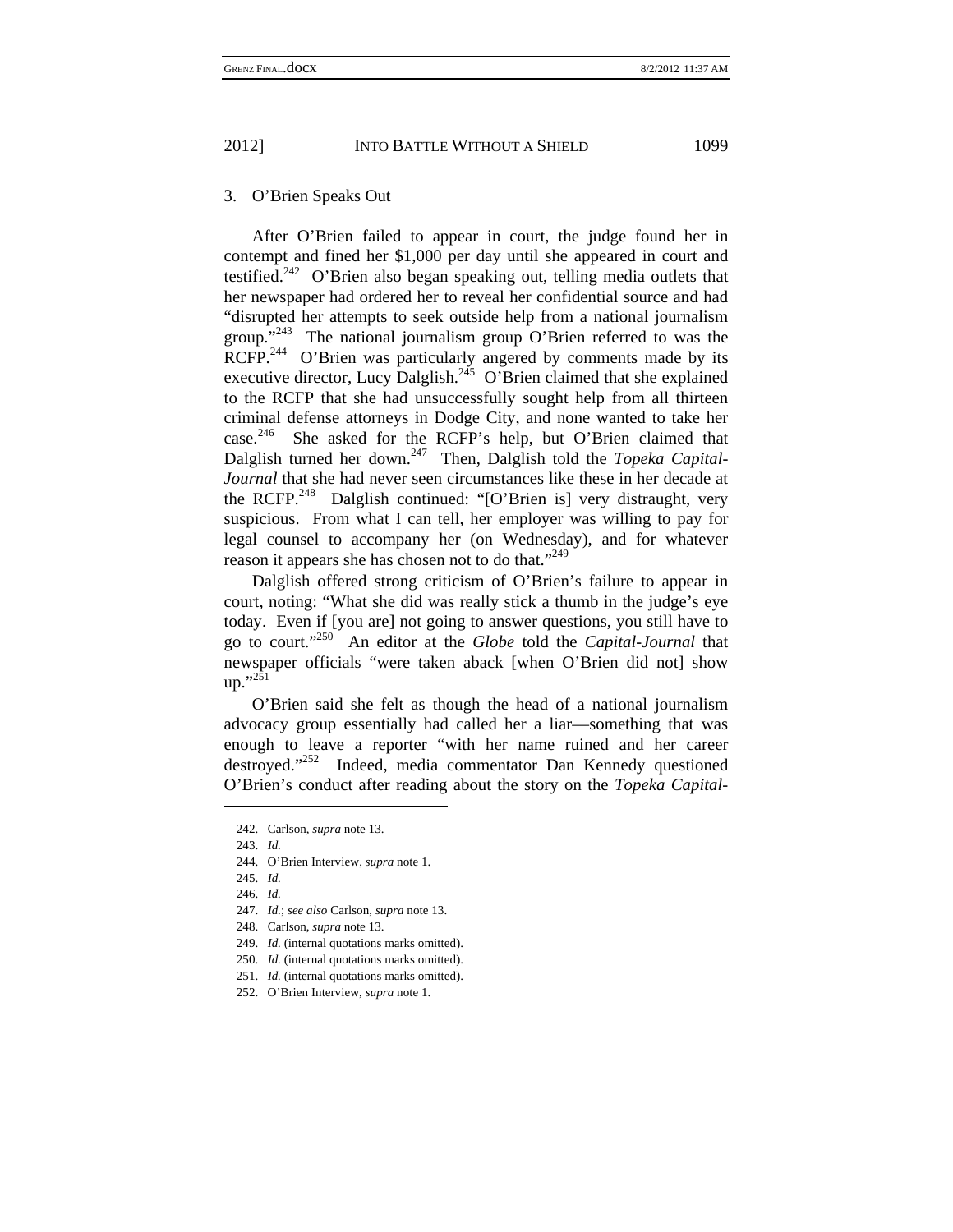*Journal*'s website, writing: "[I am] going to have to side with management on this one. The reason: ... If Lucy Dalglish [does not] stand up for you on a freedom-of-the-press issue, then [you are] wrong."<sup>253</sup> In an update to his original post later the same day, Kennedy noted, without further clarification, that "Dalglish takes a rather different stance on the RCFP Web site, saying she finds O'Brien's termination 'unusual' and 'quite disturbing."<sup>254</sup>

#### 4. A Confidential Source Reveals His Identity; O'Brien Testifies

In the end, neither the lawyers and the judges nor the media advocates solved O'Brien's dilemma. Instead, it was the source himself, who trusted O'Brien and agreed to reveal his identity to the authorities to prevent O'Brien from going to jail.<sup>255</sup>

The court rescheduled the inquisition for the following Friday. By that time, O'Brien's source had released her from her pledge of confidentiality.<sup>256</sup> And also by that point, the RCFP and the Kansas Press Association ultimately had helped to line up an independent attorney—Mark Johnson, a partner at the Kansas City, Mo., office of Sonnenschein Nath & Rosenthal LLP,<sup>257</sup> now known as SNR Denton—to represent O'Brien at the hearing.258 Johnson is a longtime media attorney, teaches a media law class at the University of Kansas William Allen White School of Journalism and Mass Communications, and had been preparing to write a brief as amicus curiae for the Kansas Supreme Court before the court declined to accept the case.<sup>259</sup> Johnson made the six-hour drive from Kansas City to Dodge City, met with O'Brien, met with the prosecutor to develop an "understanding" about the scope of the hearing, represented O'Brien during the hour-long afternoon hearing, and

 <sup>253.</sup> Dan Kennedy, *At Gatehouse, as Elsewhere, the Rich Get Richer*, MEDIA NATION (Mar. 9, 2010, 10:45 AM), http://www.dankennedy.net/2010/03/09/at-gatehouse-as-elsewhere-the-rich-getricher.

<sup>254.</sup> *Id.*

 <sup>255.</sup> O'Brien Interview, *supra* note 1.

<sup>256.</sup> *Id.*; *see* Cristina Abello, *Kansas Reporter Testifies After Confidential Source Comes Forward*, REPS. COMMITTEE FOR FREEDOM OF THE PRESS (Feb. 16, 2010), http://www.rcfp.com/ node/97847.

 <sup>257.</sup> Abello, *supra* note 256.

 <sup>258.</sup> Telephone Interview with Mark Johnson, Partner, Sonnenschein Nath & Rosenthal LLP (now SNR Denton) (March 11, 2010) [hereinafter Johnson Interview] (notes on file with author). 259. *Id.*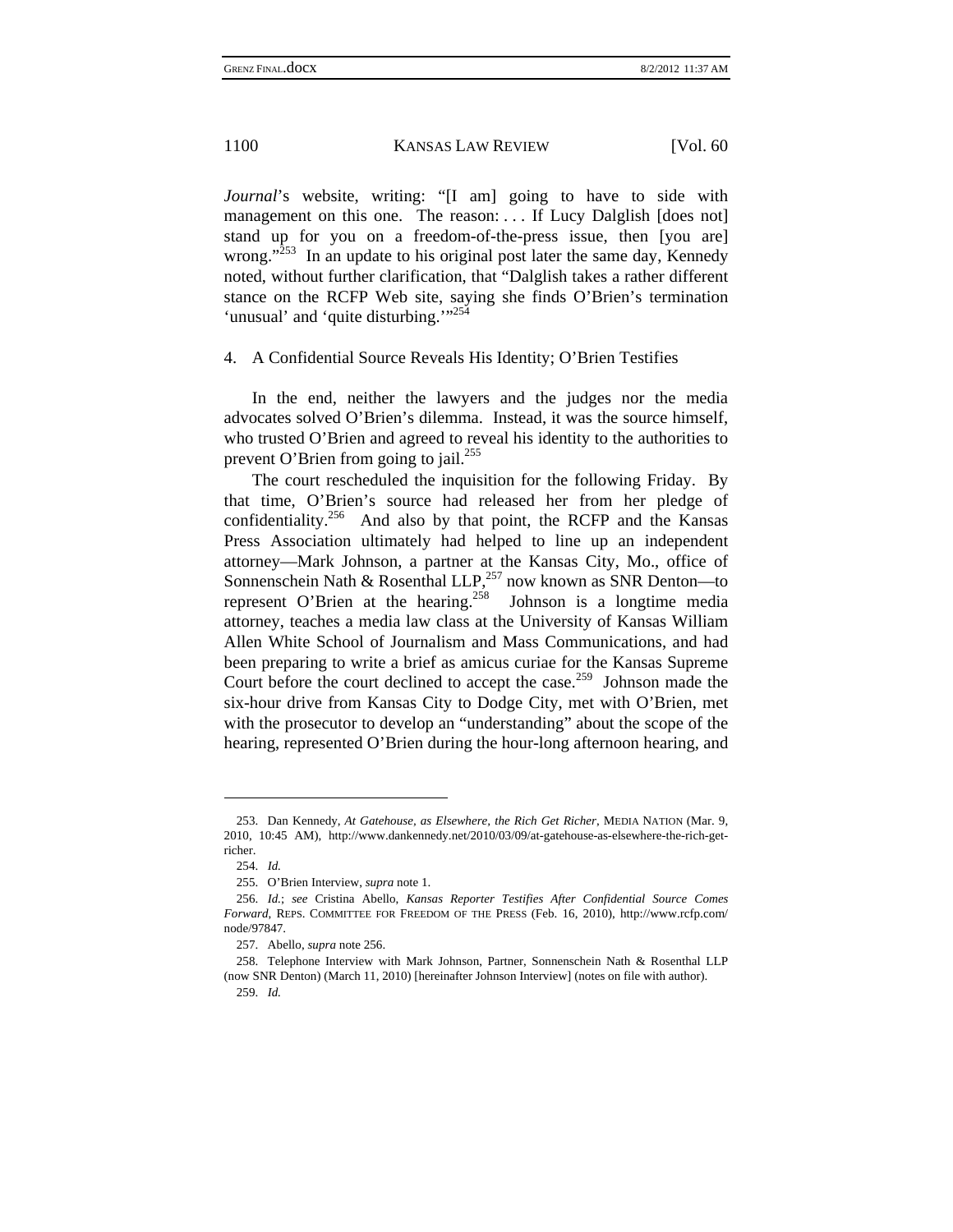then made the six-hour drive back to Kansas City—all in a single day.<sup>260</sup> During the closed inquisition, Johnson recalled that the only thing O'Brien testified to that was not contained in her original published report was the name of her confidential source, who by that time had already spoken with the prosecutor.<sup>261</sup> As Johnson explained:

In the absence of a shield law, there [was not] a whole lot she could do and that I could do to prevent her from testifying in the first place. . . . Judge Love was quite relieved to see her on Friday. I [do not] think he was at all interested in putting her in jail or imposing any kind of fine on her. He very quickly rescinded his order finding her in contempt.<sup>26</sup>

#### 5. Hard Feelings Persist

O'Brien remained angry. The situation prompted a terse exchange in the comments section of an article about the case that was posted on the RCFP's website.<sup>263</sup> A commenter who identified herself as Claire O'Brien and made many of the same statements that O'Brien made to the author of this Article, vented her frustrations about the way the RCFP had treated her.<sup>264</sup> The post took Dalglish to task for the comments she made to the *Topeka Capital-Journal*:

Reporters who fight for months to protect the safety of their sources tend to become "distraught and suspicious" when told by their corporate attorneys that future legal support depends on giving those sources up.

That stress level tends to mount when said reporter risks corporate wrath and appeals to the RCFP for legal protection—only to be met with a skepticism and disbelief that leaves her more exposed than ever to retaliation.

[It is] one thing to doubt a reporter's word when she tells you [she is] being pressured to disclose—or pay the bills herself. [It is] another thing entirely for the director of the RCFP, one of the standard bearers

<sup>260.</sup> *Id.*

<sup>261.</sup> *Id.*

<sup>262.</sup> *Id.*

<sup>263.</sup> *See* Cristina Abello, *Kansas Reporter Misses Court Date to Testify, Held in Contempt*, REPS. COMMITTEE FOR FREEDOM OF THE PRESS (Feb. 10, 2010), www.rcfp.org/node/97840. The article had originally been available with comments on the RCFP's website; however, the comments are no longer available.

<sup>264.</sup> *Id.*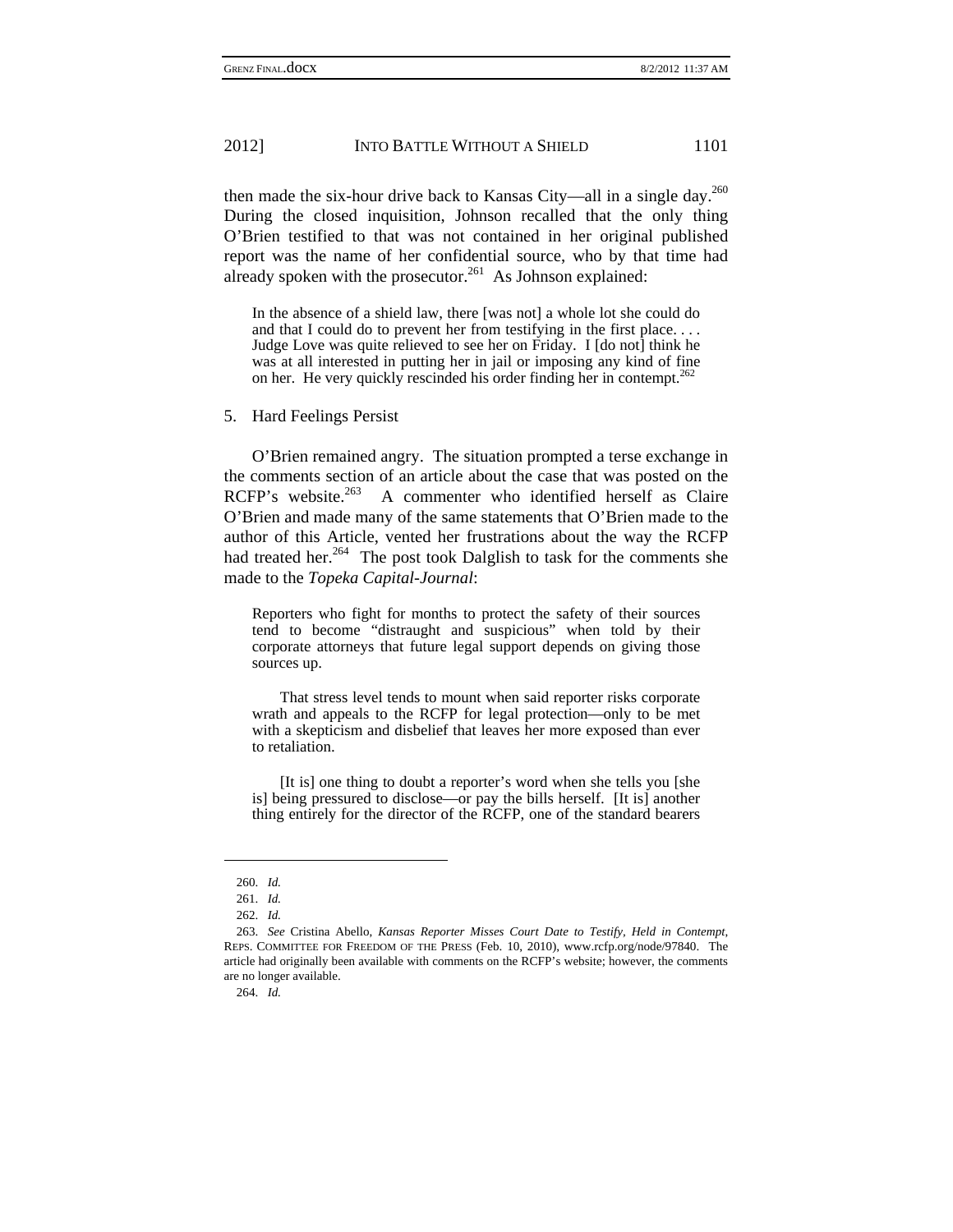of journalism, to announce that skepticism to the press.265

265. *Id.*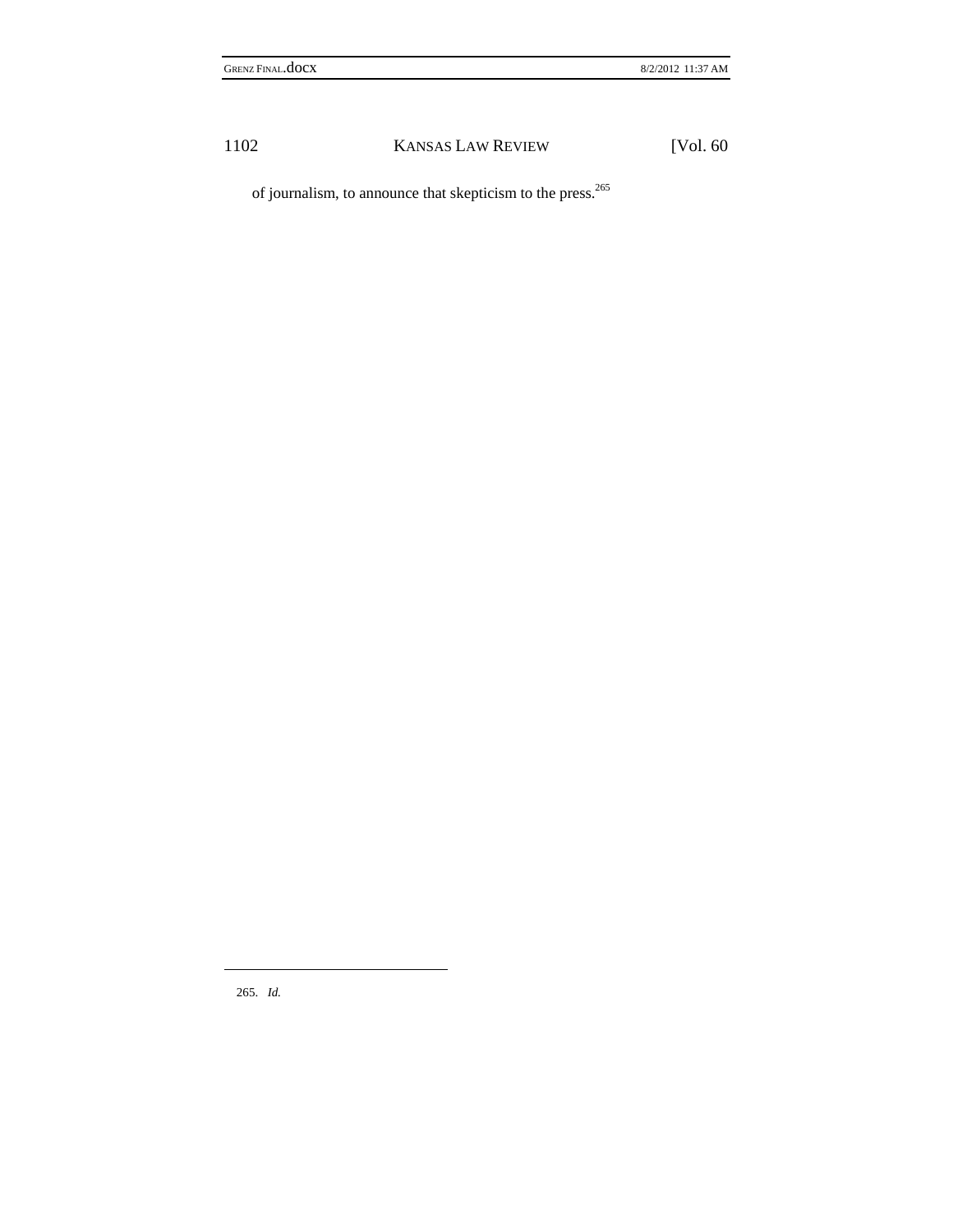Dalglish responded to O'Brien's post with this message:

Protecting sources can be difficult and stressful, particularly in states without shield laws. The Reporters Committee became involved in this case almost three weeks ago. We are very pleased that we were able to fulfill our mandate to help find an attorney that Ms. [O]'Brien found acceptable, for whom she did not have to personally pay for. We hope her experience helps lead to a statutory reporters privilege in Kansas.

Dalglish's comments led to a long response from O'Brien, in which she outlined many of her frustrations with GateHouse and with the RCFP. It read, in part:

You [did not] spend anything close to three weeks helping me, Lucy. It was more like one week—you caused your own delays by refusing to believe me. Inexplicably, you took the company lawyers' word instead, withdrew your initial offer of help at the last minute, and ordered me to find my own lawyer if I [did not] like . . . my current counsel. You refused to believe that that counsel had directed me in no uncertain terms to disclose "whatever it takes to avoid a contempt charge[."] That last is a direct quote from the lawyer directing the case, made on Friday, Feb. 5.

Your characterization of your assistance as "enthusiastic" astonishes me. Most of the time, you lectured me severely, reacting with frustration and skepticism to almost every [piece] of information I gave you. If you had simply believed me, my gratitude and cooperation would have amazed you—but I was sick and tired of being pushed around by lawyers, corporate executives, and the Kansas Press Association. I was weary of defending my truthfulness, my professionalism, and my good name. No one was going to protect my source but me, so I stood alone and did the best I could. I sat at home and waited for the police to arrive and take me into custody—while I waited, you called: not to find out what happened or ask how I was, but to snap "Well, you really screwed up!"267

Nearly everyone consulted for this Article described O'Brien's emotional state at the time of the inquisition as fragile at best. For example, Gene Lehmann, the managing editor of the *Globe*, conceded that he "was very concerned about [O'Brien's] health toward the last two

<sup>266.</sup> *Id.*

<sup>267.</sup> *Id.*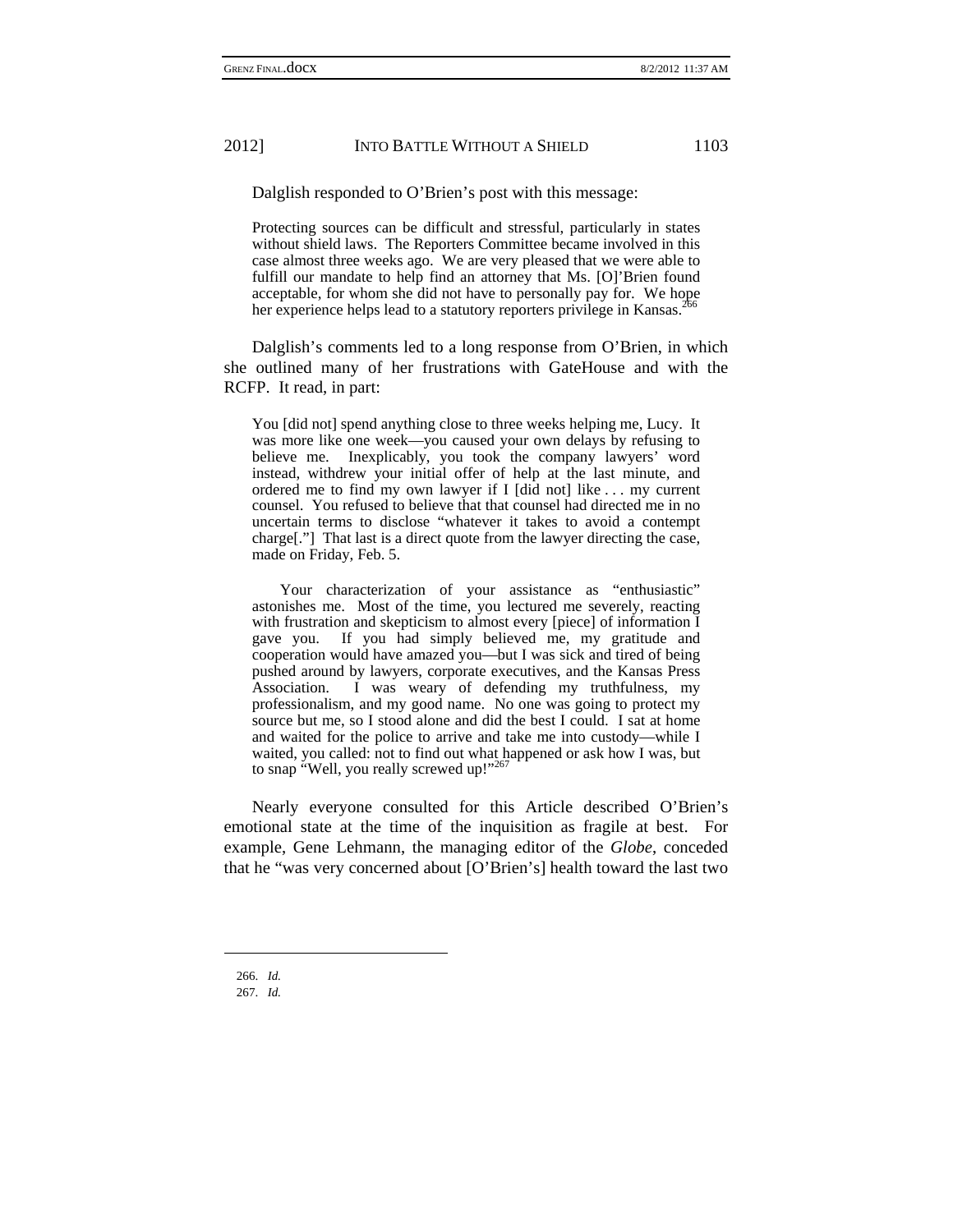weeks of this playing out."<sup>268</sup> Lehmann continued: "[O'Brien] seemed to be really in a fog about the whole thing. I was worried about [her]."<sup>269</sup>

Even Terry Malone, the prosecutor who had subpoenaed O'Brien, voiced his concerns over O'Brien's well-being: $270$ 

I was concerned a bit about [O'Brien's], I guess, emotional state of being. [She is] not a young person, and I think she had invested a lot of emotions into the case. And I think she was very set on what she wanted to do and was going to do as a reporter. That worried me that she would indeed say, "Hey, Judge, throw me in jail." Nobody wanted that. That was my concern, I know it was Judge Love's concern, I know it was her employer's concern. This had been a very stressful situation for her and hopefully we could let some air out of it because nobody, and I mean nobody, wanted to fine her or hold her in contempt for any reason.271

Indeed, after initially cooperating with the author of this Article, O'Brien later asked the author to share notes from interviews with others involved with the case, including *Globe* officials and the attorney for GateHouse. When the author of this Article declined to do so, O'Brien threatened to have the author deposed during what O'Brien promised would be a defamation lawsuit against certain individuals connected to this case.

In an interview, Dalglish declined to talk about the specifics of what happened between the RCFP and O'Brien, but she did explain that:

[O'Brien is] not satisfied with the services we provided. We are confident, particularly on the Friday that she did go to court, [that] we were instrumental in ensuring that she was represented by outstanding counsel that she did not have to pay for. Nevertheless, [she is] angry. At some point you just have to move on. [I am] sorry she feels that way, but we just need to move on.<sup>272</sup>

For her part, O'Brien says of course she was distraught.<sup>273</sup> She had been subpoenaed to testify, she planned to protect her source, and she

 <sup>268.</sup> Lehmann Interview, *supra* note 182.

<sup>269.</sup> *Id.*

 <sup>270.</sup> Malone Interview, *supra* note 93.

<sup>271.</sup> *Id.*

 <sup>272.</sup> Telephone Interview with Lucy Dalglish, Exec. Dir., Reporters Comm. for Freedom of the Press (April 15, 2010) [hereinafter Dalglish Interview] (notes on file with author).

 <sup>273.</sup> O'Brien Interview, *supra* note 1.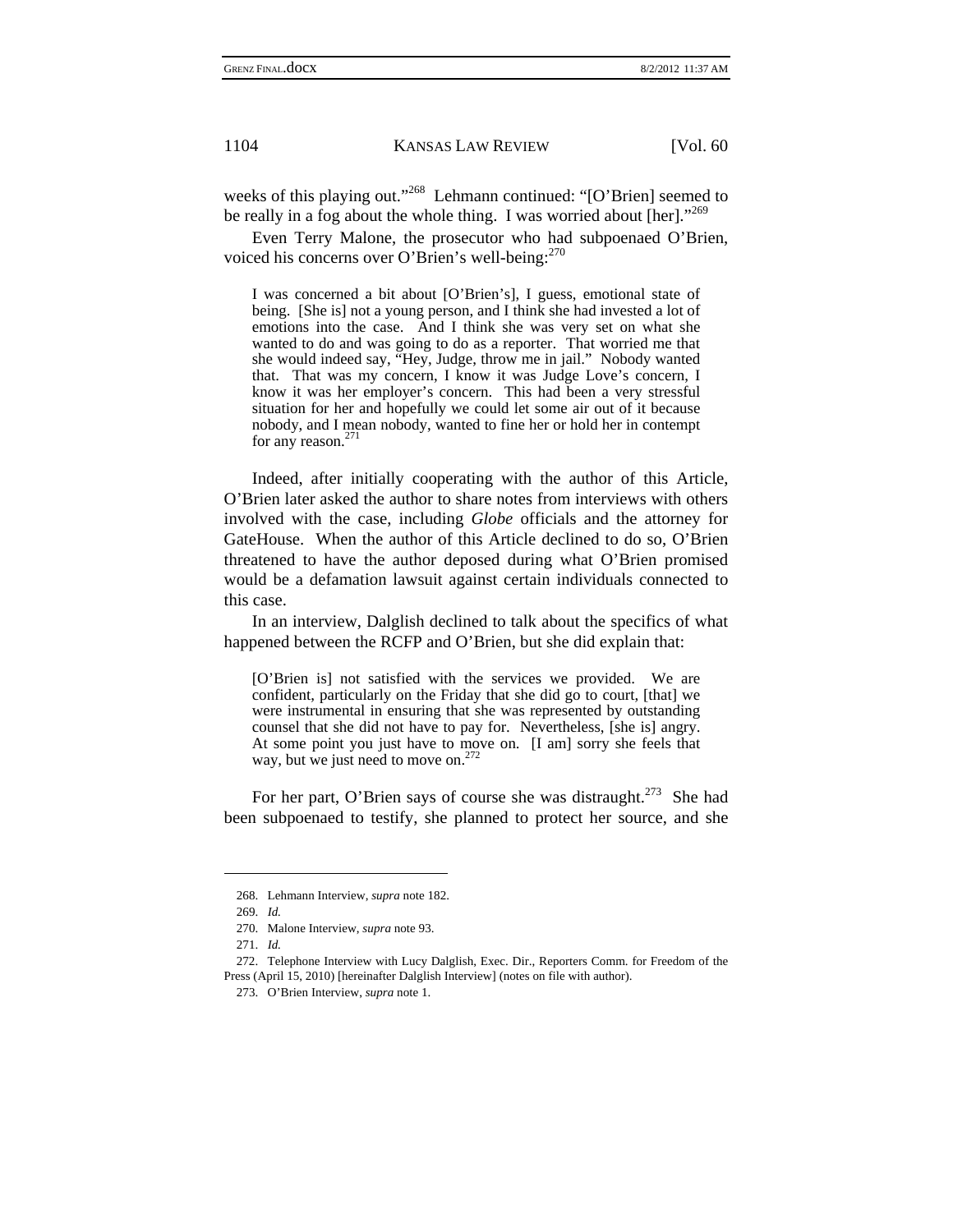believed she was headed to jail.<sup>274</sup> On top of that, she believed her employer lied to her and was trying to sabotage her career.<sup>275</sup> And her name was being dragged through the mud in the media. $276$ 

Meanwhile, O'Brien said her confidential source was "freaking out."277 He called O'Brien frequently to check in with her and determine whether she intended to continue to protect him.<sup>278</sup> As O'Brien recalled: "He called me two days before [the rescheduled inquisition] and said, '[What is] your limit?' I said, '[It is] you! If you want me to tell them, I will. If not, I have an obligation not to disclose.' I think more than anything else, that shows the bond between a reporter and a source."<sup>279</sup>

A few weeks after O'Brien's inquisition, Sam Bonilla entered a guilty plea to voluntary manslaughter and aggravated battery.<sup>280</sup> The voluntary manslaughter plea reflected "an unreasonable but honest belief that deadly force was justified."<sup>281</sup> On April 6, 2010, Bonilla was sentenced to more than six years in prison for killing Holt and wounding Brunson.282

#### 6. O'Brien's Termination

In the days after O'Brien skipped the court hearing, she noticed that things had changed at work—literally, in some cases.<sup>283</sup> O'Brien said in an interview that the locks were changed at the *Globe*, leaving her as the sole newsroom employee without a key.<sup>284</sup> O'Brien said she was strictly limited to working precisely an eight-hour shift, even though she had more work to do than she could complete in that time.<sup>285</sup> She claimed that she was forced, against her wishes, to sign paperwork indicating that

<sup>274.</sup> *Id.*

<sup>275.</sup> *Id.*

<sup>276.</sup> *Id.*

<sup>277.</sup> *Id.*

<sup>278.</sup> *Id.*

<sup>279.</sup> *Id.*

 <sup>280.</sup> Ken Stephens, *Bonilla Pleads Guilty in Dodge City Shootings*, HUTCHINSON NEWS, Feb. 23, 2010, http://hutchnews.com/news/bonilla-plea.

<sup>281.</sup> *Id.*

 <sup>282.</sup> Kathy Hanks, *Sentencing Stirs Voices as Case Ends*, HUTCHINSON NEWS, Apr. 6, 2010, http://www.hutchnews.com/todaystop/Bonilla-sentencing--1.

 <sup>283.</sup> O'Brien Interview, *supra* note 1.

<sup>284.</sup> *Id.*

<sup>285.</sup> *Id.*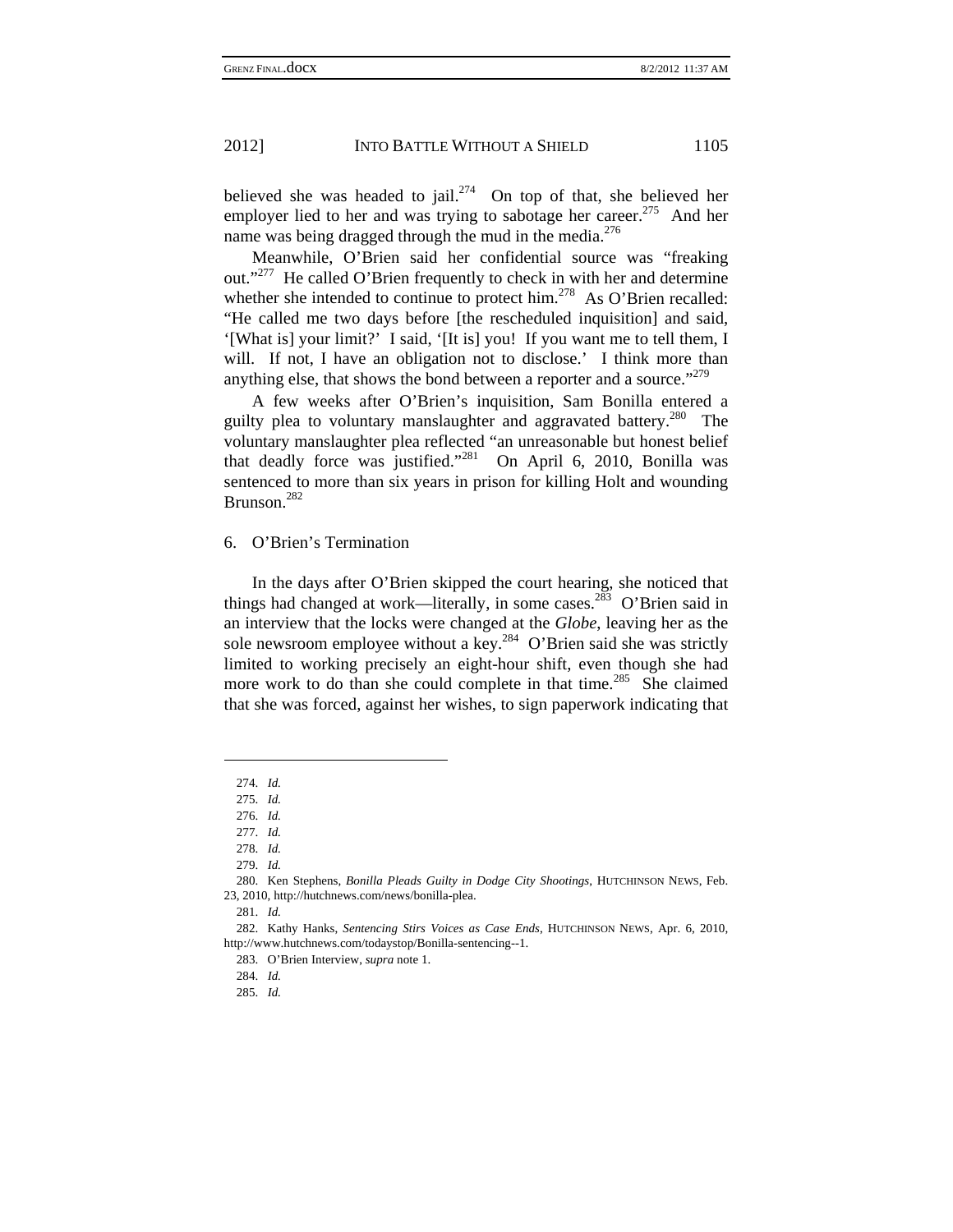she had defamed the company.<sup>286</sup> And she said her supervisors filed formal paperwork for even trivial workplace violations, such as turning a story in a few minutes past deadline.<sup>287</sup> O'Brien was terminated on March 5, 2010.<sup>288</sup>

"I feel like [I have] been set up to fail," she observed in an interview about a week before she was fired.<sup>289</sup> "They want to fire me, but [there is] too much publicity. But I feel like my career at GateHouse is over. That is a First Amendment issue, too, if that can happen to a reporter. The reporter ends up with her name ruined and her career destroyed."<sup>290</sup>

For their part, GateHouse officials declined to comment about O'Brien's termination, calling it a "personnel matter"<sup>291</sup> or a "personnel" issue."<sup>292</sup> While declining to go into specifics, GateHouse attorney Hurst maintained that "[h]er employment status had nothing to do with this case. That dealt with matters [for which] she was long on notice."<sup>293</sup> The aforementioned leaked memo from corporate executives to publishers echoes Hurst's contention. The memo claimed that "[r]ecent developments [with O'Brien's termination] are absolutely not related to any part of that legal battle."<sup>294</sup>

O'Brien believes that she made herself a target by insisting to fight the subpoena in the first place, challenging her attorneys along the way, asking to be included in discussions about legal strategy, and speaking out after she believed the company had turned its back on her.<sup>295</sup> She firmly believes that she was fired in retaliation for speaking out against her newspaper and its corporate owner, GateHouse.<sup>296</sup> "The whole intent of the First Amendment is also destroyed if a journalist [who defies a subpoena] goes back to work and finds the locks changed. That is going

 $\overline{a}$ 

289. O'Brien Interview, *supra* note 1.

<sup>286.</sup> *Id.*

<sup>287.</sup> *Id.*

 <sup>288.</sup> Hegeman, *supra* note 11; Randy Turner, *Gutless GateHouse Puts Bottom Line Ahead of Public Service*, DAILY KOS (March 29, 2010, 03:19 AM), http://www.dailykos.com/story/2010/ 3/29/851980/-Gutless-GateHouse-puts-bottom-line-ahead-of-public-service.

<sup>290.</sup> *Id.*

 <sup>291.</sup> Adams Interview, *supra* note 175.

 <sup>292.</sup> Hegeman, *supra* note 11 ("Stephen Wade, group publisher for GateHouse Media Kansas, said the company couldn't comment on the matter because it is a personnel issue.").

 <sup>293.</sup> Hurst Interview, *supra* note 104.

 <sup>294.</sup> Dennis, *supra* note 231.

 <sup>295.</sup> O'Brien Interview, *supra* note 1.

 <sup>296.</sup> Hegeman, *supra* note 11.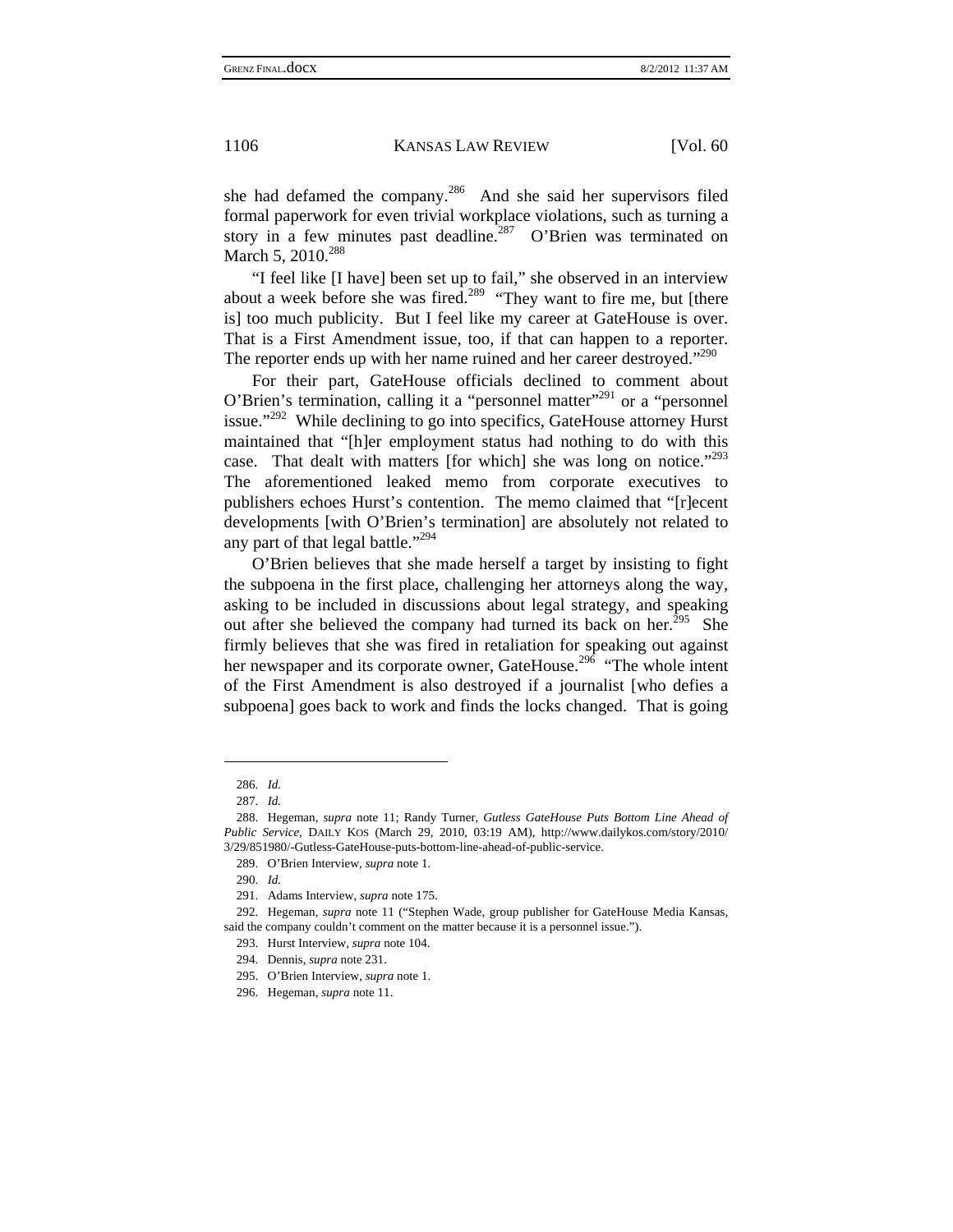to kill a free press."<sup>297</sup>

7. Putting the Case into Context—with a Capital "C"

Mark Johnson, the media attorney who represented O'Brien during the inquisition hearing, said Judge Love's initial decision about whether O'Brien had to testify was flawed because he ultimately seemed to settle on a standard of mere relevance.298 According to Johnson, the standard is inappropriate because "[a]nything is arguably relevant.... [That is] the absolute lowest bar you can imagine. . . . The challenge is, if [that is] simply the test, then there is no test."<sup>299</sup>

But after traveling to Dodge City, he said he had a greater appreciation for the big picture that the judge faced.<sup>300</sup> Dodge City is in a time of flux. $301$  The Latino immigrant population is swelling, while the town is "dominated by a very conservative white elite and is represented in Topeka by very conservative Republican legislators who [do not] really have to worry about the immigrant population because they [do not] vote."302 Then, this case emerged, involving a Latino man accused of murdering a white man with alleged ties to a white supremacist organization.<sup>303</sup> As Johnson explained:

Like I tell my [journalism] students,  $\dots$  there is little "c" and big "C" context. Little "c" is where the guy [Bonilla] was standing [at the time of the shooting]. But [it is] just as important—and sometimes more important—to look at what is going on in the community at the time and why the judge might have felt pressured to come out a certain way. I think in this case, he wanted to make absolutely sure that all of the relevant evidence—all of the relevant evidence—was laid out before the jury so the jury could make as informed a decision as possible. Plus, I  $[$ do not] think judges like the idea of certain people saying, sorry,  $[I \text{ am}]$  special,  $I \text{ [do not]}$  have to testify.<sup>3</sup>

Malone also said O'Brien's initial story unnecessarily stirred racial

 <sup>297.</sup> O'Brien Interview, *supra* note 1.

 <sup>298.</sup> Johnson Interview, *supra* note 258.

<sup>299.</sup> *Id.*

<sup>300.</sup> *Id.*

<sup>301.</sup> *Id.*

<sup>302.</sup> *Id.*

<sup>303.</sup> *Id.*; *see also* Claire O'Brien, *Dodge Case Stirs Scrutiny from Latinos*, HUTCHINSON NEWS, Apr. 6, 2010, http://www.hutchnews.com/todaystop/bonilla040510--1 appearing under a byline that read "Special To The News" after O'Brien had been terminated from the *Dodge City Daily Globe*)*.* 

 <sup>304.</sup> Johnson Interview, *supra* note 258.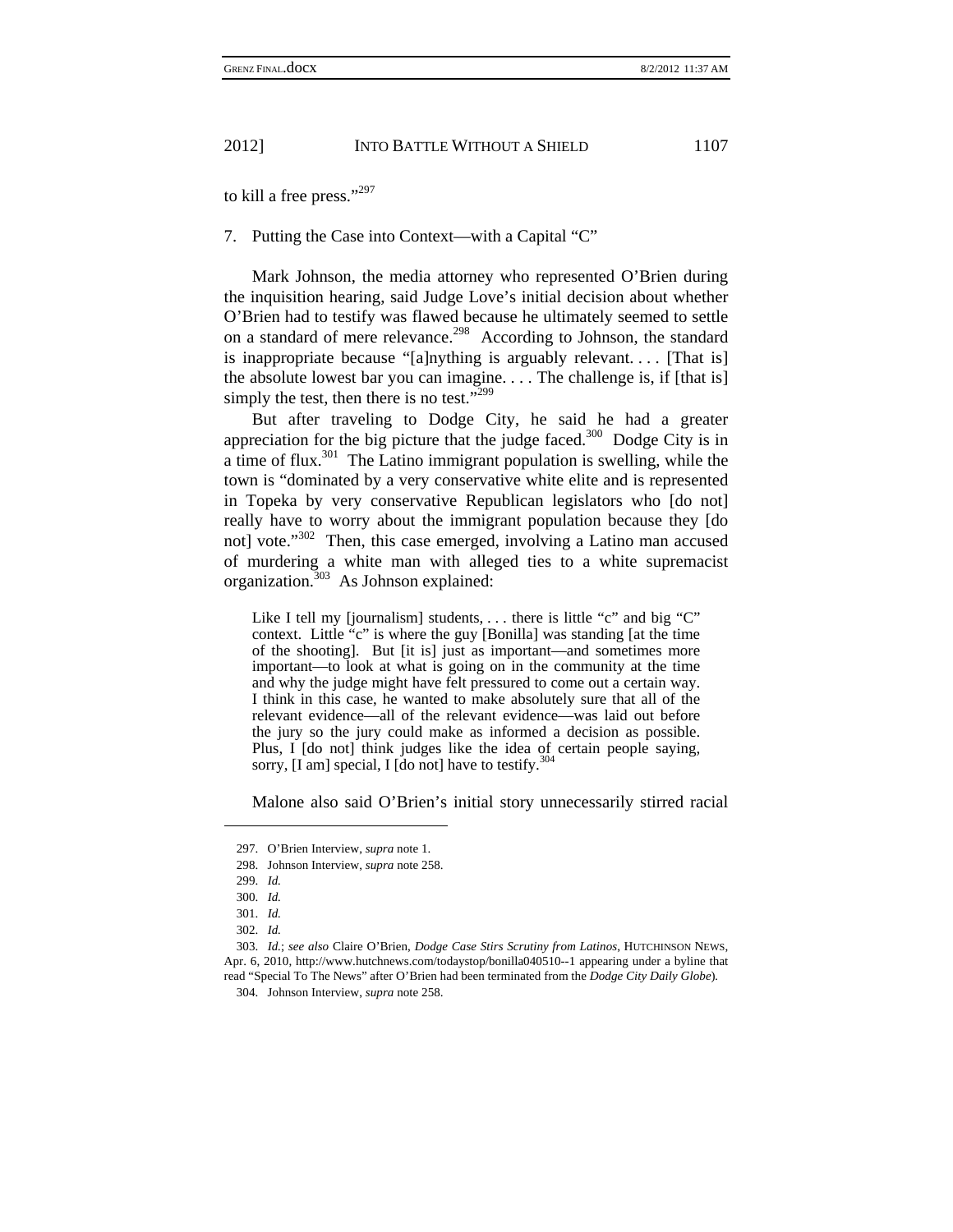tensions in Dodge City.<sup>305</sup> Malone traced the whole saga back to O'Brien's trusted source, the bail bondsman Rebecca Escalante.<sup>306</sup> Escalante was friends with Sam Bonilla and occasionally worked with him.<sup>307</sup> Escalante arranged for the jailhouse interview of Bonilla.<sup>308</sup> Escalante found the confidential source to back up her and Bonilla's concerns about Bonilla being in danger.<sup>309</sup> And Escalante vouched for the confidential source's veracity.<sup>310</sup> When investigators followed up on the leads in O'Brien's story, they turned up little in the way of a credible threat.<sup>311</sup> Escalante herself dodged police investigators' questions out of court, claimed to have a faulty memory while under oath, and ultimately exercised her Fifth Amendment right against self-incrimination when questioned during the inquisition.<sup>312</sup> Malone painted an unflattering picture of O'Brien's involvement with Escalante and Bonilla:

[O]ur investigation of the matter led us to believe it was blown out of proportion . . . to gain sympathy for Sam. . . . In my view, Claire got played. She got suckered into writing an article that I thought was fairly damaging to the tensions in our community between Hispanics and non-Hispanics. That was the most disturbing thing about the article. It was damaging to our community.<sup>313</sup>

Judge Daniel Love also publicly lamented that the story had harmed the community.<sup>314</sup> In scathing remarks before he sentenced Bonilla, Love said that the killing—and specifically O'Brien's coverage of the case—had fanned racial tensions.<sup>315</sup> Love singled out O'Brien by name, taking her to task for talking only to Bonilla and leaving out comments from others—beginning with her first report.<sup>316</sup> "From that point on," the judge told a packed courtroom, "the focal point of nearly every article about this case mentioned or focused on Sam Bonilla's self-

 $\overline{a}$ 

307. *Id.*

309. *Id.*

315. *Id.*

316. *Id.*

 <sup>305.</sup> Malone Interview, *supra* note 93.

<sup>306.</sup> *Id.*

<sup>308.</sup> *Id.*

<sup>310.</sup> *Id.*

<sup>311.</sup> *Id.*

<sup>312.</sup> *Id.*

<sup>313.</sup> *Id.*

 <sup>314.</sup> Kathy Hanks, *Judge: Imbalanced Media Coverage Hurt Community*, HUTCHINSON NEWS (Apr. 6, 2010, 10:12 PM), http://www.hutchnews.com/Todaystop/Kathy--sidebar--1.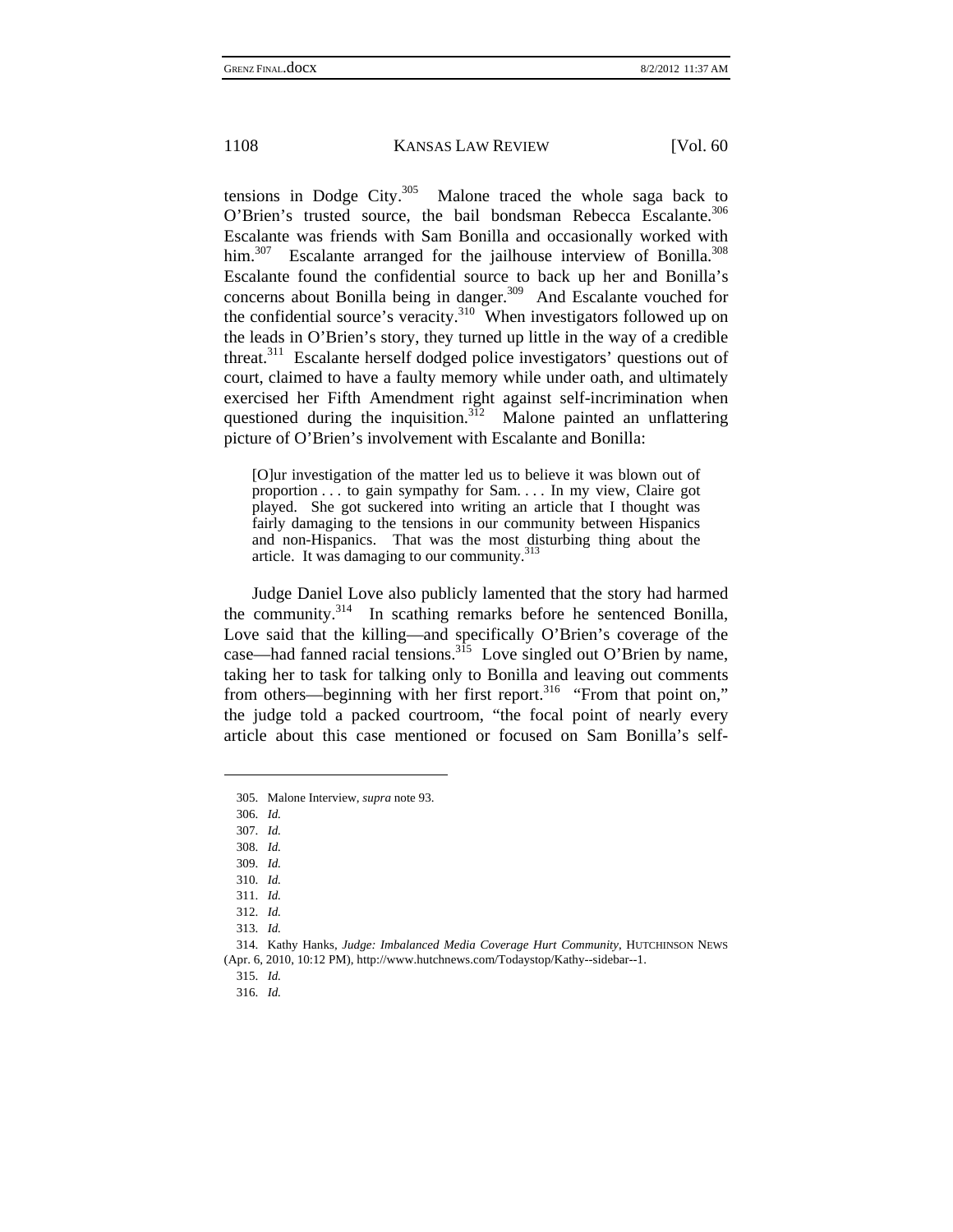defense theory."317 The judge went on to say:

Many people in Dodge City, wanting to believe what they read, have concluded that Sam Bonilla's actions were undoubtedly in self-defense. This comes through O'Brien's articles that have said little about the other witnesses' testimony and has totally omitted preliminary hearing testimony of the two Hispanic women who were in the river bottom, witnessed what occurred, and gave testimony that made the selfdefense claim unlikely to be believed by any jury.<sup>3</sup>

#### *D. The Kansas Legislature's Response*

#### 1. The Politics Behind the New Shield Law

Perhaps sensitive to the concern that the media desired "special" treatment, the Kansas Press Association (KPA) and other advocates of a media shield law set out to craft a qualified media shield law. Under such an approach, reporters would have some protection from "fishing expeditions," during which lazy litigators or prosecutors expect reporters to do their legwork for them.<sup>319</sup> But, under the proper circumstances and after an evidentiary hearing—the court could compel reporters to testify if certain conditions were met. $320$ 

The KPA, along with several other news media advocates, had been pushing for a media shield law in Kansas for years.<sup>321</sup> The shield law was a perennial loser, seeming to flame out in the bowels of a legislative committee every year.<sup>322</sup> In fact, a media shield law bill had been introduced in the Senate in 2007, and after it went nowhere, the bill re-

<sup>317.</sup> *Id.*

<sup>318.</sup> *Id.*

 <sup>319.</sup> Dion Lefler, *Senate Judiciary Committee Oks 'Shield Law'*, WICHITA EAGLE, Mar. 19, 2010, http://www.kansas.com/2010/03/19/1232035\_senate-judiciary-committee-oks.html ("Kent Cornish, executive director of the [Kansas Association of Broadcasters], said the bill should cut down on 'fishing expeditions' by lawyers who demand that TV stations turn over all the footage they shoot at news scenes.").

 <sup>320.</sup> KAN. STAT. ANN. § 60-482 (Supp. 2011).

 <sup>321.</sup> Doug Anstaett, *We Made Sausage, and Out Popped a Shield Law*, KAN. PUBLISHER (Kan. Press Ass'n, Topeka Kan.), Apr. 7, 2010, at 9 *available at* http://www.kspress.com/sites/default/ files/kspub0407.pdf (noting that passage of a shield law "took years to accomplish . . . [a]nd . . . required a tag-team effort from our members, legislators and others when the stars finally lined up in just the right formation").

<sup>322</sup>*. KPA's March to a Shield Law—Step by Step*, KAN. PUBLISHER (Kan. Press Ass'n, Topeka, Kan.), Apr. 7, 2010, at 10, *available at* http://www.kspress.com/sites/default/files/kspub0407.pdf [hereinafter *KPA's March to a Shield Law*].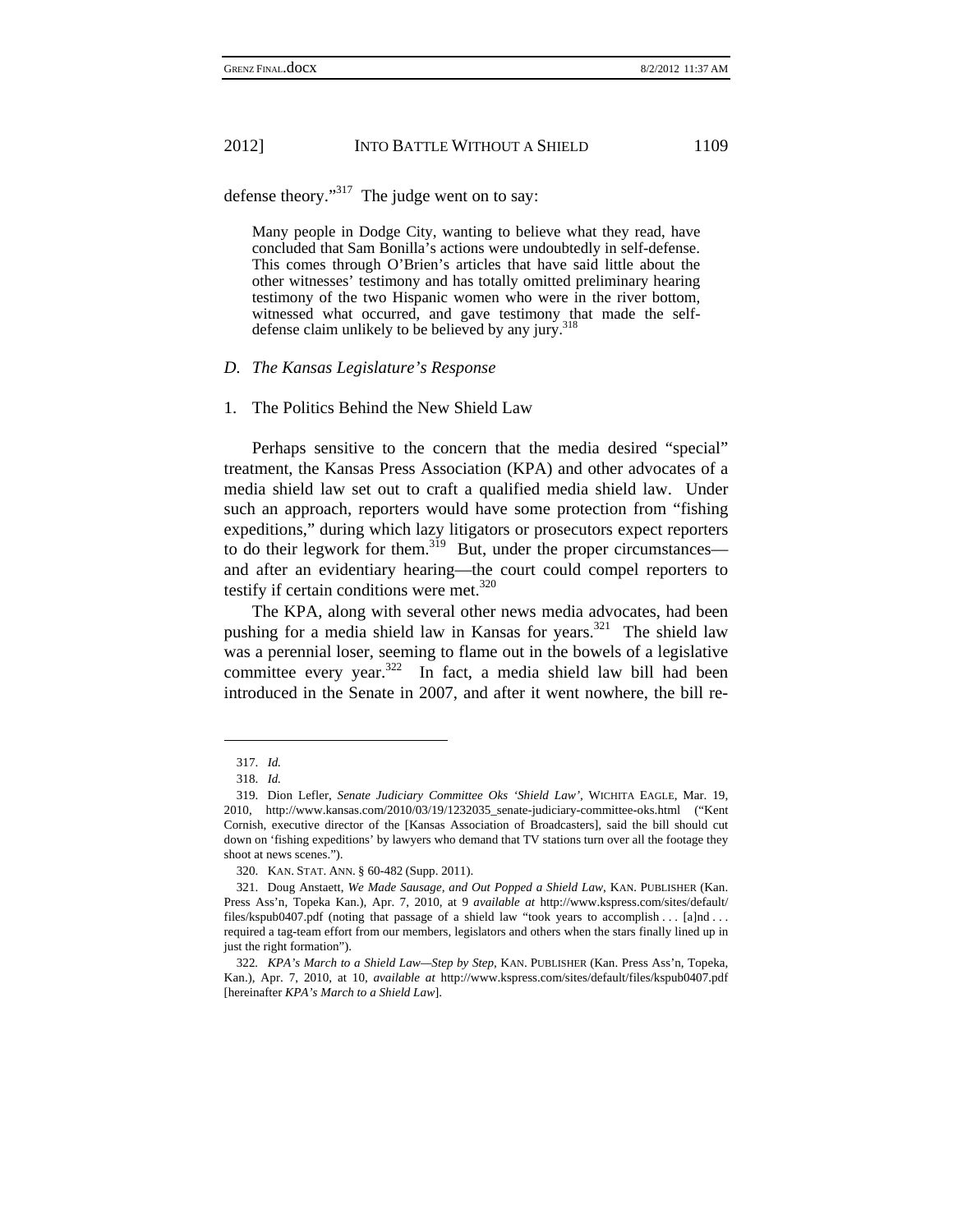emerged in 2008.<sup>323</sup> Co-sponsored by then-Senate Majority Leader Derek Schmidt, a Republican from Independence, and Senate Minority Leader Anthony Hensley, a Democrat from Topeka, the bill had powerful allies and appeared cued up for success.

Schmidt, who earned his undergraduate degree in journalism from the University of Kansas, where he spent one semester as the editor of the student newspaper, said he was eager to be a sponsor of the legislation. $324$  As Schmidt explained:

I suppose [it is] my journalism background, but I think there is some limit on the power of government to compel a journalist to testify about information gathered. If there [are not] limitations on that, then journalists are nothing more than ordinary citizens with pencils. Now, [that is] not inherently bad, but the Constitution has suggested that journalists are something more—[it is] the newsgathering, watchdog, light-shining function. $32$ 

But the bill languished in the Senate Judiciary Committee, which tabled it in 2008, effectively killing it for the session.<sup>326</sup> It was reintroduced in  $2009$ ,<sup>327</sup> but the committee again tabled it following a hearing that year.<sup>328</sup> These were not the only times a shield law had failed to advance in Kansas. For example, Kansas lawmakers considered a shield law bill in  $2002<sup>329</sup>$  And a summer study committee considered it again in 2003, but the panel unanimously rejected it. $330$ 

But in 2010, with the O'Brien case making headlines and capturing attention across the state and the nation, media advocates believed that "the stars finally lined up in just the right formation."<sup>331</sup> In a wrap-up column included in a monthly newsletter to KPA members, KPA Executive Director Doug Anstaett celebrated the passage of the shield

 <sup>323.</sup> S.B. 313, 2008 Leg., Reg. Sess. (Kan. 2008); Eric David, *Wins and Losses in Effort to Expand Shield Protections*, NEWSROOM L. BLOG (Jan. 6, 2009), http://www.newsroomlawblog.com /2009/01/articles/shield-laws/wins-and-losses-in-effort-to-expand-shield-protections/.

<sup>324.</sup> Telephone Interview with Derek Schmidt, Majority Leader, Kan. Senate (Apr. 16, 2010) [hereinafter Schmidt Interview] (notes on file with author).

 <sup>325.</sup> *Id.* 

 <sup>326.</sup> Telephone Interview with Terry Bruce, Senator, Kan. Senate (Apr. 13, 2010) [hereinafter Bruce Interview] (notes on file with author).

 <sup>327.</sup> S.B. 211, 2009 Leg., Reg. Sess. (Kan. 2009).

<sup>328.</sup> *KPA's March to a Shield Law*, *supra* note 322.

 <sup>329.</sup> Walker, *supra* note 19, at 1217 nn.19–20.

<sup>330.</sup> *Id.*

 <sup>331.</sup> Anstaett, *supra* note 321.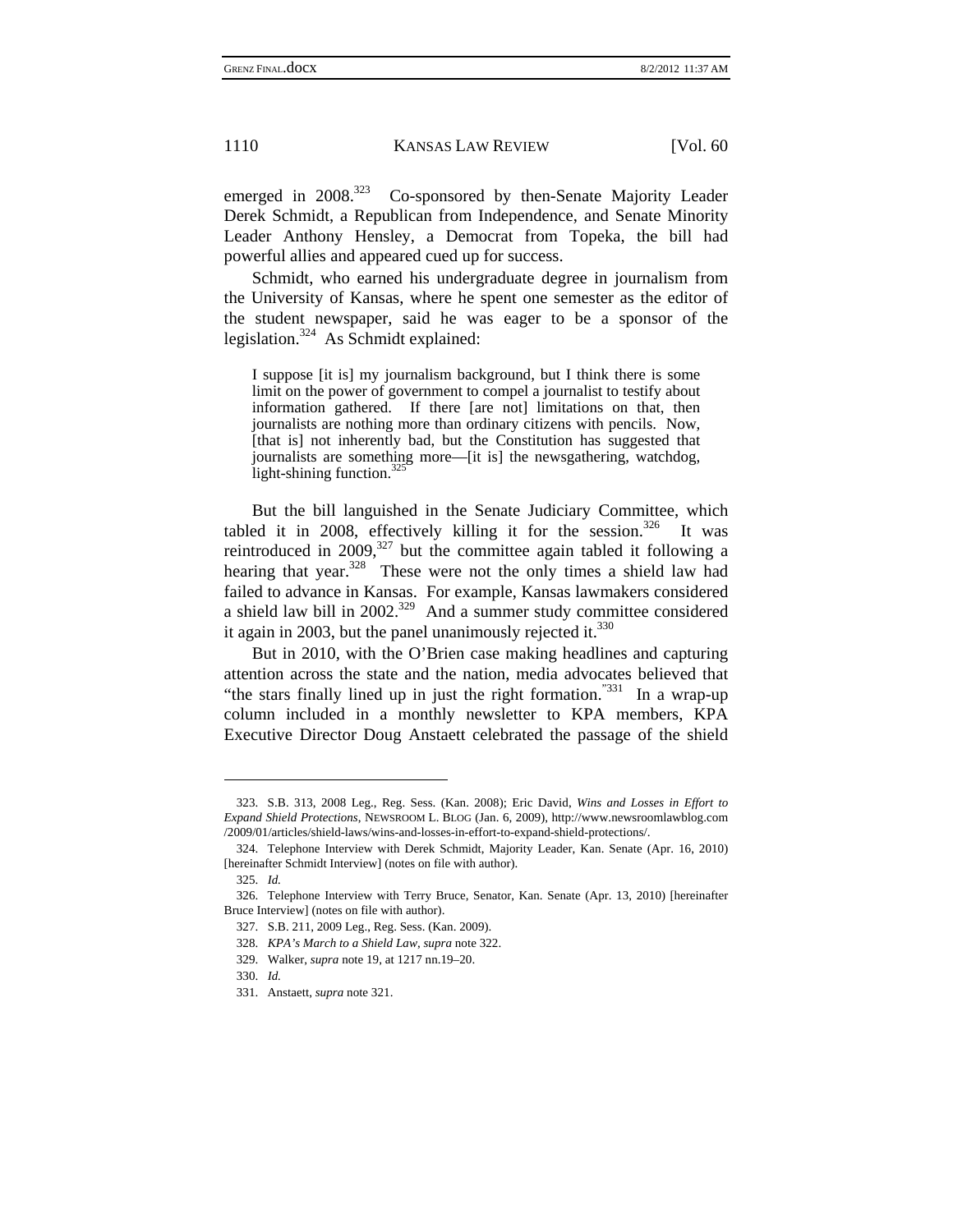law—and directly linked its passage to O'Brien's plight.<sup>332</sup> Anstaett recalled that in previous legislative sessions "the single greatest stumbling block to passage was the lack of anecdotal evidence that illustrated the need."333 The subpoena and subsequent court battle involving O'Brien offered "the perfect storm" to demonstrate to lawmakers that there was a deficiency in the law.<sup>334</sup> In fact, Anstaett observed, "The [Kansas Supreme C]ourt's curt, out-of-hand dismissal of the case apparently even alarmed those outside the journalism profession. We now had our anecdotal evidence."<sup>335</sup>

Indeed, Lucy Dalglish, the executive director of the RCFP, believes that real-life examples highlighting the need for a shield law are crucial to successfully enacting such protections.<sup>336</sup> As Dalglish explained:

In every state where [we have] gotten a law passed, and on the Hill [in Washington, D.C.], it is always more useful to have a recent example. This can be very complicated statutory drafting, and people can have a hard time understanding how these laws work. But if you can use an illustration for them, [then] they usually understand the situation a little bit better.<sup>337</sup>

Buoyed by O'Brien's real-life example, media advocates realized that they had to capitalize on the momentum.<sup>338</sup> Media advocates believed their chances to get a bill through the Kansas Legislature in 2010 would be greatest by beginning in the Senate, where Schmidt and Hensley's bill had been introduced the previous two sessions.<sup>339</sup> Anstaett and Richard Gannon, a lobbyist for the KPA, perceived Senator Terry Bruce, a Republican from Hutchinson, as the key to unlocking the bill from the Senate Judiciary Committee.<sup>340</sup> Bruce had voted against the measure in committee the year before, $341$  but he understood that his vote

<sup>332.</sup> *Id.*

<sup>333.</sup> *Id.*

<sup>334.</sup> *Id.*

<sup>335.</sup> *Id.*

 <sup>336.</sup> Dalglish Interview, *supra* note 272.

<sup>337.</sup> *Id.*

 <sup>338.</sup> Interview with Richard Gannon, Gov'tal Affairs Dir., Kan. Press Ass'n (Feb. 18, 2010) [hereinafter Gannon Interview].

<sup>339.</sup> *Id.*

 <sup>340.</sup> Anstaett, *supra* note 321 ("But the key element, Rich Gannon and I believe, was when Hutchinson Sen. Terry Bruce stepped into the picture."); Bruce Interview, *supra* note 326; Gannon Interview, *supra* note 338.

 <sup>341.</sup> Bruce Interview, *supra* note 326; Gannon Interview, *supra* note 338.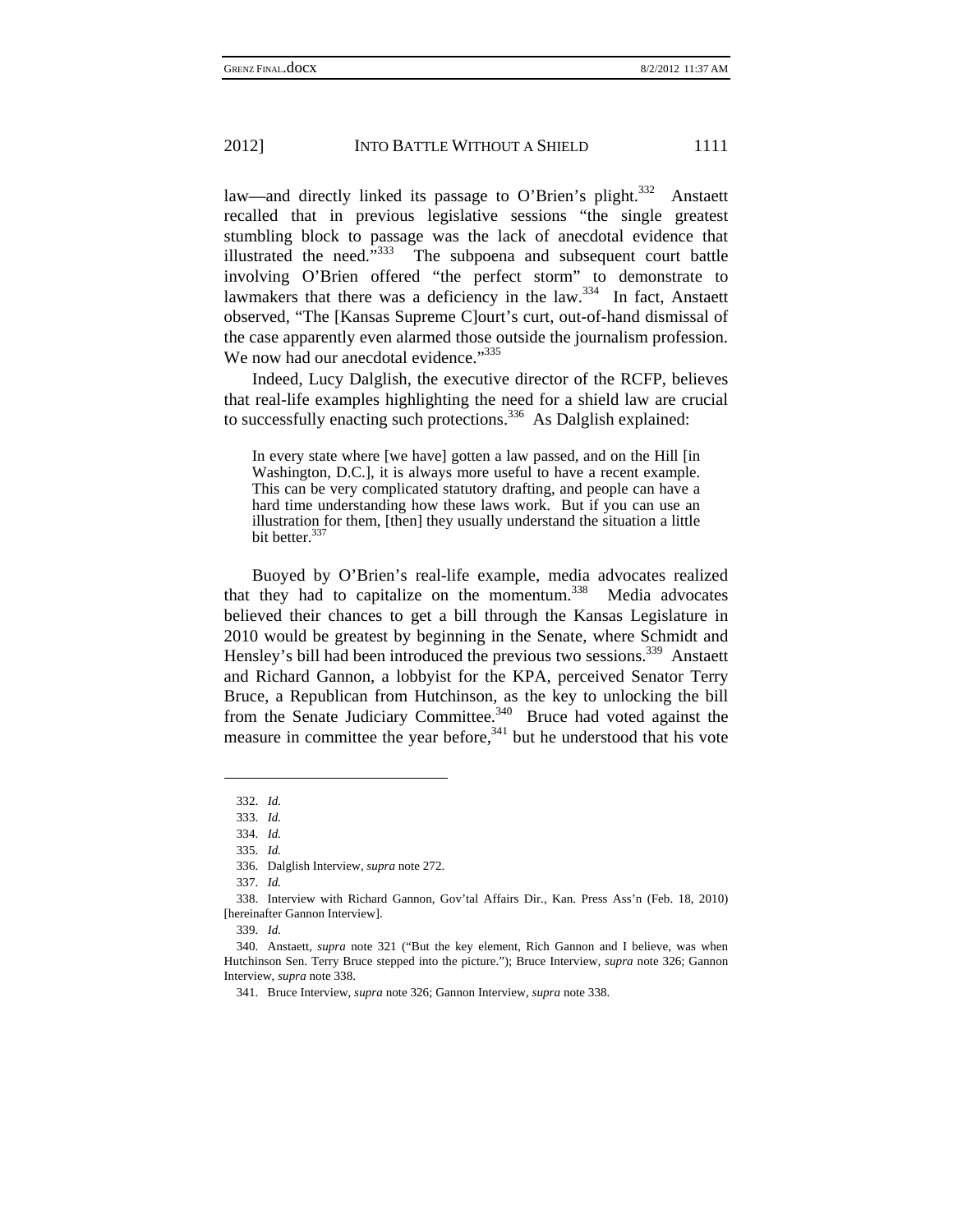would carry sway among others on the committee.<sup>342</sup> Prodded in part by the editor of his hometown newspaper,  $343$  Bruce agreed to meet with media advocates.<sup>344</sup> They quickly discovered they "really [were not] that far apart."<sup>345</sup> As Bruce explained: "Last year, I had questions, concerns [because] I [did not] know how it was going to work and [did not] see any real need for it. Then the Dodge City case came up. That brought the shield law into the limelight again."346

Before becoming a state senator, Bruce had worked as a prosecutor in Reno County and as communications director for then-House Majority Leader Representative Clay Aurand, a Republican from Courtland.<sup>347</sup> Those two experiences helped provide a foundation to understand both the needs of prosecutors and the needs of the media—though he was quick to joke that he never imagined he would "be the champion of the Kansas press."<sup>348</sup> In talking with media representatives, Bruce said he realized the biggest issue in Kansas was that case law precedents and statutes simply were not very clear, leaving litigants to forge their own procedural trail before getting to the merits of a dispute.<sup>349</sup> Bruce explained this plight as "people spin[ning] their wheels—both sides trying to find out what the protocol is to quash a subpoena.<sup>350</sup> In his mind this "burn[ed] up a lot of legal fees."<sup>351</sup>

Malone, the Ford County prosecutor who issued the subpoena to O'Brien, informed his local lawmakers he did not oppose the shield law.<sup>352</sup> To the contrary, he would welcome some clarification of the procedure for such situations.<sup>353</sup> He went so far as to "embrace the shield"

 <sup>342.</sup> Bruce Interview, *supra* note 326.

<sup>343.</sup> *Shield Law Passes Legislature*, KAN. PUBLISHER (Kan. Press Ass'n, Topeka, Kan.), Apr. 7, 2010, at 1 *available at* http://www.kspress.com/sites/default/files/kspub0407.pdf ("John D. Montgomery, Hutchinson News editor and publisher, also played a pivotal role in the process because three Hutchinson legislators were in the middle of the issue: Sen. Terry Bruce, House Speaker Mike O'Neal and Rep. Jan Pauls . . . .")

 <sup>344.</sup> Anstaett, *supra* note 321.

<sup>345.</sup> *Id.*

 <sup>346.</sup> Bruce Interview, *supra* note 326.

<sup>347.</sup> *Terry Bruce*, BALLOTPEDIA, http://www.ballotpedia.org/wiki/index.php/Terry\_Bruce (last visited Apr. 16, 2012).

 <sup>348.</sup> Bruce Interview, *supra* note 326.

<sup>349.</sup> *Id.*

<sup>350.</sup> *Id.*

<sup>351.</sup> *Id.*

 <sup>352.</sup> Malone Interview, *supra* note 93.

<sup>353.</sup> *Id.*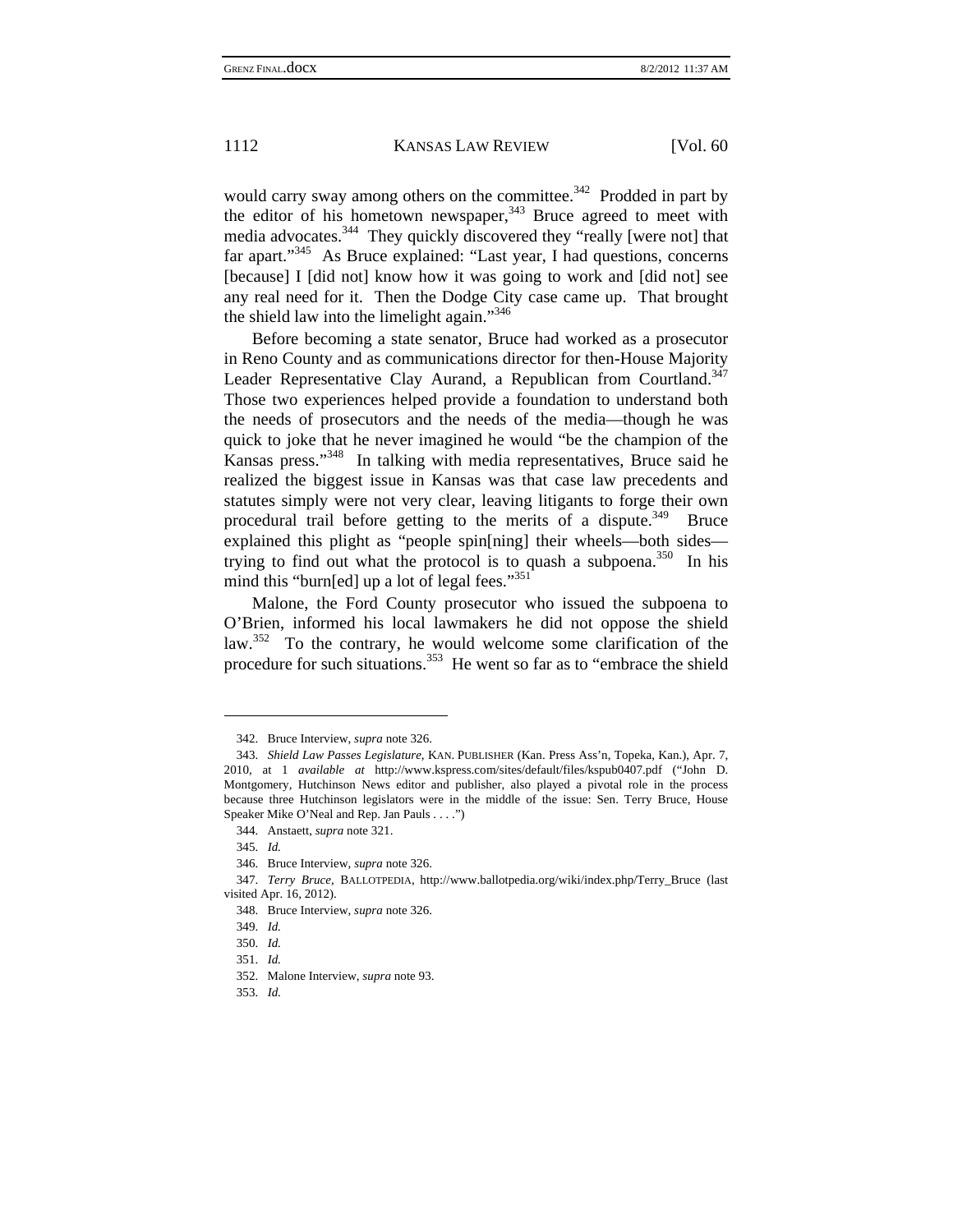law" because "[i]t would make things a lot easier.<sup>"354</sup> He believes that it would have made all the difference in O'Brien's case.<sup>355</sup>

Bruce and media advocates began with the bill introduced in 2009.356 They modified it, borrowing language from *Branzburg* as well as media

 $\overline{a}$ 

356. Bruce Interview, *supra* note 326.

<sup>354.</sup> *Id.*

<sup>355.</sup> *Id.*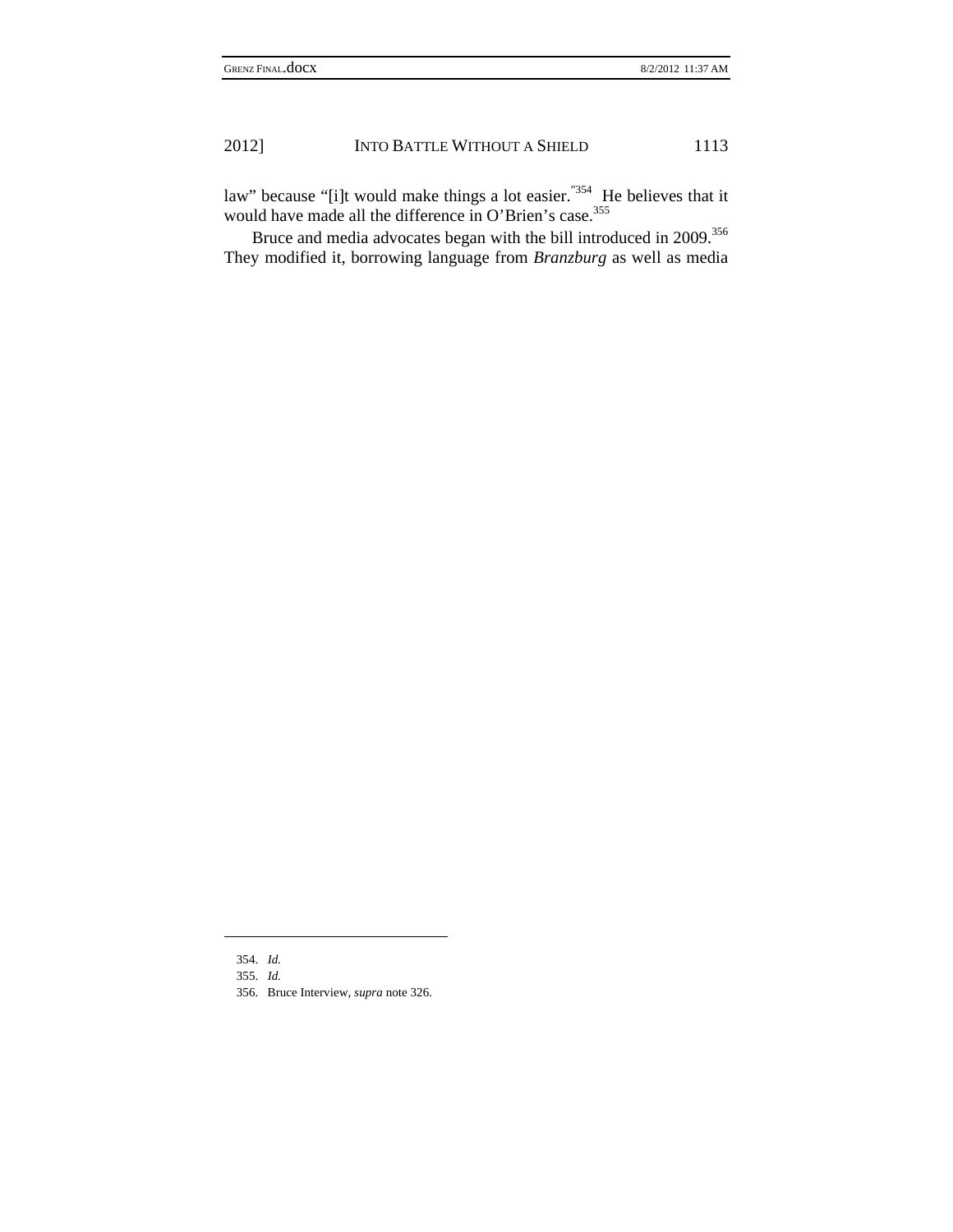shield laws in other states, including Washington and Colorado, to forge a compromise.<sup>357</sup> Bruce offered a succinct summary:

What it really offers is, one, a process by which this can be litigated and, two, it establishes the test, which is basically the common law test articulated in *Branzburg* with the addition of the [cannot] be "obtained by alternative means" [language in section 60-482(a)(2)]. We tied a few things down, and it does give journalists a little bit of protection. And, in the end, it does offer some clarity to the process. Nobody was asking for the moon. We just got enough people to agree with us.<sup>358</sup>

Anstaett, the executive director of the KPA, agreed that there was much compromise involved to reach agreement.<sup>359</sup> "There was armtwisting, back-scratching, horse-trading and give-and-take along the way. . . . We offered what are called 'balloon amendments' back and forth, massaging the wording, occasionally giving something to get something else."<sup>360</sup>

Because a key deadline had passed by the time momentum developed behind the shield law bill, lawmakers could not attempt to pass the Schmidt–Hensley sponsored Senate Bill 211.<sup>361</sup> Instead, senators used a legislative procedural maneuver known as a "gut and go," a process by which the contents of a bill that has already passed one chamber are deleted and replaced with new provisions.<sup>362</sup> The procedure is essentially a shortcut, allowing lawmakers to skip ahead to the conference committee stage after a bill has passed only one chamber, rather than waiting for the second chamber to take up the measure in the traditional fashion.<sup>363</sup> Senate Judiciary Committee Senator Tim Owens, a Republican from Overland Park, offered a bill that pertained to marriage licenses to be the "vehicle" for the shield law provisions.<sup>364</sup> Originally, the bill would have waived marriage license fees for those

<sup>357.</sup> *Id.*; *see also* Anstaett, *supra* note 321.

 <sup>358.</sup> Bruce Interview, *supra* note 326.

 <sup>359.</sup> Anstaett, *supra* note 321.

<sup>360.</sup> *Id.*

<sup>361.</sup> *KPA's March to a Shield Law*, *supra* note 322.

 <sup>362.</sup> Jason Probst, *Legislative Tactics*, HUTCHINSON NEWS, Mar. 2, 2010, http://www.hutchnews.com/Editorialblogs/Gut-and-Go-edit ("[W]hen a bill [does not] stand much of chance of making it out of committee, legislators can fall back on the 'gut and go' procedure, which allows lawmakers to move forward a bill by stripping out the contents of another bill and inserting new language for an entirely different piece of legislation.").

<sup>363.</sup> *Id.* ("Little doubt [that] this method proves useful when a bill faces opposition from a stubborn committee chairperson who [will not] even open the bill for discussion.").

<sup>364.</sup> *KPA's March to a Shield Law*, *supra* note 322.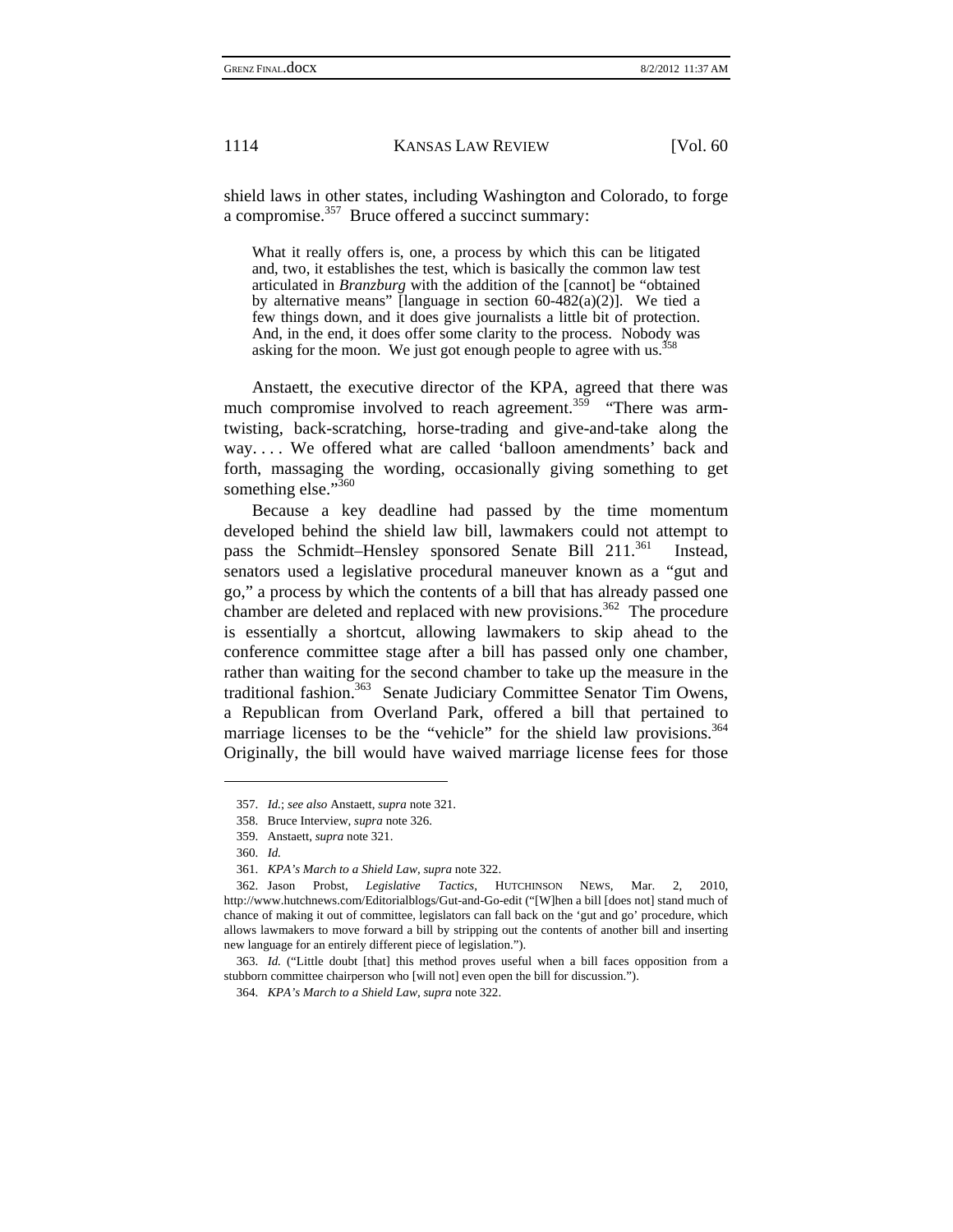living in poverty.<sup>365</sup> Though the marriage license fees bill had passed the House, Owens did not think there would be time for the Senate to consider the measure in  $2010^{366}$  So, out went the marriage license contents, and in went the shield law provisions.<sup>367</sup>

Once media advocates and lawmakers had reached agreement, the years-old logjam on the issue was broken. The Senate Judiciary Committee advanced the measure to the full Senate with ease.<sup>368</sup> It passed the Senate on March 23, 2010, by a vote of  $39-1.^{369}$ 

The measure then moved to a conference committee, where it initially met resistance from the House conferees, including Representative Lance Kinzer, a Republican from Olathe and the chairman of the House Judiciary Committee.<sup>370</sup> Then-Senator Schmidt, who was closely involved in negotiations over the bill, said the whole compromise nearly collapsed late one evening when talks broke down with the House conferees. $371$  Schmidt believes that 2010 marked a change in strategy for media shield law advocates.<sup>372</sup> Rather than advocate for special protection for journalists, they couched their argument as "an honest and good faith attempt to clarify and codify the already existing case law in Kansas."373 But suddenly, Kinzer cast the strategy into doubt when he questioned whether one of the key aspects of the proposed balancing test in the bill—a requirement that the party seeking disclosure should first attempt to obtain the information from alternative sources—had ever been recognized by a Kansas court.<sup>374</sup> Schmidt made a frantic call to Mike Kautsch, a media law professor at the University of Kansas School of Law and a former dean of the University of Kansas School of Journalism.<sup>375</sup> Kautsch, who had been closely involved in drafting the 2010 compromise, quickly found key

 <sup>365.</sup> Carpenter, *supra* note 12.

<sup>366.</sup> *KPA's March to a Shield Law*, *supra* note 322.

<sup>367.</sup> *Id.* ("We were searching for a House passed bill that would ultimately allow us to procedurally 'speed up' the process.").

<sup>368.</sup> *Id.*

 <sup>369.</sup> Nadia Tamez-Robledo, *Kansas Passes Reporter's Shield Law*, NEWS MEDIA & L., Spring 2010, at 7, 7.

 <sup>370.</sup> Bruce Interview, *supra* note 326; Schmidt Interview, *supra* note 324.

 <sup>371.</sup> Schmidt Interview, *supra* note 324.

<sup>372.</sup> *Id.*

<sup>373.</sup> *Id.*

<sup>374.</sup> *Id.*

<sup>375.</sup> *Id.*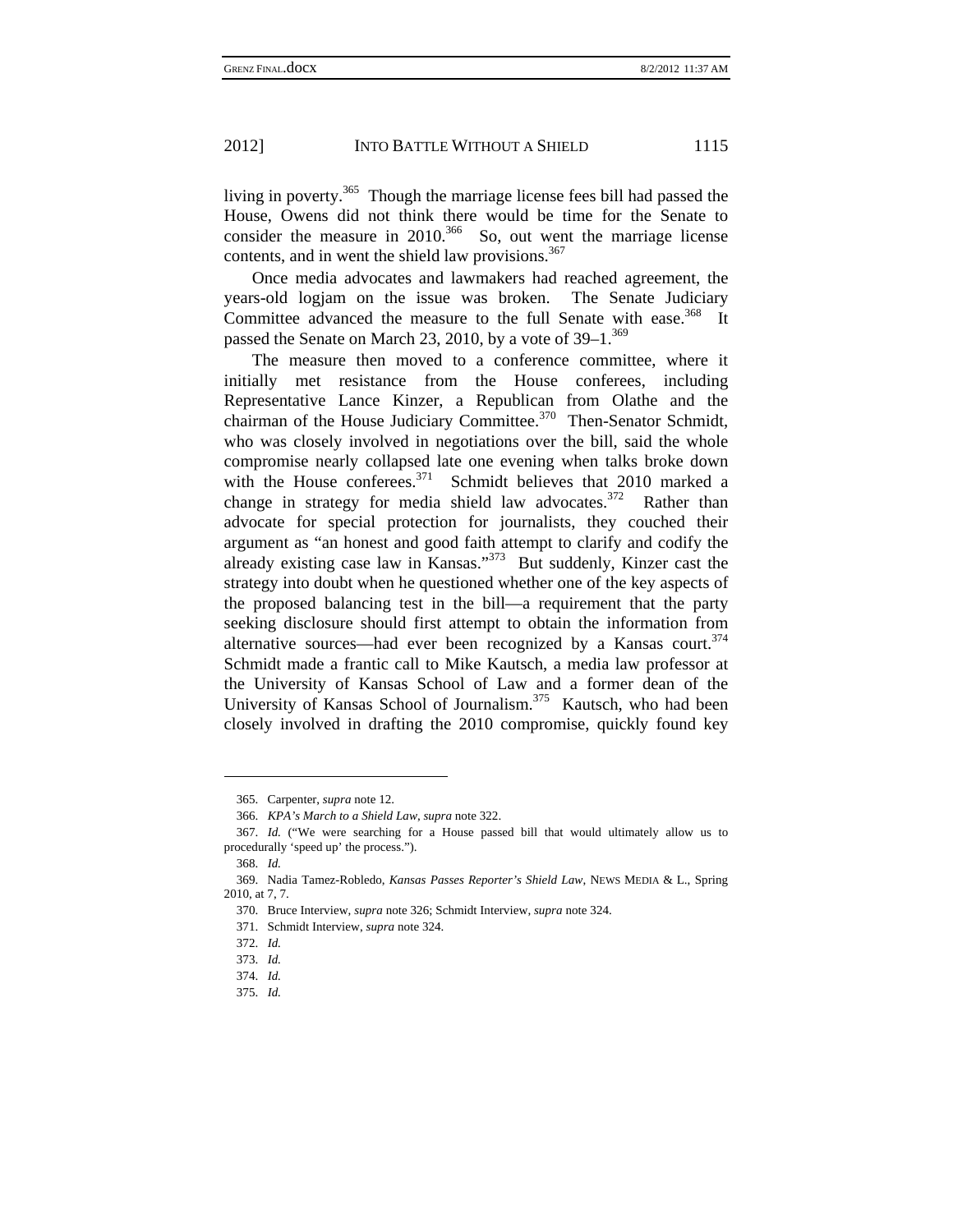case law on point in *Berst v. Chipman*.<sup>376</sup> Kinzer was persuaded.<sup>377</sup>

The full House voted to approve the shield law measure by a vote of 116–3, and the Senate once again gave its approval to the conference committee's minor changes by a 39–1 vote.<sup>378</sup> Governor Mark Parkinson signed the bill into law on April 15, 2010.<sup>379</sup> In a statement, the governor observed:

Our founding fathers were very meticulous in making certain that our country, including members of the press, received the necessary protections for freedom. The shield law demonstrates that Kansas upholds that belief and respects a reporter's discretion in disclosing information and sources. While we understand the need for information under extraordinary circumstances, we must allow journalists to perform their jobs without fear of prosecution and continue bringing the news home to Kansans.<sup>380</sup>

For her part, even before the shield law was passed into law, O'Brien said she felt used by media advocates who initially championed her cause, then distanced themselves from her once she skipped her court date.<sup>381</sup> Of course, in the end, the KPA and the RCFP did help arrange for O'Brien to have independent counsel at no cost to her.<sup>382</sup> But the media advocates openly acknowledge that highlighting the need for a media shield law to protect all reporters was just as important to them as defending O'Brien from the specific subpoena she faced. Complicated as it was, O'Brien's saga was a real-life example of why media advocates believe that a shield law is an important and necessary public policy. Without such a compelling case illustrating the need for a shield law, the law would not have passed.<sup>383</sup>

<sup>376.</sup> *Id.*; Berst v. Chipman, 653 P.2d 107, 115 (Kan. 1982) ("The failure to exhaust available alternative sources of information was the determinative factor in the refusal to compel discovery of confidential material in several cases." (gathering cases)).

 <sup>377.</sup> Schmidt Interview, *supra* note 324.

 <sup>378.</sup> Cristina Abello, *Kansas Shield Bill Awaits Governor's Signature*, REPS. COMMITTEE FOR FREEDOM OF THE PRESS (Mar. 31, 2010), http://www.rcfp.org/node/97915.

 <sup>379.</sup> Morgan, *supra* note 207.

<sup>380.</sup> *Id.*

 <sup>381.</sup> O'Brien Interview, *supra* note 1.

<sup>382.</sup> *See supra* Part II.C.

 <sup>383.</sup> Robert Arcamona, *Kansas Shield Law Awaits Governor's Signature: Ripe Fruit From a Bewildering Tree*, CITIZEN MEDIA L. PROJECT (Apr. 1, 2010), http://www.citmedialaw.org/blog/ 2010/kansas-shield-law-awaits-governor's-signature-ripe-fruit-from-bewildering-tree. "As one commentator put it, the O'Brien saga was, well, 'weird.' But, from the ashes of this story came something that had been years in the making—a shield law for Kansas's reporters, and a good one at that. While few want to see the O'Brien case unfold a second time, the media attention surrounding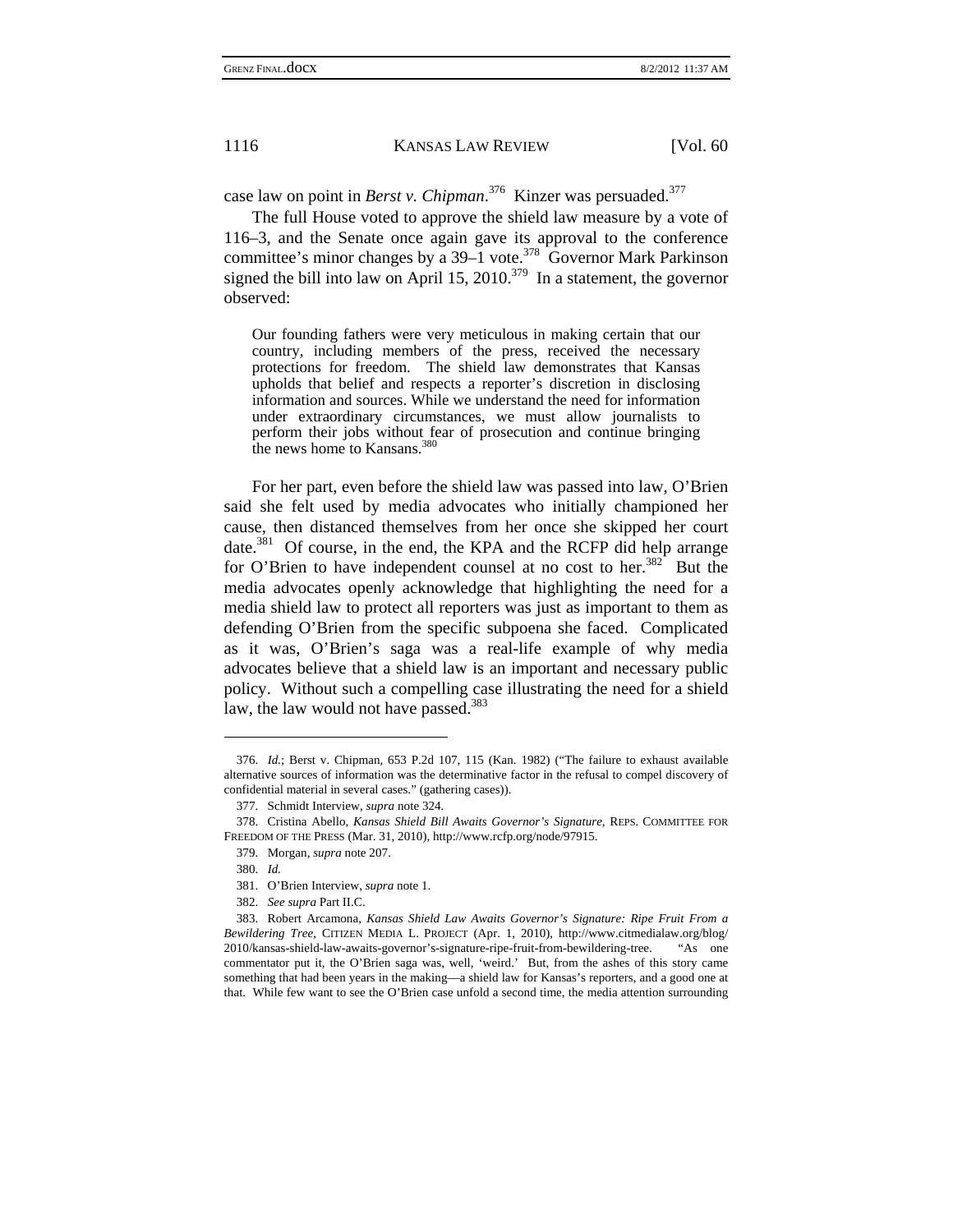#### 2. The Policy Contained Within the New Shield Law

One of the more revolutionary parts of the Kansas shield law, as compared to those in other states, is that the Kansas law defines "journalist" to include not only a "publisher, editor, reporter[,] or other person employed by a newspaper, magazine, news wire service, television station[,] or radio station who gathers, receives[,] or processes information for communication to the public," but also an "online journal in the regular business of newsgathering and disseminating news or information to the public."384 The change means that it "seems to cover bloggers and other non-traditional journalists so long as they engage in 'regular' journalism."<sup>385</sup>

The centerpiece of the new Kansas shield law, however, is the protection it affords to those who fall under its definition of journalist. Under the law, no journalist can be compelled to turn over notes or unpublished information, and no court may hold a journalist in contempt for refusing to do so, unless certain narrow circumstances exist.<sup>386</sup> The key to reaching compromise on the law's passage was the inclusion of the balancing test, which allows prosecutors and litigants to overcome the shield law's protection.<sup>387</sup> The only way to overcome the shield is for the party seeking the information to prove "by a preponderance of the evidence" that the information being sought: "(1) [i]s material and relevant to the proceeding for which the disclosure is sought; (2) could not, after a showing of reasonable effort, be obtained by readily available alternative means; and  $(3)$  is of a compelling interest."<sup>388</sup>

The statute defines "compelling interest" as "evidence likely to be admissible and [that] has probative value that is likely to outweigh any harm done to the free dissemination of information to the public through the activities of journalists."389 Such evidence "includes, but is not limited to: (1) [t]he prevention of a certain miscarriage of justice; or (2)

1

it did highlight the need for a shield law." *Id.* (citing Kennedy, *supra* note 253).

 <sup>384.</sup> KAN. STAT. ANN. § 60-480(a) (Supp. 2011); *see also* Arcamona, *supra* note 383 ("While a Kansas court will have to authoritatively define the term 'online journal,' the [law] seems to cover bloggers and other non-traditional journalists so long as they engage in 'regular' journalism. This question, whether bloggers should be protected by shield laws, has provoked vigorous debate surrounding the proposed federal shield law.").

 <sup>385.</sup> Arcamona, *supra* note 383.

 <sup>386.</sup> KAN. STAT. ANN. §§ 60-481 to -482.

<sup>387.</sup> *Id.* § 60-482(a).

<sup>388.</sup> *Id.* § 60-482(a)(1)–(3).

<sup>389.</sup> *Id.* § 60-482(b).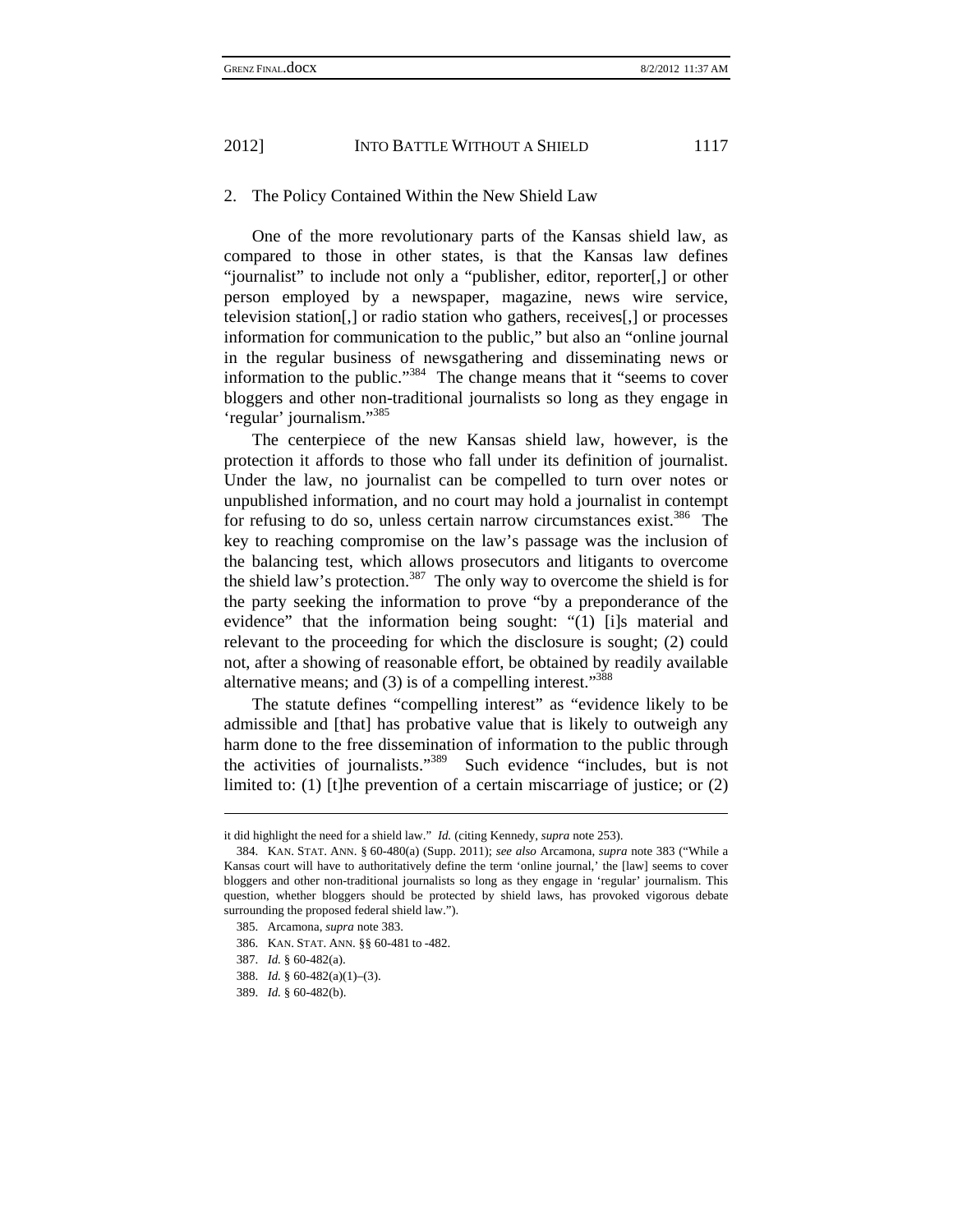an imminent act that would result in death or great bodily harm."<sup>390</sup> The statute goes on to specify that "[i]nterests that are not compelling include, but are not limited to, those of parties whose litigation lacks sufficient grounds, is abusive[,] or is brought in bad faith."<sup>391</sup>

The statute outlines the procedure that litigants and courts must follow when determining whether the qualified privilege protects a journalist from a subpoena. According to the statute, as well as interviews with those who wrote it, the process would proceed as follows: After the issuance of a subpoena, a journalist would file a motion to quash it. $392$  Alternatively, in a civil case, the party receiving a subpoena of nonparty business records may file objections, including the protections afforded by the Kansas shield law.<sup>393</sup> A subpoenaed journalist would then produce the records only following the issuance of an order by the court on motion of the party seeking the records.<sup>394</sup> After a motion to quash or an order to compel (in a civil case), the court would conduct an open hearing during which neither side would disclose the confidential information.<sup>395</sup> Rather, the court would assess the arguments of both sides, with the party seeking disclosure bearing the burden of proof. $396$  The party seeking disclosure must meet the threeelement test set out in section 60-482(a) by a "preponderance of the evidence."<sup>397</sup> After the hearing, the court, in its discretion, could order the journalist to turn over the evidence for "an in camera inspection to determine if such disclosure is admissible."398 According to Bruce:

[T]he court could immediately say yes or no, [it is] clear cut[; o]r the court could say, "I need to look at the evidence myself in chambers."... The court could make a determination that [an in camera inspection is] not necessary, but I suspect the court will hold a

 <sup>390.</sup> *Id.* § 60-482(b)(1)–(2).

<sup>391.</sup> *Id.* § 60-482(b).

<sup>392.</sup> *Id.* § 60-483; *see* Bruce Interview, *supra* note 326; Schmidt Interview, *supra* note 324.

 <sup>393.</sup> KAN. STAT. ANN. § 60-245a(b).

<sup>394.</sup> *Id.*

<sup>395.</sup> KAN. STAT. ANN. § 60-483; Bruce Interview, *supra* note 326; Schmidt Interview, *supra*  note 324.

 <sup>396.</sup> KAN. STAT. ANN. §§ 60-482 to -483; Bruce Interview, *supra* note 326; Schmidt Interview, *supra* note 324.

 <sup>397.</sup> KAN. STAT. ANN. § 60-482(a); Bruce Interview, *supra* note 326; Schmidt Interview, *supra*  note 324.

 <sup>398.</sup> *Id.* § 60-483; Bruce Interview, *supra* note 326; Schmidt Interview, *supra* note 324.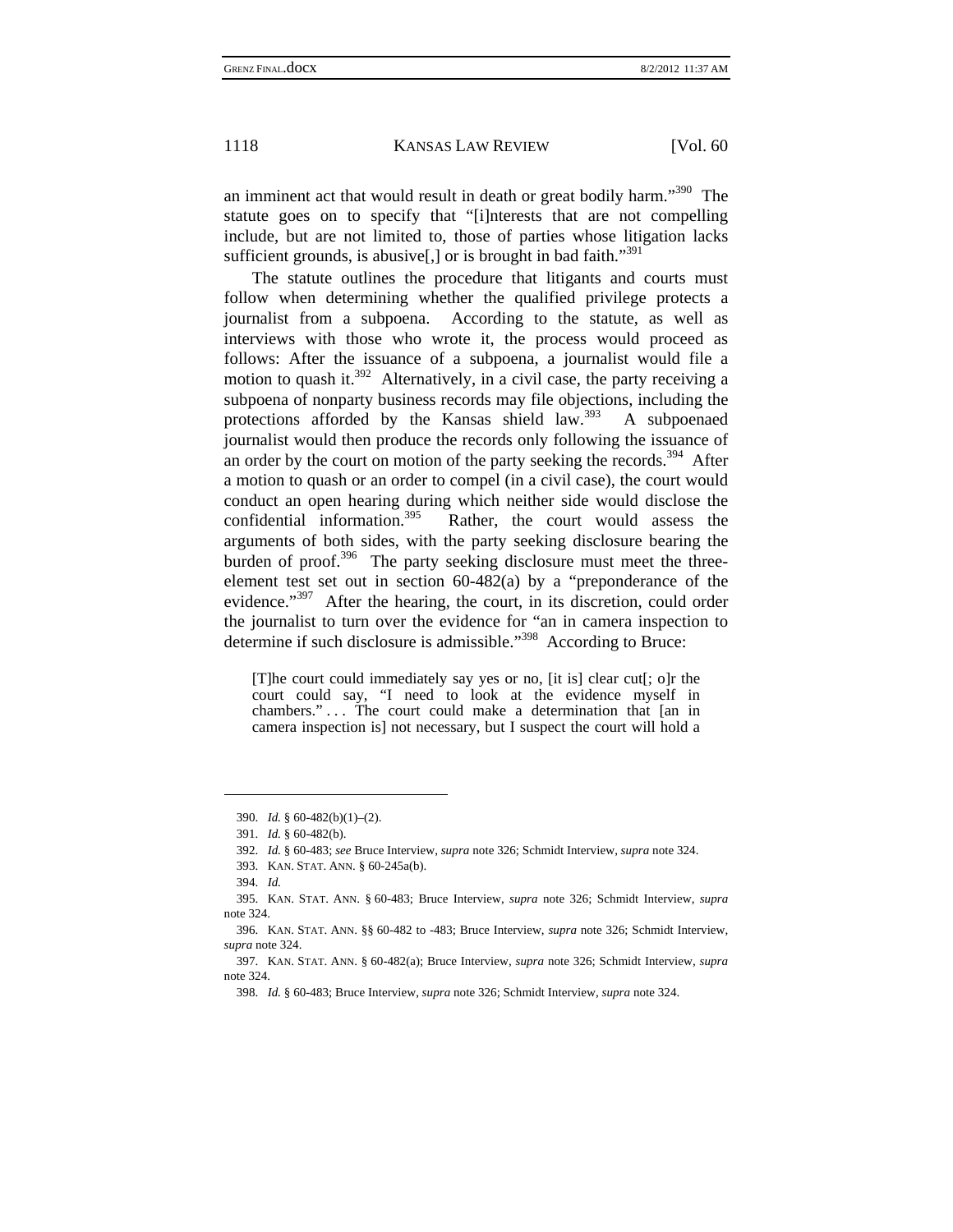hearing and then apply the arguments to the evidence at hand.<sup>399</sup>

At the conclusion of the initial hearing—or following the in camera inspection, if the court chooses to avail itself of that option—the court can order the disclosure of the evidence only if the court "specifically finds" that the evidence sought "is admissible and that its probative value outweighs any harm to the free dissemination of information to the public through the activities of journalists."<sup>400</sup> The court may make such a determination only after weighing whether the evidence sought is relevant, of a "compelling interest" and could not be obtained by alternative means.<sup>401</sup> Schmidt understood that, "[a]t the end of the day, this is always going to be a balancing process. . . . And that has to be, ultimately, a case-by-case, fact-specific process. [We have] just provided the courts with a little more guidance about how the balance has to be struck."<sup>402</sup>

The statute also specifies that if either the party seeking disclosure or the party invoking the privilege did not have a "reasonable basis" for their respective position, then the court can order them to pay the other side's attorney's fees.<sup>403</sup> Finally, the statute itself mandates that it should "not be construed to create or imply any limitation on or to otherwise affect a privilege guaranteed by the constitutions of the United States or the state of Kansas."<sup>404</sup>

#### *E. Putting the New Media Shield Law to the Test*

#### 1. Tragedy in Wichita

It did not take long for a Kansas court to take the new statutory reporter's privilege for a test drive. The first—and, so far, only application of the state's new shield law arose in a civil action filed in the wake of a five-year-old boy's death at an indoor playground in Wichita.<sup>405</sup> Matthew Branham died March 22, 2010, after he was

 <sup>399.</sup> Bruce Interview, *supra* note 326.

 <sup>400.</sup> KAN. STAT. ANN. § 60-483; Bruce Interview, *supra* note 326; Schmidt Interview, *supra*  note 324.

 <sup>401.</sup> KAN. STAT. ANN. § 60-482 (a)(1)–(3); Bruce Interview, *supra* note 326; Schmidt Interview, *supra* note 324.

 <sup>402.</sup> Schmidt Interview, *supra* note 324.

 <sup>403.</sup> KAN. STAT. ANN. § 60-484.

<sup>404.</sup> *Id.* § 60-485.

 <sup>405.</sup> Suzanne Perez Tobias, *Two Workers Say They Were Taught to 'Launch' Kids on Inflatable*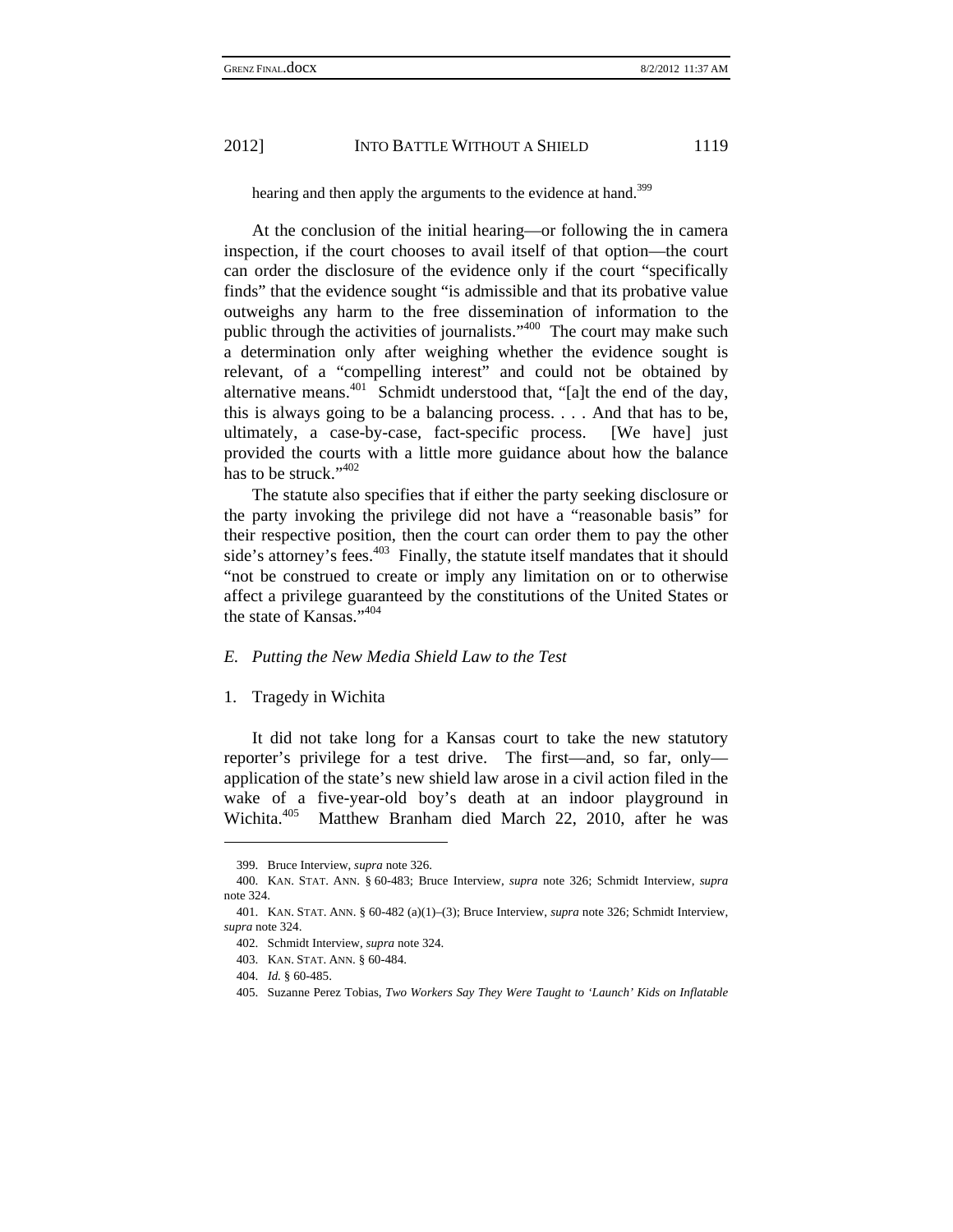launched from an inflatable ride and fell. $406$  According to a wrongful death action filed by the victim's family, the boy landed head-first on a concrete floor at the business, Pure Entertainment, which was owned and operated by the defendant, Moonwalks for Fun, Inc.<sup>407</sup>

The boy's tragic death made headlines in Wichita. The *Wichita Eagle* soon ran a story suggesting that the boy's family had been using one of the inflatable rides in the same manner that they had seen demonstrated by employees at Pure Entertainment.<sup>408</sup> Further, the story cited two employees—anonymously—who said the Pure Entertainment manager "taught them and other employees how to operate the ride last year."409 One employee told the *Eagle* that the manager told employees to operate the ride in a manner it was not intended to be used, in such a way that the employees would "launch the kids, and [they would] go flying in the air. $\mathbf{r}^{410}$  The employees, who provided their age but not their name "because of concerns for their safety and future employment," told the reporter that they "honestly did not feel comfortable doing it, but [that is] the way he [the manager] showed us. $"^{411}$ 

#### 2. The Analysis in *Ruggiero v. Moonwalks for Fun, Inc.*

Not surprisingly, the victim's family wanted to use the information provided by the former employees in a lawsuit against the owner and operator of Pure Entertainment. But first, the family's attorney, Todd Shadid, needed their names. Shadid issued a business records subpoena to the *Eagle*. 412 The *Eagle*, represented by Wichita media lawyer Lyndon W. Vix, filed objections. $4^{13}$  The subpoena, served on the Editor and Vice President of the *Eagle*, sought records that "pertain to reporting by Suzanne Perez Tobias on the death of Matthew Branham, and

1

*Ride*, WICHITA EAGLE, May 2, 2010, at A1.

<sup>406.</sup> *Id.*

 <sup>407.</sup> Plaintiff's Memorandum Supporting Enforcement of Business Records Subpoena Issued to Wichita Eagle and Beacon Publishing Co., Inc. at 2. Ruggero v. Moonwalks for Fun, Inc., No. 10- CV-3383 (Kan. Dist. Ct. Oct. 26, 2010) [hereinafter Business Records Memorandum].

 <sup>408.</sup> Tobias, *supra* note 405.

<sup>409.</sup> *Id.*

<sup>410.</sup> *Id.*

<sup>411.</sup> *Id.*

 <sup>412.</sup> Subpoena of Business Records, Ruggero v. Moonwalks for Fun, Inc., No. 10-CV-3383 (Kan. Dist. Ct. Sep. 14, 2010) [hereinafter Business Records Subpoena].

<sup>413.</sup> Objections of Wichita Eagle and Beacon Publishing Company, Inc., to Subpoena of Business Records, Ruggero v. Moonwalks for Fun, Inc., No. 10-CV-3383 (Kan. Dist. Ct. Sep. 22, 2010) [hereinafter Objections Memorandum].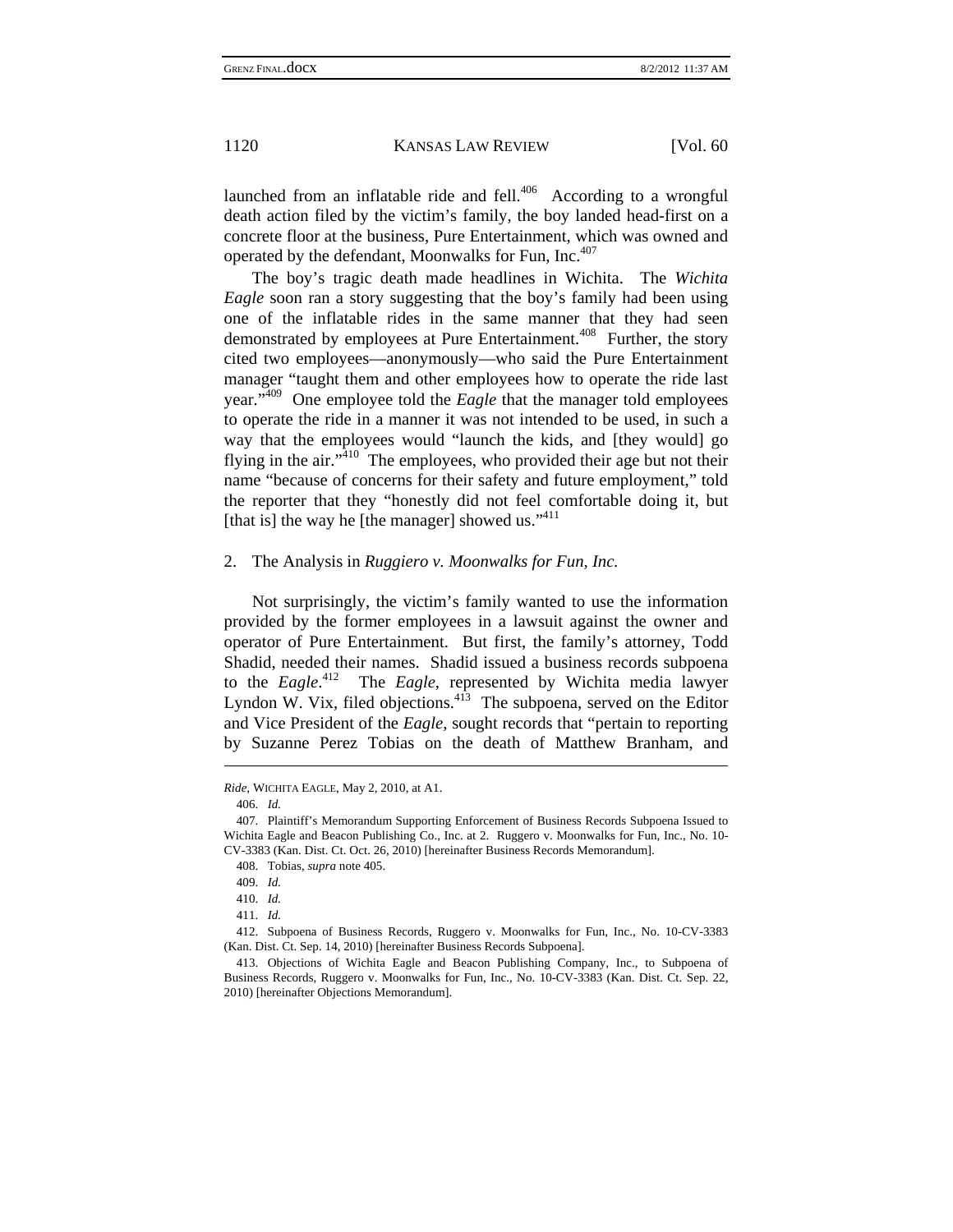Moonwalks for Fun, Inc. and Pure Entertainment."<sup>414</sup> Specifically, the subpoena sought the name, address, and phone number of the employees Tobias interviewed and quoted anonymously, all notes and statements in connection with the interview of the two employees, all notes and statements in connection with other interviews of named employees of Pure Entertainment, all photographs of the ride in question, and contact information for other customers interviewed by Tobias and quoted in her story.<sup>415</sup>

# a. The *Wichita Eagle*'s Objections

In briefs and oral arguments following the subpoena, the arguments and analysis played out almost precisely as those interviewed for this Article had predicted they would—albeit after a slight procedural hiccup. The *Eagle* filed objections to the subpoena, claiming the information sought was privileged, pursuant to both the new media shield law and existing First Amendment common law precedent in Kansas.<sup>416</sup> In an interview months later, Vix said that rather than reply to his objections with a Motion to Compel, Shadid simply set the dispute for a hearing before Sedgwick County District Court Judge William Wooley.<sup>417</sup> Vix wanted to brief the matter before going in front of the judge to argue, so he filed what he titled a "Memorandum in Support of Objections of Wichita Eagle and Beacon Publishing Company, Inc., to Subpoena of Business Records."418 In a footnote, Vix wrote that "plaintiff has not filed a motion and therefore the Eagle can only speculate as to the arguments she might raise in response to the objections. This is particularly curious given the fact that plaintiff bears the burden of establishing grounds sufficient to overcome the asserted privileges."<sup>419</sup>

Notwithstanding the procedural irregularities, the underlying content of each side's argument appeared to unfold as the shield law's authors anticipated. The *Eagle* based its objection to the business records

<sup>414.</sup> Business Records Subpoena, *supra* note 412, at 1.

<sup>415.</sup> *Id.* at 1–2.

<sup>416.</sup> *See* Objections Memorandum, *supra* note 413, at 1–2.

 <sup>417.</sup> Telephone Interview with Lyndon W. Vix, Member, Fleeson, Gooing, Coulson & Kitch, L.L.C. (Jan. 19, 2012) [hereinafter Vix Interview] (notes on file with author).

<sup>418.</sup> Memorandum in Support of Objections of Wichita Eagle and Beacon Publishing Company, Inc., to Subpoena of Business Records, Ruggero v. Moonwalks for Fun, Inc., No. 10-CV-3383 (Kan. Dist. Ct. Oct. 26, 2010).

 <sup>419.</sup> *Id.* at 11 n.7.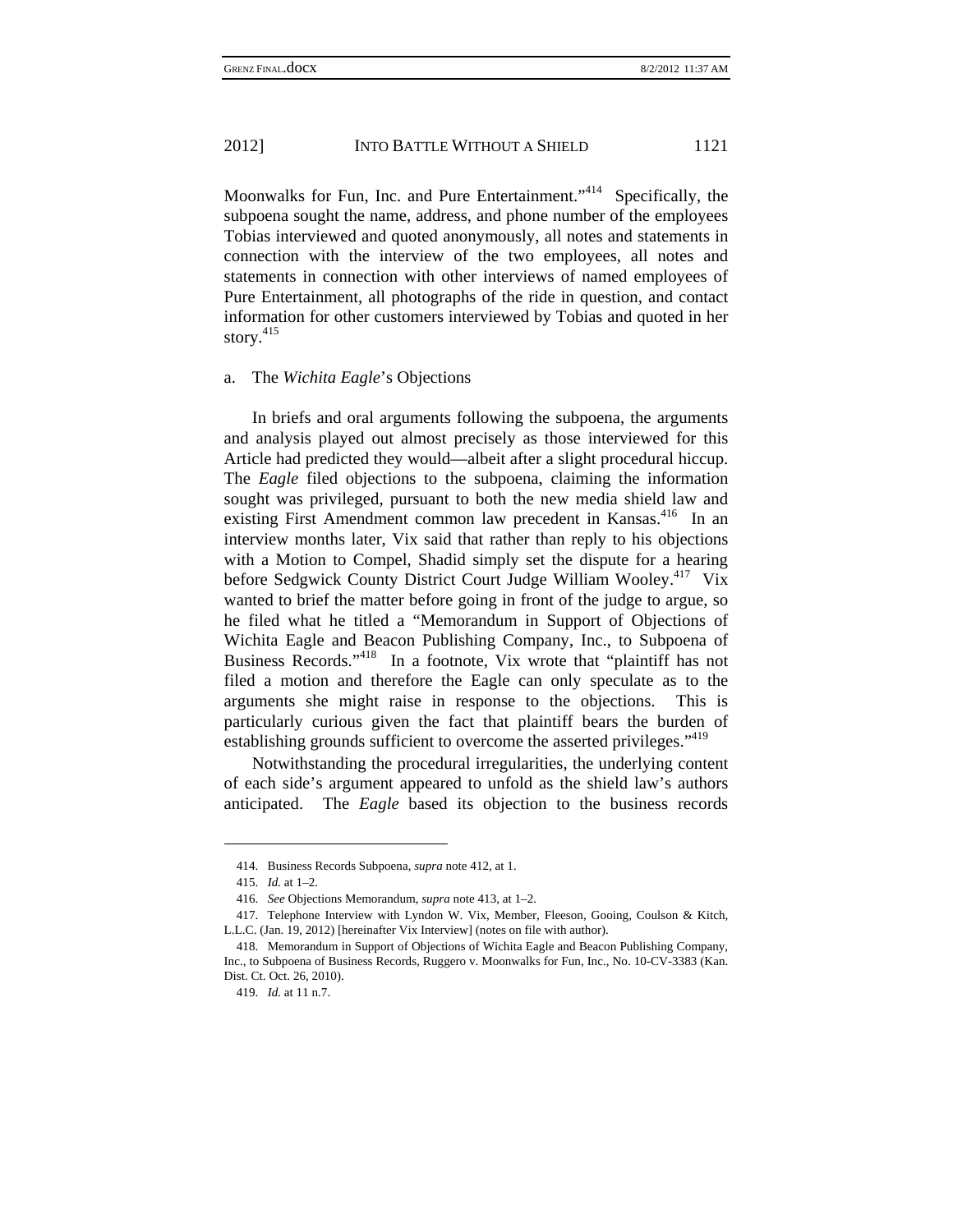subpoena first on the test outlined in the new shield law, which the memorandum quoted at length.<sup>420</sup> The *Eagle*'s brief underscored language in the shield law, which notes that "[t]he rights and privileges protected by [the shield law] are in addition to any other rights guaranteed by the constitutions of the United States and the State of Kansas."421 The brief then outlined *Branzburg*, *In re Pennington*, and Silkwood.<sup>422</sup> Finally, the brief went on to argue that "an extensive constitutional analysis" was unnecessary because "[a]ll of the information sought is plainly protected by the shield law." $423$ 

Although the *Eagle* argued that it was "not compelled to do so by the shield law or otherwise," the *Eagle* undertook to outline in general terms what information it had that was responsive to the subpoena.<sup>424</sup> The heart of the dispute concerned the names of the employees who were quoted anonymously.<sup>425</sup> The *Eagle* conceded that while the individuals' identities "might be material and relevant in the present proceedings, it is far less clear that such information is 'of a compelling interest' as required" by the shield law.426 The *Eagle* argued that "a 'compelling interest' is present when the information in question is of such importance that the inability to obtain it will result in a 'certain miscarriage of justice." $427$  But here, the newspaper article itself said the two individuals quoted "were not present when the accident at issue in this case occurred. The information they could provide, therefore, could not help establish any element of the plaintiff's case."<sup>428</sup>

Finally, the *Eagle* argued that the Plaintiff simply had not done enough to try to learn the information she sought through the subpoena.<sup>429</sup> Specifically, the *Eagle* argued that the newspaper article contained the ages of the two employees.<sup>430</sup> The *Eagle*'s brief went on to criticize the Plaintiff's strategy:

<sup>420.</sup> *Id.* at 4–5 (quoting 2010 Kan. Sess. Laws 928 (codified as KAN. STAT. ANN. § 60-482 (Supp. 2011))).

<sup>421.</sup> *Id.* at 5 (quoting 2010 Kan. Sess. Laws 928 (codified as KAN. STAT. ANN. § 60-485)).

<sup>422.</sup> *Id.* at 6–9.

<sup>423.</sup> *Id.* at 9.

<sup>424.</sup> *Id.* at 11–15.

<sup>425.</sup> *See id.* at 12.

<sup>426.</sup> *Id.*

<sup>427.</sup> *Id.*

<sup>428.</sup> *Id.*

<sup>429.</sup> *Id.* at 13.

<sup>430.</sup> *Id.*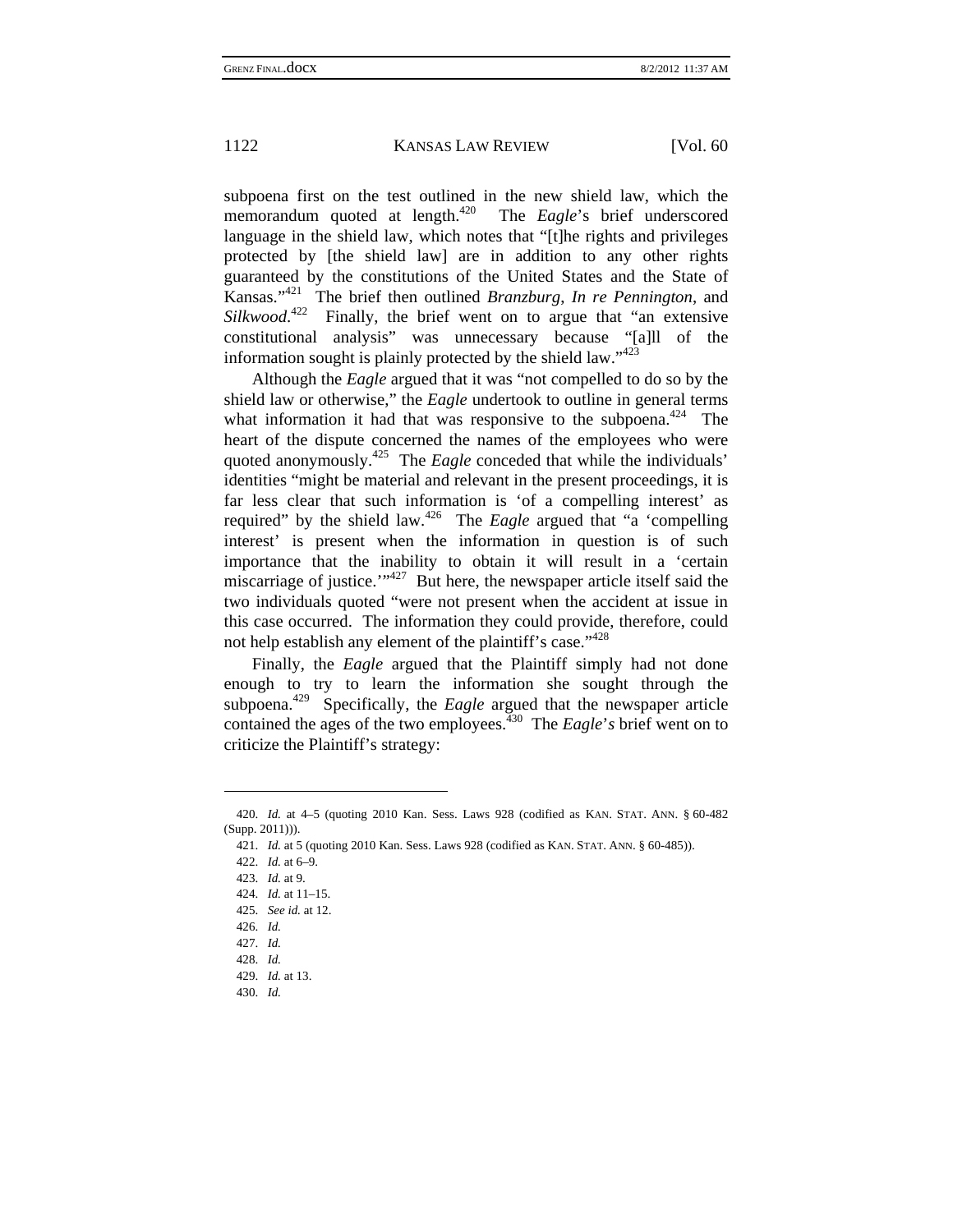With even the most minimal of discovery efforts[,] plaintiff could obtain a list of defendants' past and present employees. . . .

It does not appear that plaintiff has done *anything* to try to learn the identities of the former employees before issuing a subpoena to the Eagle. This is precisely the sort of lazy litigation practice that gave rise to shield laws in the first place. Plaintiff's lack of effort, in and of itself, compels that the Eagle's objection be sustained.<sup>431</sup>

b. The Plaintiff's Response

The Plaintiff responded with a brief that framed the issue as follows:

A journalist must disclose information that is material and relevant to pending litigation, not readily available by other means, and is of a compelling interest. Plaintiff's lawsuit asserts that defendants improperly set up and misused an inflatable ride causing the death of a child. The Wichita Eagle reported that two former employees said defendant taught them to misuse the inflatable ride. Should the Wichita Eagle disclose the identity of the two former employees? $432$ 

The brief then contended that Plaintiff had met its burden. The Plaintiff argued the information sought was "material and relevant... not obtainable by readily available alternative means[, and]... of compelling interest." $433$  The Plaintiff's six-page brief, in mostly The Plaintiff's six-page brief, in mostly conclusory statements, argued that the information was "not obtainable by readily available alternative means" because the Plaintiff would "have to contact every former employee and hope that each one responds truthfully. Such effort is not reasonable and does not guarantee identification or discovery of the information sought" from the newspaper. $434$  The brief argued that the information that the The brief argued that the information that the anonymously quoted employees could provide was of a compelling interest because it had "enormous probative value" and the lawsuit concerned "a public safety issue." $43\overline{5}$  The brief did not address any information sought by the subpoena other than the identities of the anonymously quoted employees.

<sup>431.</sup> *Id.*

 <sup>432.</sup> Business Records Memorandum, *supra* note 407, at 1–2.

<sup>433.</sup> *Id.* at 4.

<sup>434.</sup> *Id.* at 5.

<sup>435.</sup> *Id.*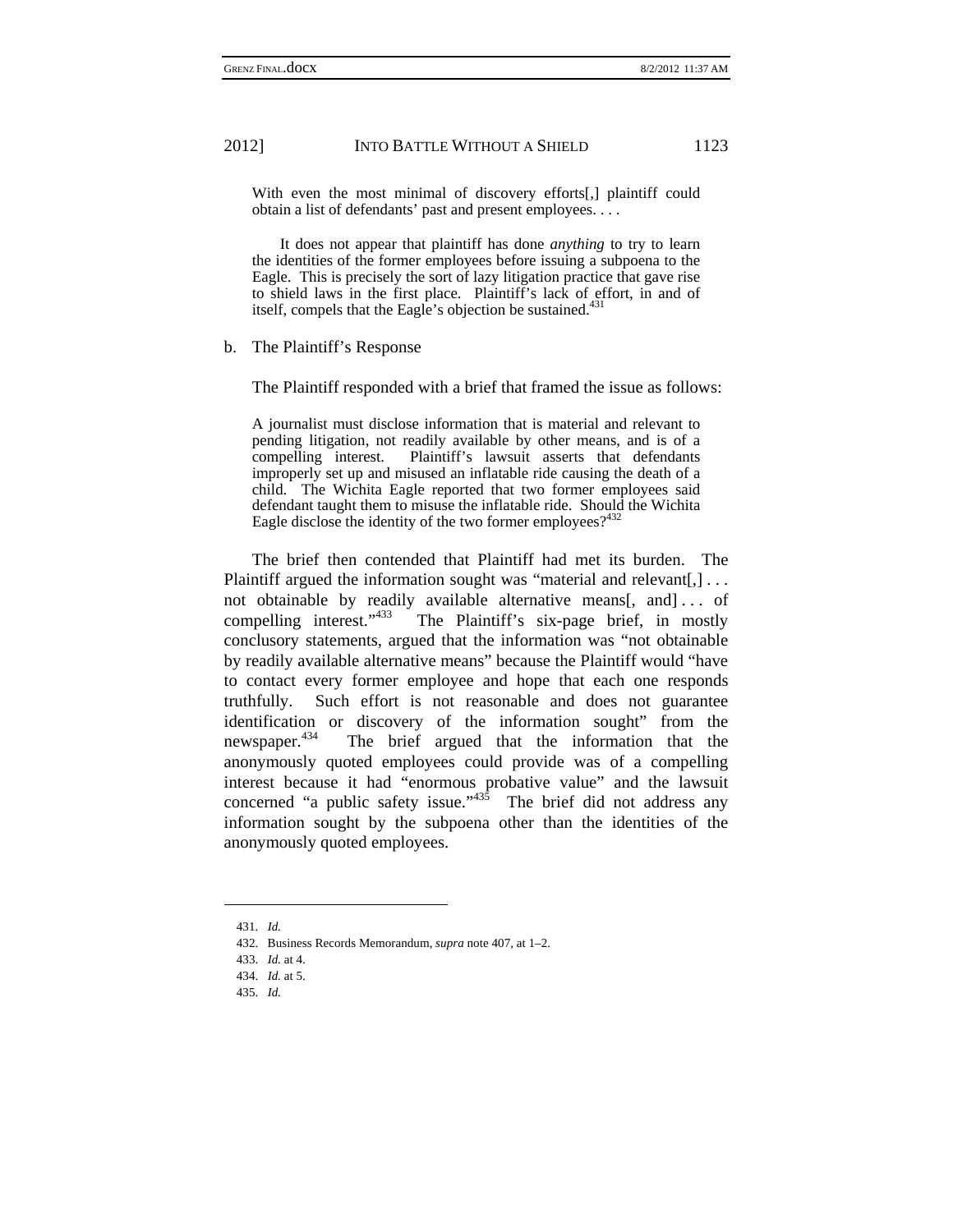c. Oral Arguments and the Judge's Ruling

During oral arguments, Vix, a member at the Wichita law firm of Fleeson, Gooing, Coulson & Kitch, L.L.C. and the *Eagle*'s longtime attorney, relied on the idea that the acquisition of a reporter's unpublished notes through a subpoena cannot provide a shortcut for litigants.<sup>436</sup> He recalled quoting from his brief, which quoted a Texas case that held:

The law is clear that compulsory disclosure of a reporter's confidential sources should be the last resort for obtaining information; all other means must first be exhausted. Respondent must fulfill his obligation to exhaust alternative sources even though he fears that the investigation may be time consuming, costly, and unproductive.  $437$ 

Vix argued that the very discovery that the Plaintiff was trying to avoid was the exact discovery required to overcome the protection of the shield law.438 In the end, Judge Wooley ruled in favor of the *Eagle*, sustaining their objections to the subpoena in a curt, handwritten Order scrawled on a minute sheet, stating simply: "objections of Eagle are sustained without prejudice."<sup>439</sup>

Vix said he is not sure whether the judge ever reached an in-depth balancing exercise, perhaps finding simply that the Plaintiff's subpoena was "premature."<sup>440</sup> As Vix explained:

My sense is what we basically were able to do was to get him to say, you guys need to go out and make an effort, plaintiff, before you can yank the media into this as your source for information. . . . [The media shield law] certainly gave us something concrete that we could put in front of the court. We had a pretty good common law test in *Silkwood* that the Tenth Circuit had adopted, but it [was not] as clear in the state courts. Courts are reluctant if I say, [here is] something from the Tenth Circuit, they kind of turn up their nose at that. It [does not] have the same effect as if you say, look, [here is] a statute that says what [you

<sup>436.</sup> *See* Vix Interview, *supra* note 417.

 <sup>437.</sup> Objections Memorandum, *supra* note 413, at 13 (quoting Lenhart v. Thomas, 944 F. Supp. 525, 530 (S.D. Tex. 1996)).

 <sup>438.</sup> Vix Interview, *supra* note 417.

 <sup>439.</sup> Civil Department Motion Minutes Sheet, Ruggiero v. Moonwalks for Fun Inc., No. 10-CV-3383 (Kan. Dist. Ct. Oct. 26, 2010); *see also* Ron Sylvester, *Eagle Reporter Prevails Under New Shield Law*, WHAT THE JUDGE ATE FOR BREAKFAST (Oct. 26, 2010, 4:44 PM), http://blogs.kansas.com/courts/tag/william-woolley/.

 <sup>440.</sup> Vix Interview, *supra* note 417.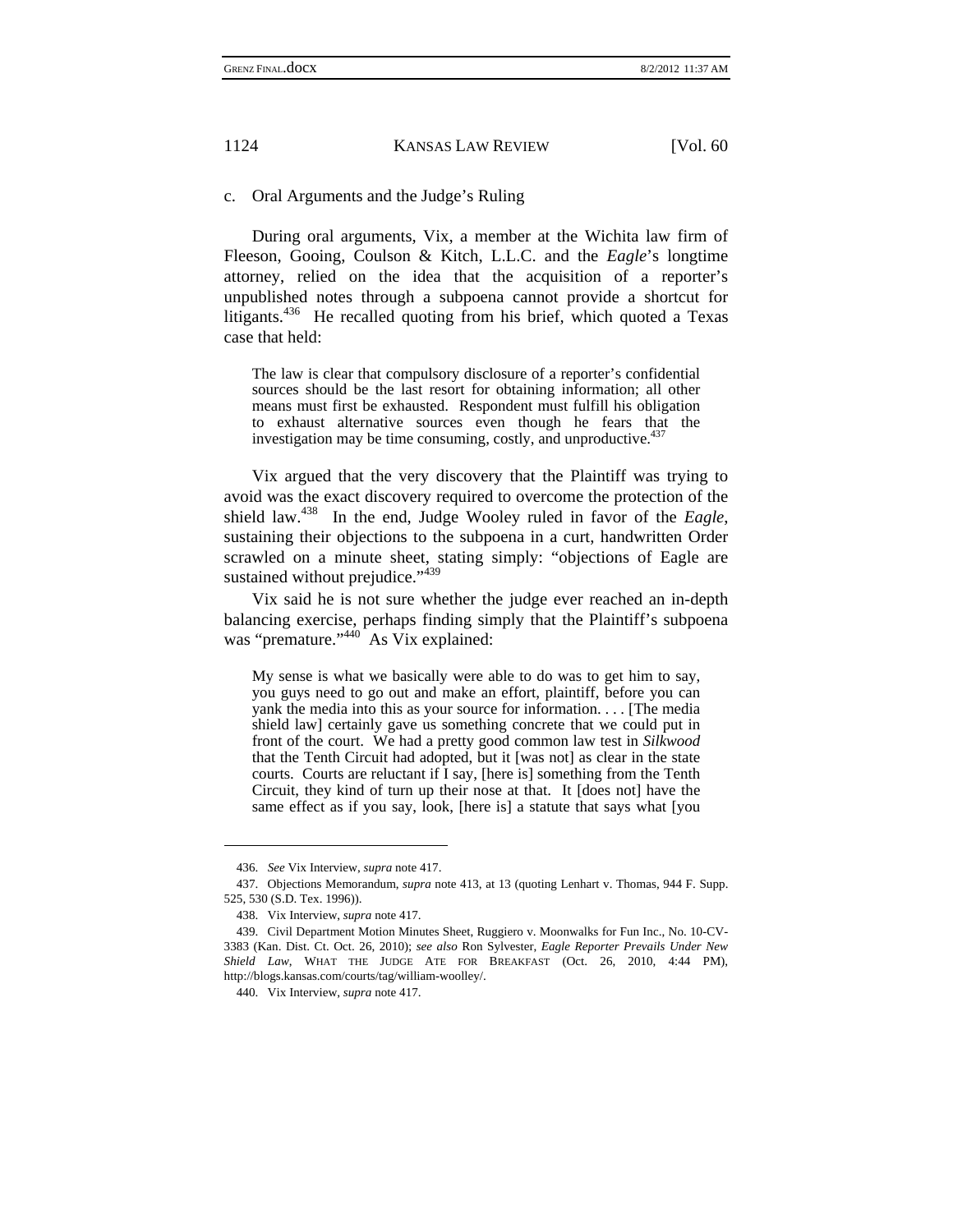arel supposed to do. $441$ 

Despite the protection afforded to the media under the new shield law, Vix believes the law's biggest test would come in a criminal case, rather than a civil case where the stakes are not as high:

[It is] not like truth, justice, and the American way depended on how this case turned out. When [you have] got a criminal defendant with various constitutional protections, [we are] going to be a little more hard-pressed.... The shield law is far from airtight. [It is] not an absolute privilege  $\dots$ . There may be instances where a judge who really wants [privileged information] can hang his hat on something in the statute and say, I did the balancing test and the media has to produce.<sup>442</sup>

#### III. THE APPROPRIATE FRAMEWORK FOR O'BRIEN AND HER CASE

# *A. The Ford County District Court Judge Improperly Relied on a Standard of Mere Relevancy*

Returning to Dodge City and the O'Brien case, back before the state had enacted a shield law, Judge Love was asked to analyze whether O'Brien could be compelled to divulge her source's name under Kansas common law. If Judge Love's order following arguments on whether to quash Malone's subpoenas were a law school exam, he would not have passed. Judge Love completely failed to step through the analysis and spell out each of his conclusions. Rather, he merely made conclusory statements that were utterly unsupported.<sup>443</sup> In deciding not to quash the prosecutor's subpoena, Love purported to apply both a balancing test and a relevancy approach—and to arrive at the same conclusion either way.<sup>444</sup> In fact, because he provided no analysis to support it, Love skipped the balancing test altogether. Instead, he relied solely on a relevance standard. Not only was mere relevancy the incorrect standard to apply, but had he correctly applied the balancing test, the outcome would have been different. Because Judge Love did not apply the proper

<sup>441.</sup> *Id.*

<sup>442.</sup> *Id.*

<sup>443.</sup> *In re* Inquisition to Inquire Into Certain Alleged Violations of the Laws of Kan., No. 09 MR 163, at 5 (Kan. Dist. Ct. Dec. 9, 2009) ("In this case, when applying the balancing test, it is clear to the Court that the need for this information outweighs the news reporter's privilege of confidentiality.").

<sup>444.</sup> *Id.* at 4–6.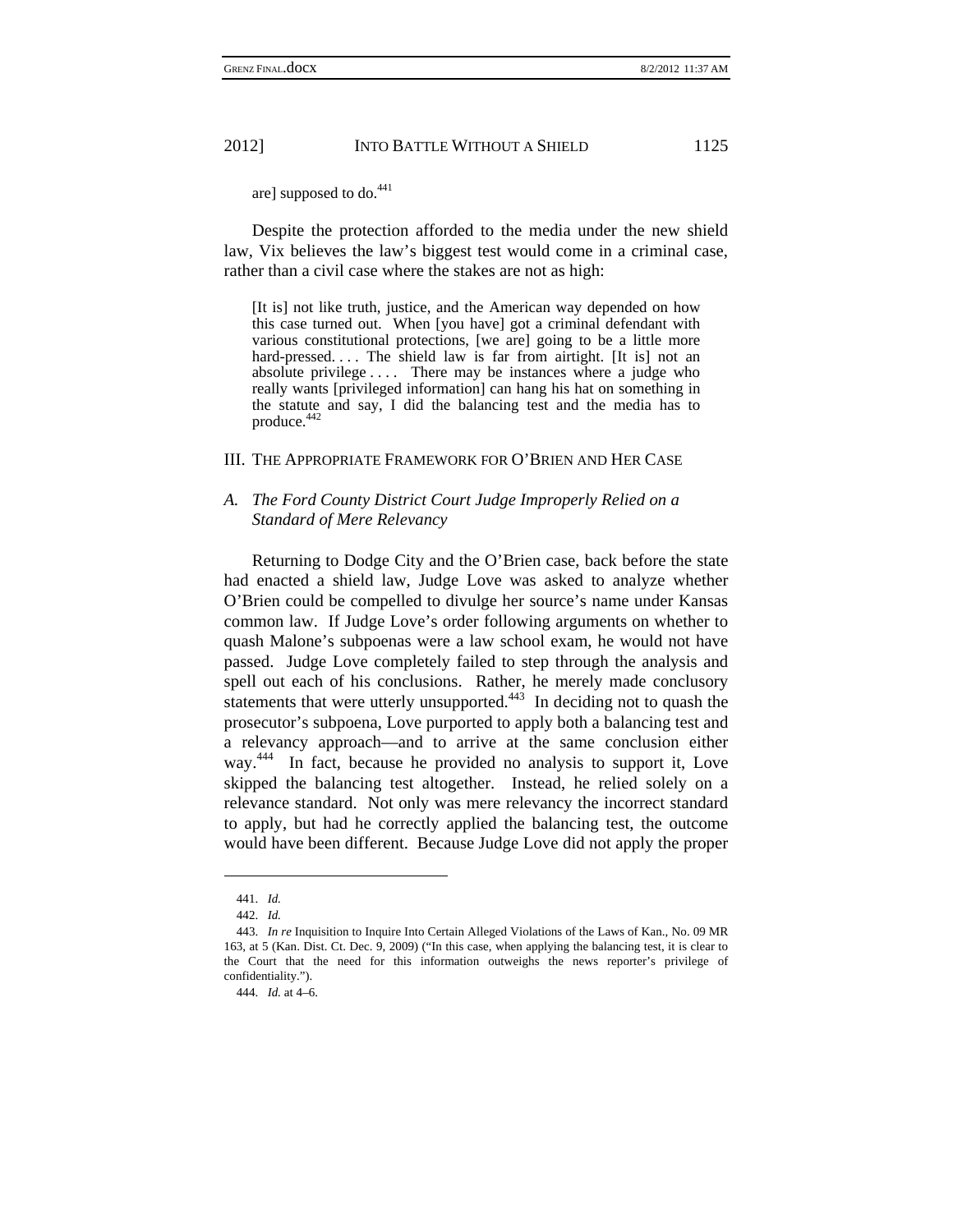analytical approach, his resulting opinion is of little value.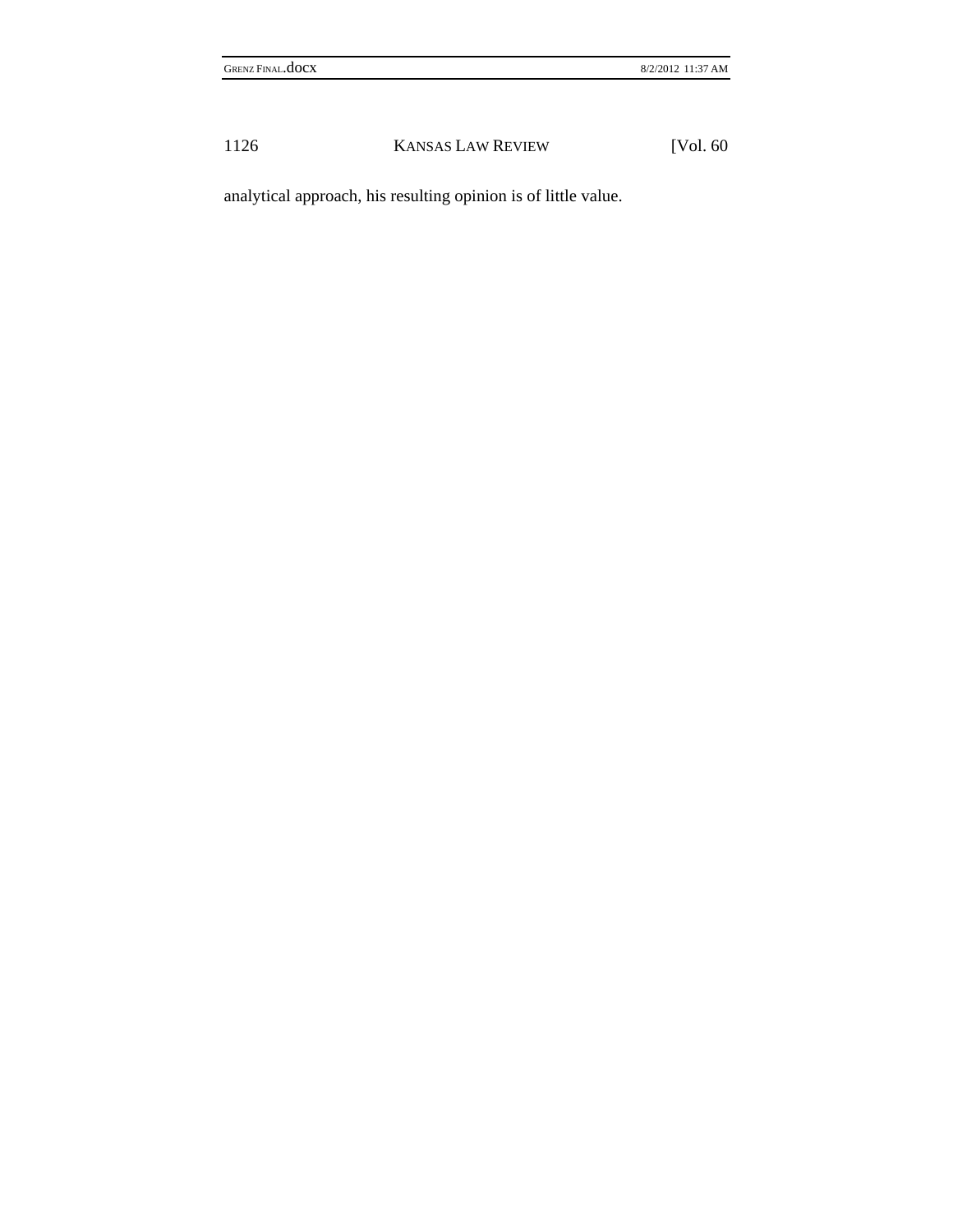- 1. The United States Supreme Court and the Kansas Supreme Court Have Endorsed a Balancing Test
- a. *Branzburg v. Hayes*

The starting point in a pre-shield-law analysis of a reporter's privilege is the seminal United States Supreme Court decision *Branzburg v. Hayes*. 445 Although the prosecutor in the Dodge City case argued that *Branzburg* offers no privilege whatsoever, this is untrue for three reasons. First, the controlling opinion answered only the narrow question of "whether requiring newsmen to appear and testify before state or federal grand juries abridges the freedom of speech and press guaranteed by the First Amendment."446 Thus, the court considered simply whether the First Amendment could protect journalists from even appearing at such a hearing. The court concluded that the First Amendment, of course, does not.<sup>447</sup> The question of whether there may be some constitutional limits on the type or scope of questions that litigants can compel a journalist to answer, however, is more complicated.

Second, the *Branzburg* decision must be read in tandem with Justice Powell's pivotal concurrence. One cannot find a "majority" opinion in *Branzburg* without Justice Powell; four justices alone do not add up to a Supreme Court majority. Therefore, one must view Justice Powell's position as limiting the majority's holding—just as he expressly indicated in his concurring opinion.<sup>448</sup> And the heart of Justice Powell's short concurrence is hard to miss: "we do not hold . . . that state and federal authorities are free to 'annex' the news media as 'an investigative arm of government."<sup>449</sup> Justice Powell invites members of the media to file a motion to quash any subpoena that amounts to "harassment" of journalists or "bear[s] only a remote and tenuous relationship to the subject of the investigation, or if he has some other reason to believe that his testimony implicates confidential source relationships without a

 <sup>445. 408</sup> U.S. 665 (1972).

<sup>446.</sup> *Id*. at 667.

<sup>447.</sup> *Id*.

<sup>448.</sup> *Id*. at 709 (Powell, J., concurring) ("I add this brief statement *to emphasize* what seems to me to be *the limited nature* of the Court's holding." (emphasis added)).

<sup>449.</sup> *Id*. (quoting *id.* at 725 (Stewart, J., dissenting)).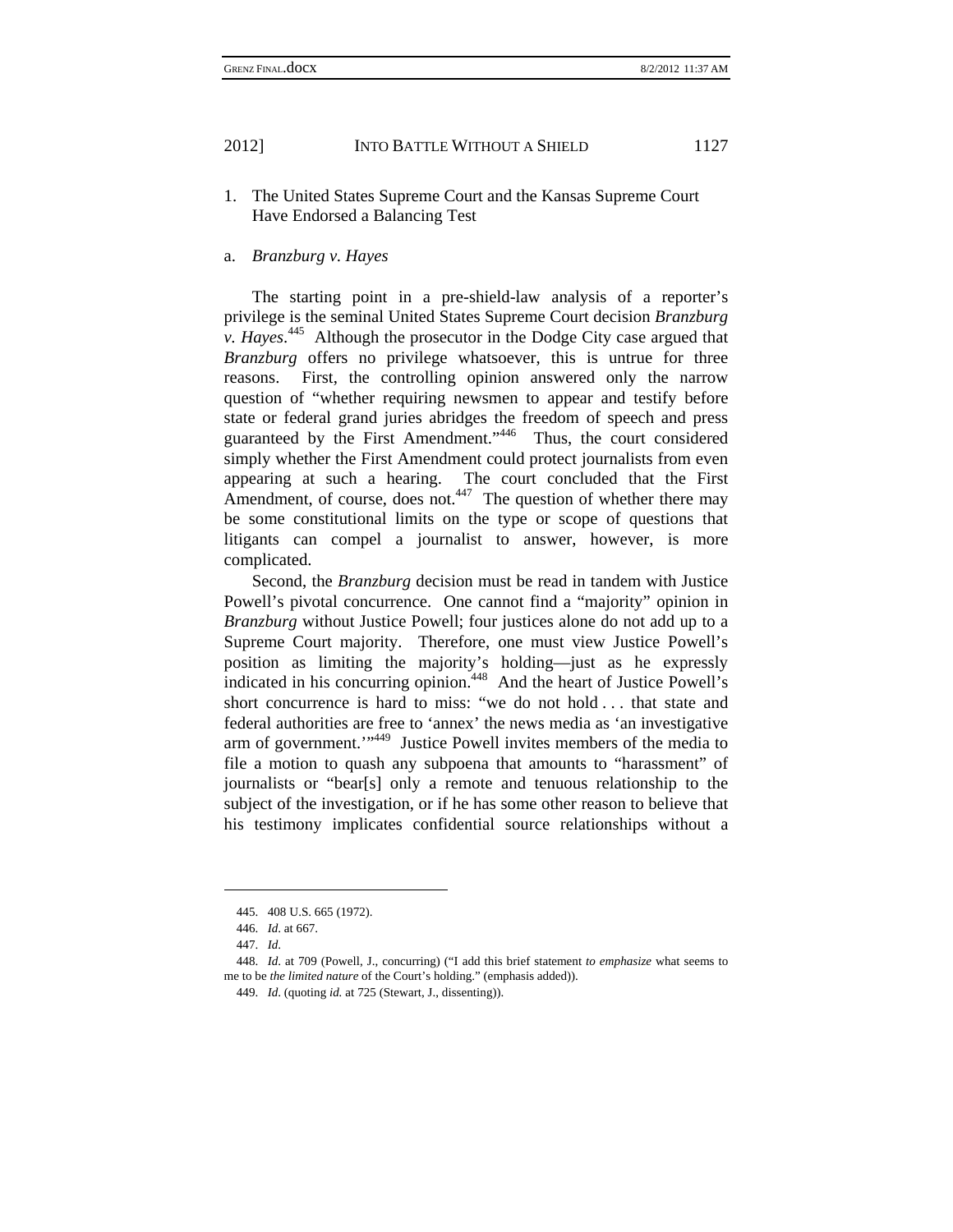legitimate need of law enforcement."<sup>450</sup> He then concludes by articulating his view of the standard:

The asserted claim to privilege should be judged on its facts by the striking of a proper balance between freedom of the press and the obligation of all citizens to give relevant testimony with respect to criminal conduct. The balance of these vital constitutional and societal interests on a case-by-case basis accords with the tried and traditional way of adjudicating such questions.<sup>451</sup>

Justice Powell used the word "balance" or "balancing" six times in a concurring opinion that is only 501 words  $long.^{452}$ 

Furthermore, in later Supreme Court decisions, Justice Powell again wrote separately to reemphasize the importance of his concurring opinion in *Branzburg*. Six years after *Branzburg*, in *Zurcher v. Stanford Daily*, Justice Powell wrote a concurring opinion in which he noted that his concurrence in *Branzburg*, simply stated, stood for the notion that "in considering a motion to quash a subpoena directed to a newsman, the court should balance the competing values of a free press and the societal interest in detecting and prosecuting crime."453 And again, in a dissenting opinion Justice Powell authored in *Saxbe v. Washington Post Co.*, he wrote that he "emphasized the limited nature of the *Branzburg* holding in my concurring opinion."<sup>454</sup> Justice Powell further explained that "[t]aken in its entirety . . . *Branzburg* does not endorse [a] sweeping . . . rejection of First Amendment challenges to restraints on access to news."455 Justice Powell concluded that "a fair reading of the majority's analysis in *Branzburg* makes plain that the result hinged on an assessment of the competing societal interests involved in that case rather than on any determination that First Amendment freedoms were not implicated."<sup>456</sup>

Finally, aside from the question of how to properly interpret whether a concurring opinion can temper the holding of four other justices, it is important to note that Justice White himself, in his opinion, conceded that courts must offer at least some protection to journalists during the

<sup>450.</sup> *Id*. at 709–10.

<sup>451.</sup> *Id*. at 710.

<sup>452.</sup> *See id*. at 709–10.

 <sup>453. 436</sup> U.S. 547, 570 n.3 (1978) (Powell, J., concurring).

 <sup>454. 417</sup> U.S. 843, 859 (1974) (Powell, J., dissenting).

<sup>455.</sup> *Id*.

<sup>456.</sup> *Id*. at 859–60 (citing *Branzburg*, 408 U.S. at 700–01).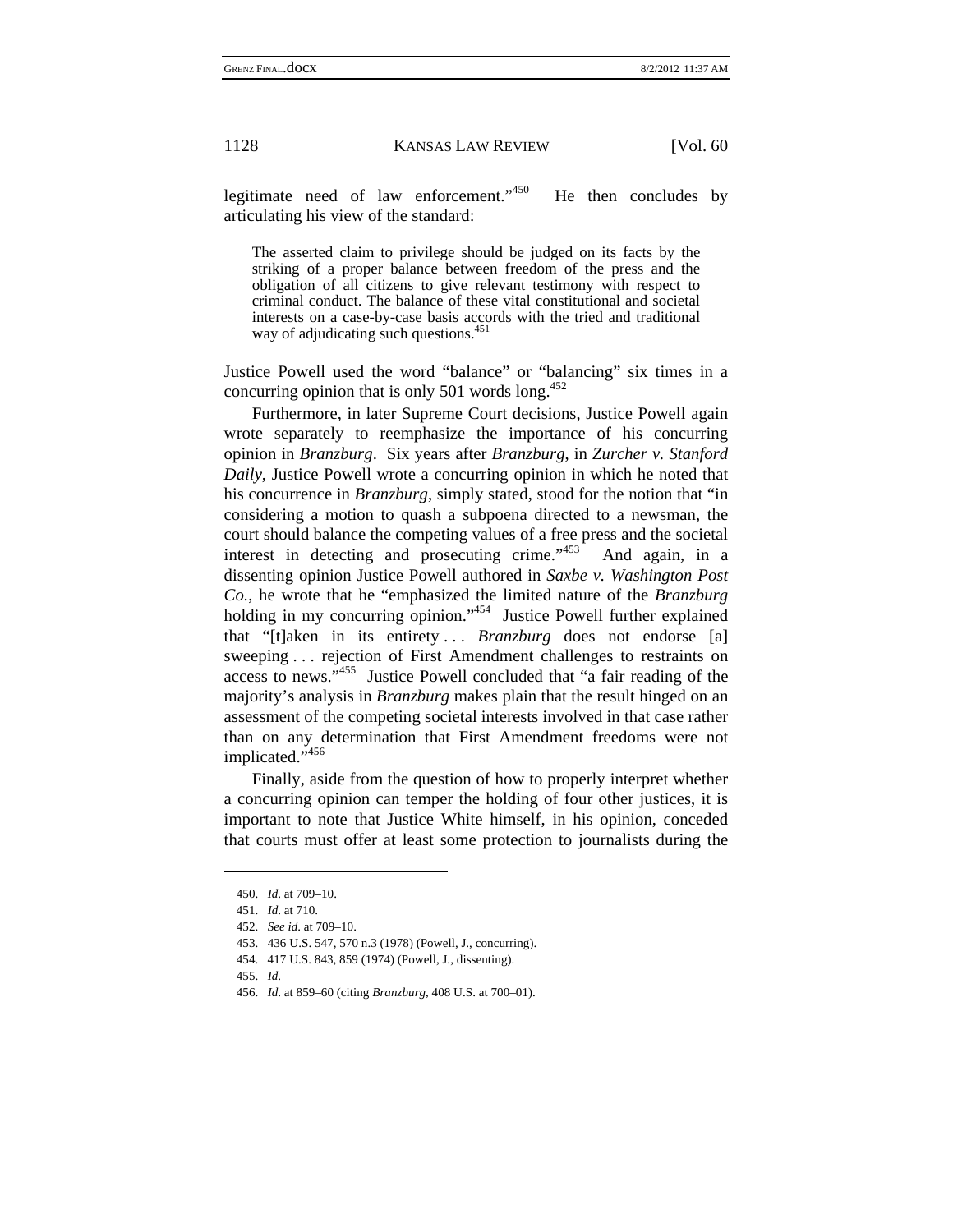news-gathering stage of the reporting process. Justice White wrote that the Court "do[es] not question the significance of free speech, press, or assembly to the country's welfare. Nor is it suggested that news gathering does not quality for First Amendment protection; without some protection for seeking out the news, freedom of the press could be eviscerated."<sup>457</sup> Justice White seemed to weigh competing interests as he worked through his analysis. It is important to remember that the underlying facts in *Branzburg* involved reporters who had witnessed their confidential sources actually breaking the law.<sup>458</sup> He seemed to bristle at the journalists' argument that reporters could decline to testify before a grand jury about criminal conduct that they personally had observed. Justice White wrote that "[t]he preference for anonymity of those confidential informants involved in actual criminal conduct is presumably a product of their desire to escape criminal prosecution, and this preference, while understandable, is hardly deserving of constitutional protection."459 Justice White goes on to write that "we cannot seriously entertain the notion that the First Amendment protects a newsman's agreement to conceal the criminal conduct of his source, or evidence thereof, on the theory that it is better to write about crime than to do something about it." $460$ 

Justice White even appeared to endorse at least some balancing. He quoted and applied one precedent holding that the government must "convincingly show a substantial relation between the information sought and a subject of overriding and compelling state interest."461 Thus, it is unclear whether Justice White himself would have ruled that a reporter must reveal a source like O'Brien's—one who is not a criminal defendant or even suspected of a crime.

#### b. *In re Pennington*

Let there be no doubt that in Kansas, under *In re Pennington*, a journalist "has a limited privilege of confidentiality of information and identity of news sources."<sup>462</sup> The Kansas Supreme Court recognized this

 <sup>457.</sup> *Branzburg*, 408 U.S. at 681.

<sup>458.</sup> *Id*. at 667–70.

<sup>459.</sup> *Id*. at 691.

<sup>460.</sup> *Id*. at 692.

<sup>461.</sup> *Id*. at 700–01 (quoting Gibson v. Fla. Legislative Investigation Comm., 372 U.S. 539, 546 (1963)) (internal quotation marks omitted).

 <sup>462.</sup> State v. Sandstrom (*In re* Pennington), 581 P.2d 812, 814 (Kan. 1978).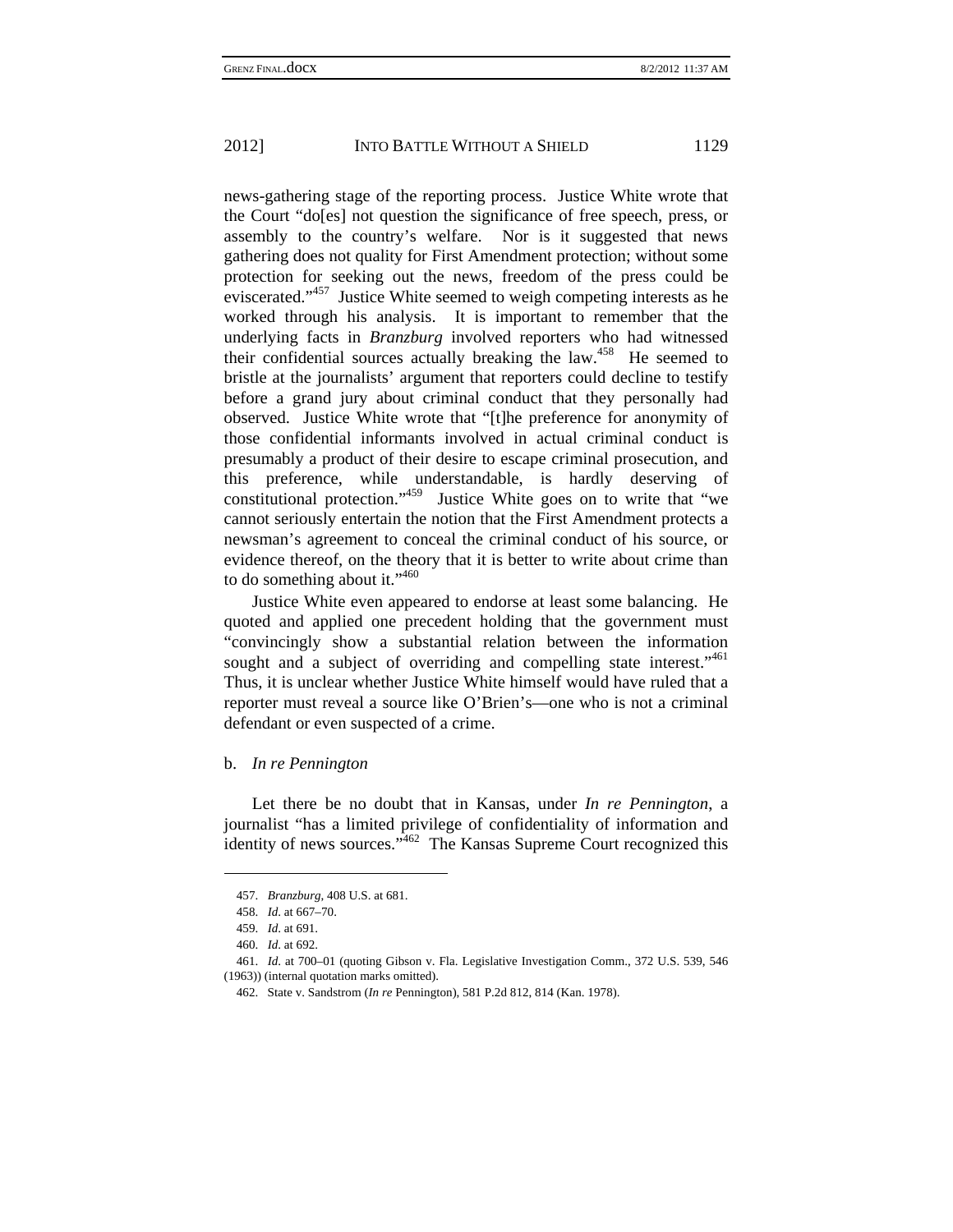limited privilege following a close reading and application of *Branzburg*. 463 It is true, as both Ford County Attorney Terry Malone argued and Judge Love noted, that "a news reporter's privilege is more tenuous in a criminal proceeding than in a civil case."464 But the court tempers this by noting that simply because a subpoena is issued in a criminal case does not mean the privilege vanishes entirely.<sup>465</sup> As the court noted, "[i]f that were true, no privilege would exist for a news reporter summoned in a criminal case."466

The court goes on to hold that the proper test is relevance, coupled with "a test of balancing the need of the defendant for the information or the identity of the news source against the privilege of the news reporter." $467$  The fact that the court recognizes this essential balancing of interests lies the heart of the test constructed in *In re Pennington*. Without the balancing test, the test for whether a subpoena should be quashed would be relevancy alone—as Judge Love appeared to hold. But mere relevance alone cannot be the standard under Kansas common law precedent. If it were, just as the Kansas Supreme Court warned, no privilege would exist at  $all^{468}$  because the definition of "relevant evidence" is so broad.<sup> $469$ </sup> Under the Federal Rules of Evidence. Under the Federal Rules of Evidence, practically anything could be considered admissible.

# 2. Using *Silkwood* to Apply *Branzburg* and *In re Pennington* to the O'Brien Subpoena

It is thus unquestionable that, even before passage of the Kansas shield law, news reporters in Kansas enjoyed a constitutional privilege to refuse to testify under certain circumstances. It is for the courts to weigh the circumstances on a case-by-case basis to determine whether the privilege should shield the reporter. Prior to the passage of the Kansas shield law, the best place for a Kansas court to find precisely what a balancing test should look like was *Silkwood v. Kerr-McGee Corp*. 470

<sup>463.</sup> *Id*. at 814–15.

<sup>464.</sup> *Id*. at 815.

<sup>465.</sup> *Id*.

<sup>466.</sup> *Id*.

<sup>467.</sup> *Id*.

<sup>468.</sup> *Id*.

 <sup>469.</sup> FED. R. EVID. 401 ("Evidence is relevant if: (a) it has any tendency to make a fact more or less probable than it would be without the evidence; and (b) the fact is of consequence in determining the action.").

 <sup>470. 563</sup> F.2d 433 (10th Cir. 1977); s*ee generally* Walker, *supra* note 19 (advocating for the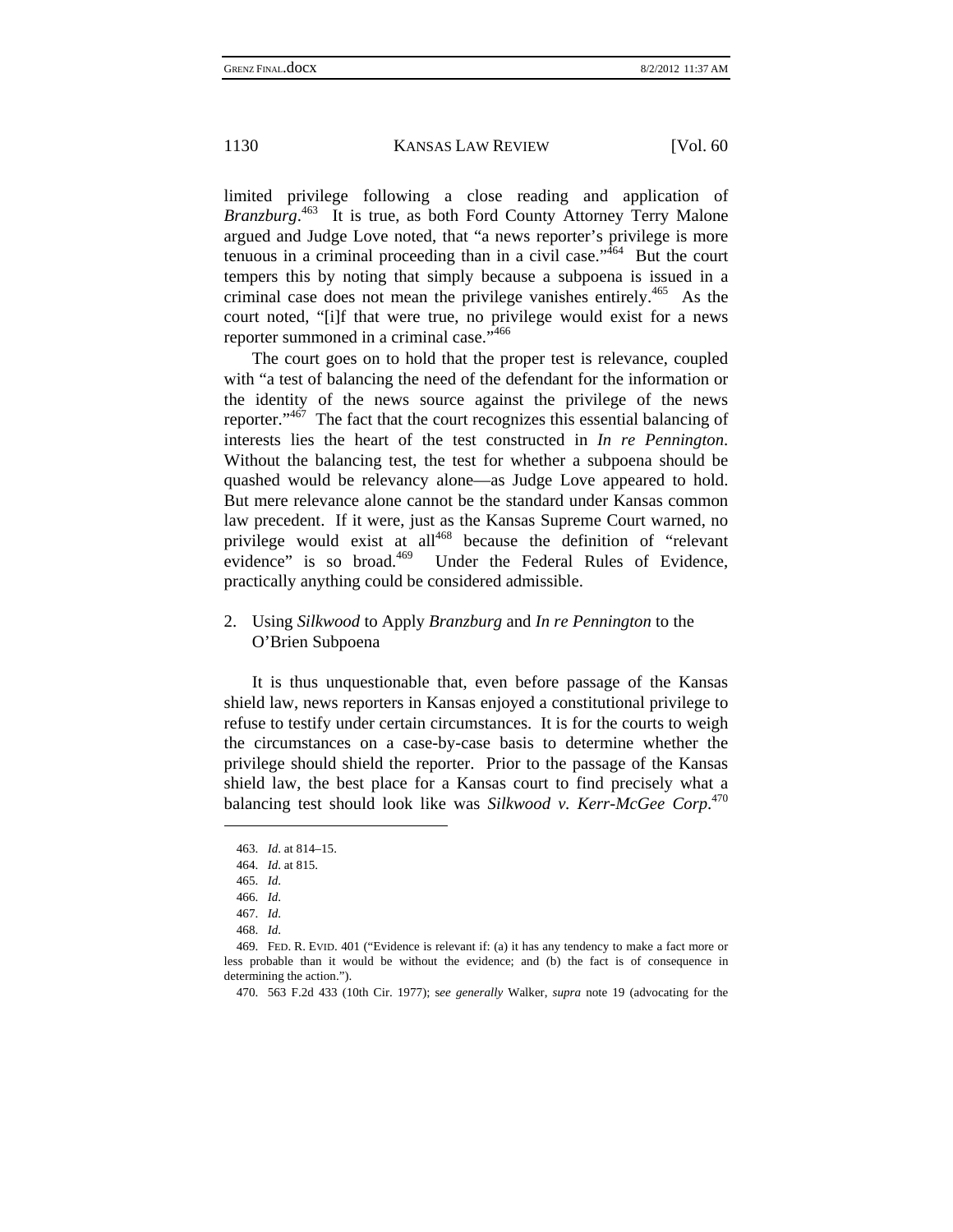The Tenth Circuit in *Silkwood* provided a distillation of *Branzburg* and the many other courts that have considered the balancing test. The *Silkwood* court listed four factors for courts to work through: (1) "[w]hether the party seeking information has independently attempted to obtain the information elsewhere and has been unsuccessful"; (2) "[w]hether the information goes to the heart of the matter"; (3) "[w]hether the information is of certain relevance"; (4) "[t]he type of controversy."<sup>471</sup>

#### a. An Independent Attempt to Obtain the Information Sought

If one were to apply the test described in *Silkwood* to the facts surrounding O'Brien's subpoena, the outcome would have been different. In fact, the prosecutor in Dodge City would stumble on the first factor in *Silkwood* because he failed to conduct any independent investigation at all prior to subpoenaing O'Brien's notes and testimony. In affidavits attached to the State's response to GateHouse's motion to quash the subpoena, Malone indicated that he elicited testimony from a bail bondsman on November 17, 2009<sup>472</sup>—three weeks after he issued subpoenas to O'Brien on October 27, 2009.<sup>473</sup> In a similar affidavit attached to his brief to the Kansas Supreme Court, Malone added additional detail, noting that he dispatched a police detective to talk to Escalante, the bail bondsman, at some unspecified time after his initial conversation with O'Brien.<sup>474</sup> When Escalante was reluctant to talk, Malone subpoenaed her. $475$  These few conversations with a bail bondsman appear to be the only independent investigation of the information contained in O'Brien's newspaper story about Sam Bonilla. Escalante did provide at least a few names. $476$  Those names should have served as leads. Police could have talked to the friends and neighbors of the individual named in O'Brien's story as potentially being a danger to Bonilla. Instead, Malone took a shortcut, subpoenaing O'Brien before attempting to obtain the information through the alternative means of

codification of *Silkwood*).

 <sup>471. 563</sup> F.2d at 438 (citing Garland v. Torre, 259 F.2d 545 (2d Cir. 1958)).

 <sup>472.</sup> State's Response to Motion to Quash Subpoena, *supra* note 145, at 19.

 <sup>473.</sup> Petition for Writ of Mandamus, *supra* note 9, at Ex. B.

 <sup>474.</sup> State's Response to Emergency Stay Request, *supra* note 200, at Ex. 1.

<sup>475.</sup> *Id*.

<sup>476.</sup> *Id*.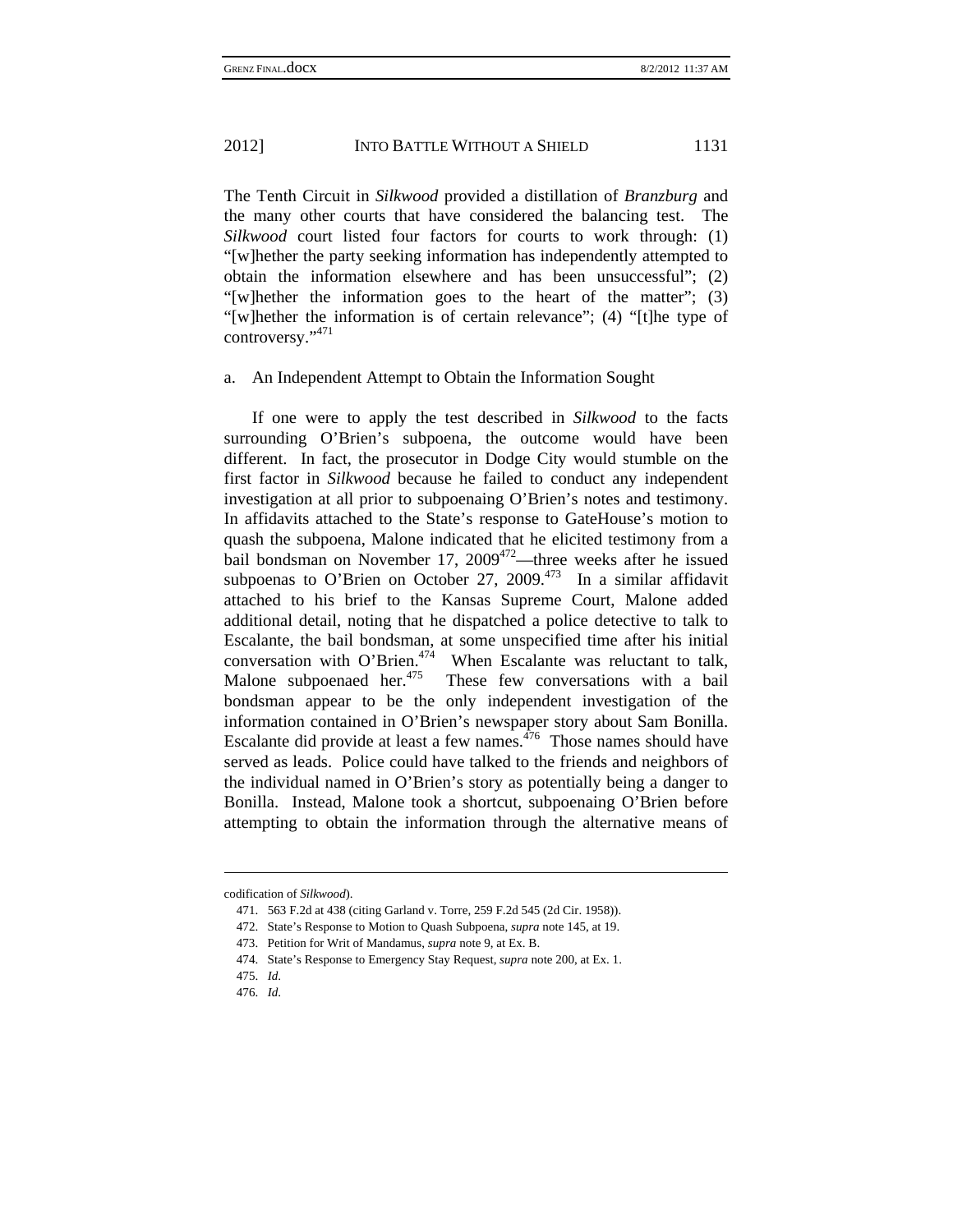good, old-fashioned police work. This factor tips strongly in O'Brien's favor.

b. Whether the Information Goes to the Heart of the Matter

Malone's subpoenas sought two distinct types of information. First, he was interested in any statements made by Bonilla to O'Brien. Second, he sought information O'Brien collected from a confidential source who purported to know that certain individuals in the community wished to harm Bonilla. Arguably, the first category does go "to the heart of the matter," given that Bonilla was the defendant in a murder case. Moreover, as a criminal defendant, Bonilla could choose not to testify at his own trial, thereby keeping the statements he made to O'Brien out of court. When police interviewed Bonilla, however, he had told them the same self-defense story he told O'Brien. The point of his interview with O'Brien was to get his side of the story into the media, which previously had not included Bonilla's take on the shooting. From the investigators' perspective, he actually did not share anything new with O'Brien. Further, most of what he did share with O'Brien was contained in her news article. Investigators certainly had access to that information.

As for the second category of information—the alleged threats against Bonilla's safety—they appear to have nothing to do with the underlying criminal charges against Bonilla. According to O'Brien's published report, some members of the community were mad at Bonilla for what he was accused of doing. It would be hard to imagine that this went "to the heart of the matter" at hand, which was the prosecution of Bonilla for the shooting in the riverbed. The purported desire for retaliation after the shooting was completely unrelated to Malone's prosecution of Bonilla for the shooting. This is the very definition of a fishing expedition.

In hindsight, we know the information from the confidential source not only failed to go "to the heart of the matter," it in fact was not relevant at all. In an interview, Malone acknowledged that after the subpoenas, the testimony, the investigation, and ultimately, the discussions with the source once he revealed himself, there was very little information to be gleaned at all—and certainly nothing that went "to the heart of the matter." Malone recalled that the source did not offer much unique insight into the matter, claiming only that people were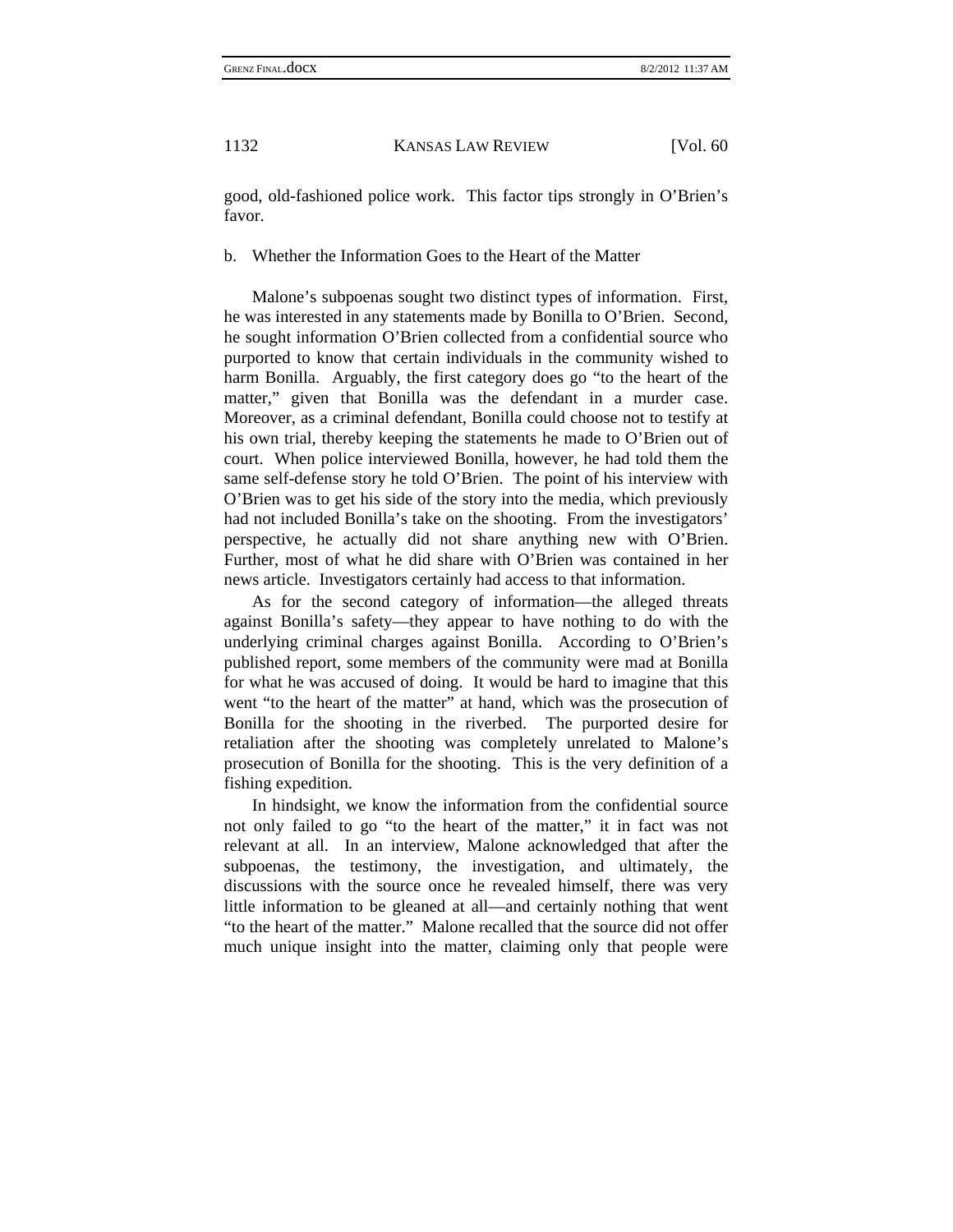angry and that some had guns.<sup>477</sup> While the court did not have access to that information, of course, it remains clear that tangential information from an anonymous source hardly goes "to the heart" of the underlying case. Thus, this factor also tips in O'Brien's favor.

c. Whether the Information Is of Certain Relevance

As previously noted, nearly any evidence can be considered "relevant" to a given case. The definition is intentionally broad. The *Silkwood* court seemed to increase the threshold slightly by requiring the evidence sought to be of "certain relevance."<sup>478</sup> As previously noted, the information pertaining to whether Bonilla was in any danger arguably was not of certain relevance for the same reasons that it did not go "to the heart of the matter." Statements made by the defendant in a criminal murder case, however, certainly would be relevant. At least when it comes to those specific comments, this factor would tip toward Malone.

d. The Type of Controversy

The Bonilla case was a criminal case. As such, the reporter's privilege is "more tenuous" than in a civil case.<sup> $479$ </sup> Still, that is not to say that the privilege does not exist at all. If that were true, reporters would have no privilege at all in Kansas prior to the shield law's passage, and as previously discussed, that is simply not the case. Thus, this factor also tips in Malone's favor—but only slightly.

#### 3. The Outcome of the Balancing Test Under *Silkwood*

Even Judge Love might have to agree—this was a close call. Decisions like this one that involve balancing competing interests are not easy, and judges must make fact-specific findings on a case-by-case basis. Here, two of the factors tipped strongly in O'Brien's favor: Malone did not attempt to find the information contained in O'Brien's notes from alternative sources, and the information he sought did not go to the heart of the matter. Further, only a portion of the evidence sought

 <sup>477.</sup> Malone Interview, *supra* note 93.

 <sup>478.</sup> Silkwood v. Kerr-McGee Corp., 563 F.2d 433, 438 (citing Garland v. Torre, 259 F.2d 545 (2d Cir. 1958)).

 <sup>479.</sup> State v. Sandstrom (*In re* Pennington), 581 P.2d 812, 815 (Kan. 1978).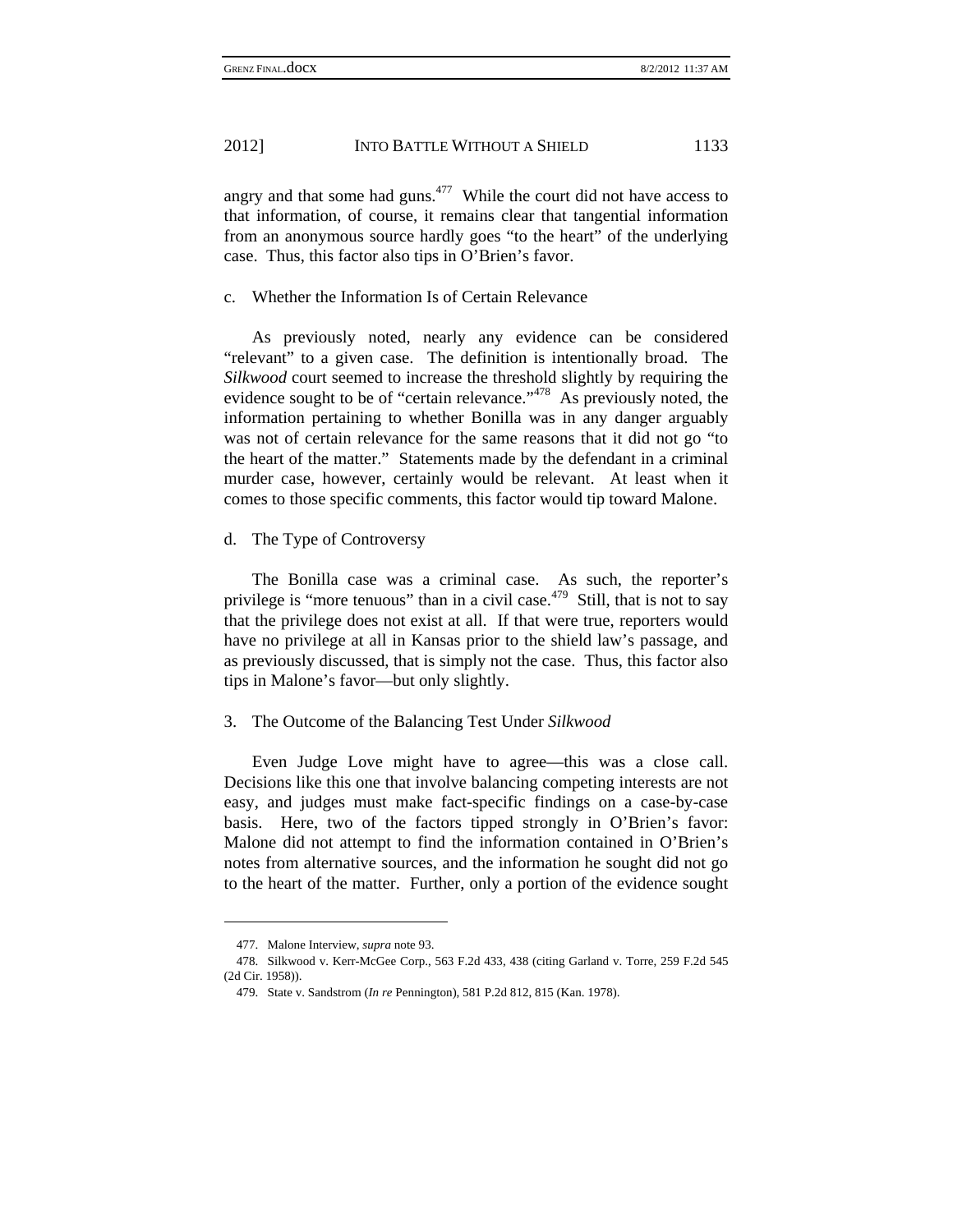was of "certain relevance"—and even that portion was information that investigators already had. Although it was a criminal case, that factor alone is not determinative. On balance, the judge should have found that Malone and police investigators needed to do more work of their own before Malone could compel O'Brien to turn over hers.

# *B. The Argument to Quash Would Have Been Even Stronger Under the Kansas Shield Law*

Applying the facts of the O'Brien case to the newly enacted Kansas shield law, it is even more likely that the subpoena would have been quashed had the new law existed at the time. The Kansas shield law clearly would have applied because O'Brien would fall under the definition of "journalist" contained in the law, and she gained "information" while "acting as a journalist."<sup>480</sup> As such, the court would have held a hearing to consider the elements enumerated in the law.

1. The Disclosure Sought Was Not "Material and Relevant" to the Underlying Proceeding

As described above, "relevant" is a broad term under the federal rules of evidence. The drafters of the Kansas shield law, however, sought to rein in the definition a bit. First, the drafters required that the information sought be both relevant and material.<sup>481</sup> This suggests a slightly higher threshold than mere relevance. Second, the drafters decided that the information sought must be material and relevant "to the proceeding for which the disclosure is sought."482 Certainly the comments of a criminal defendant likely would be considered relevant, but, as discussed above, the police already had heard Bonilla's claims of self-defense. As for any information O'Brien had about angry people wishing to harm Bonilla after his arrest, such information could hardly be considered relevant "to the proceeding for which the disclosure is sought." Malone claimed that he was interested in investigating whether someone in the community wanted to harm Bonilla.<sup>483</sup> Such information would pertain to a potential crime, not to the underlying proceeding for

 <sup>480.</sup> KAN. STAT. ANN. § 60-480(a)–(c) (Supp. 2011).

<sup>481.</sup> *Id*. § 60-482(a)(1).

<sup>482.</sup> *Id*.

 <sup>483.</sup> Malone Interview, *supra* note 93.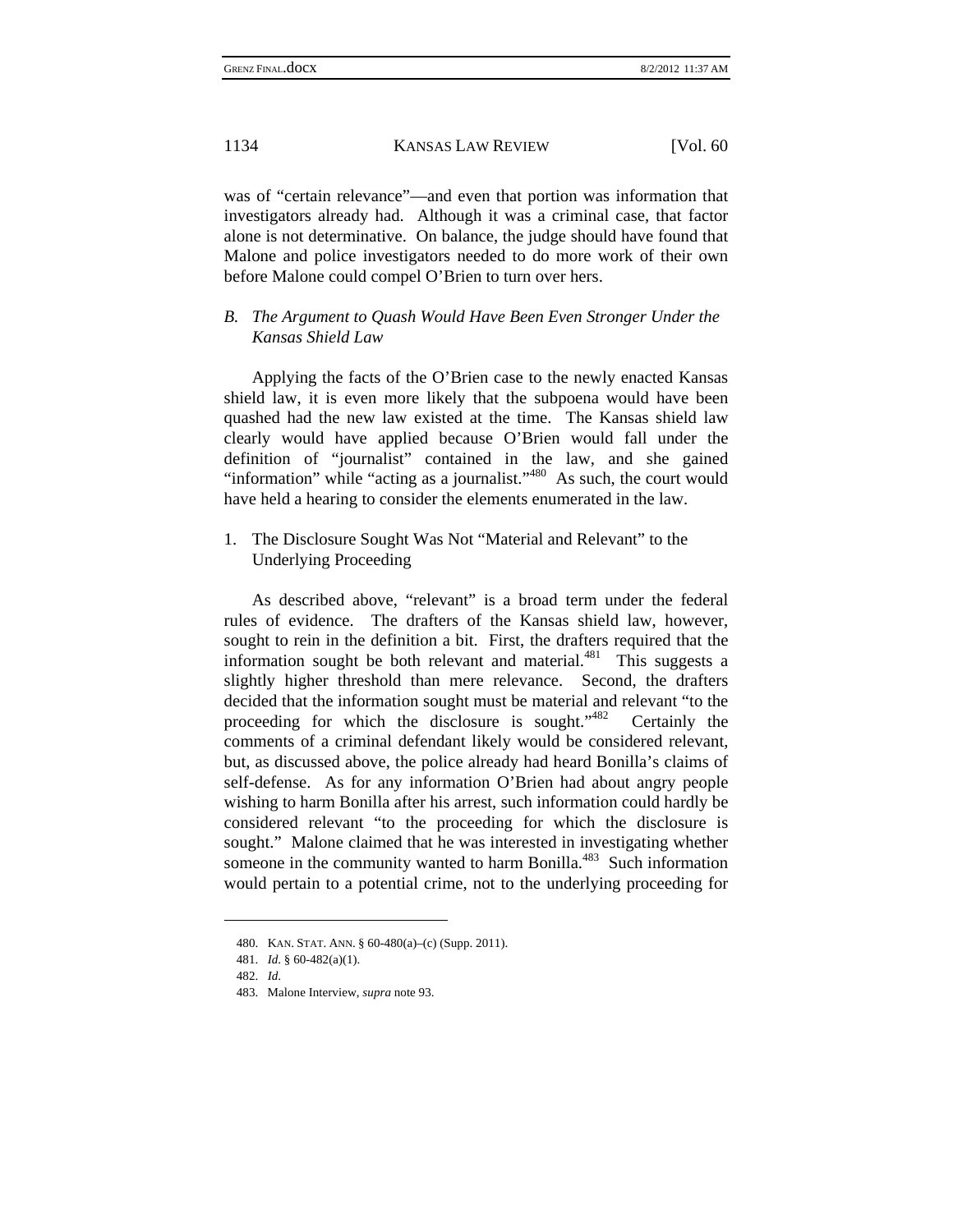which it was sought. This element tips almost entirely in O'Brien's favor.

2. The Information Sought Could Have Been Obtained by Alternative Means

The second element a court must consider under the new Kansas shield law is whether the information sought "could not, after a reasonable effort, be obtained by readily available alternative means."<sup>484</sup> As discussed above, Malone did very little investigating—if any at all prior to subpoenaing Claire O'Brien. It would have been reasonable for him to interview those affiliated with the individual named in O'Brien's story as someone who wished to do harm to Bonilla. Police investigators could have talked to many individuals who had direct, first-hand knowledge of the situation—including Sam Bonilla and the surviving victim of the shooting. Instead, Malone immediately subpoenaed O'Brien. It was not that he failed to make a "reasonable effort" to obtain the information by alternative means; rather, he failed to make *any* effort to obtain the information by alternative means. This element tips strongly in O'Brien's favor.

3. The Information Sought Was Not of a "Compelling Interest"

At first blush, the prosecutor seems to have satisfied the third element. For the court to order disclosure, the information sought must be "of a compelling interest."<sup>485</sup> Without more, the comments of the defendant in a murder case and potential threats against his safety might seem "compelling" indeed. But the drafters of the shield law provided the court with significant guidance on this point. To be considered a "compelling interest," information sought must be "evidence likely to be admissible and ha[ve] probative value that is likely to outweigh any harm done to the free dissemination of information to the public through the activities of journalists."486 The drafters then go on to provide two examples of information that would be considered to be of a compelling interest. First, evidence that would ensure "[t]he prevention of a certain

 $\overline{\phantom{a}}$ 

 <sup>484.</sup> KAN. STAT. ANN. § 60-482(a)(2).

<sup>485.</sup> *Id.* § 60-480(a)(3).

<sup>486.</sup> *Id*. § 60-482(b).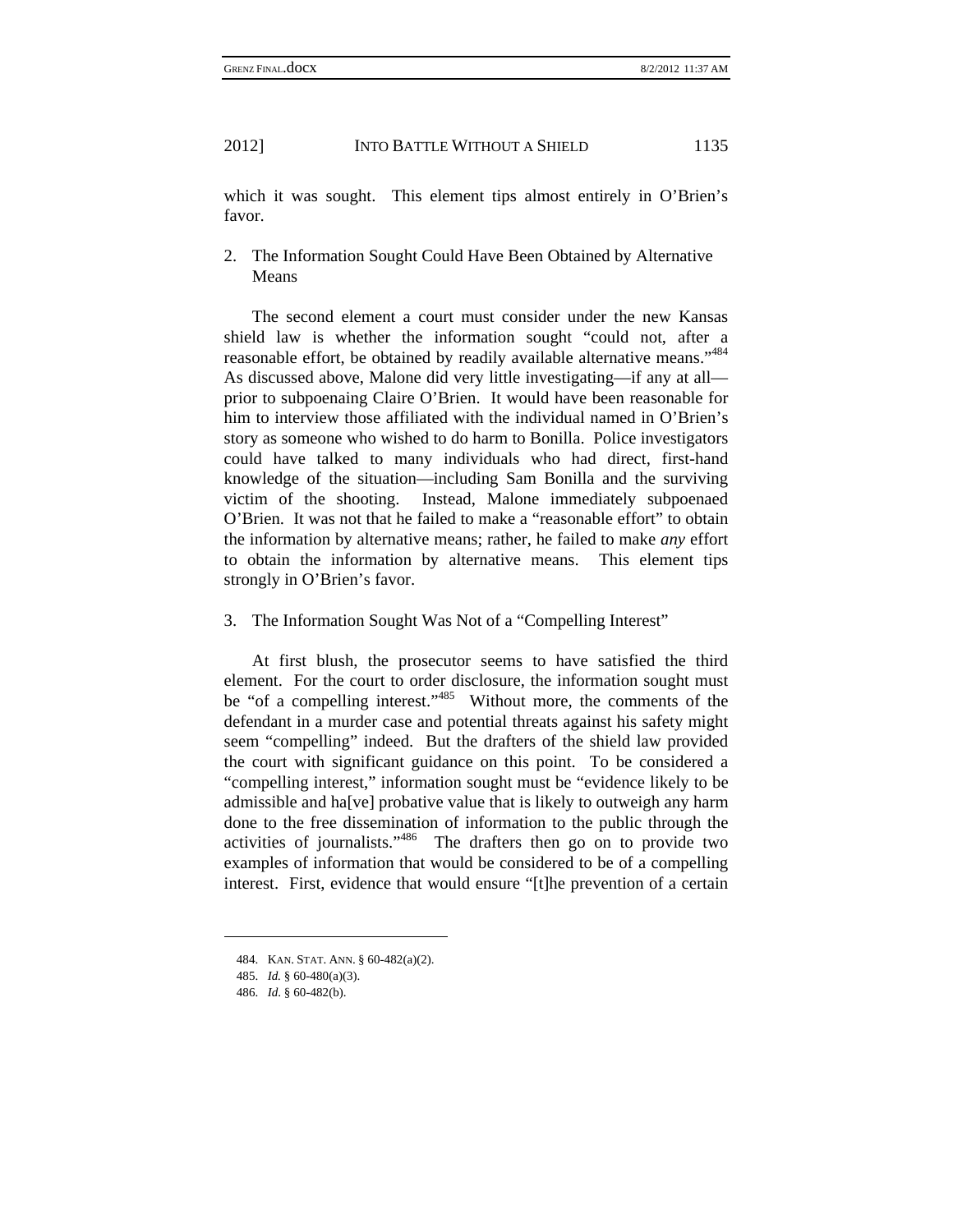miscarriage of justice." $487$  It is difficult to imagine that any statements made by either Bonilla, which the police already had, or O'Brien's confidential source, which did not pertain to the underlying murder case,

487. *Id*. § 60-482(b)(1).

 $\overline{\phantom{a}}$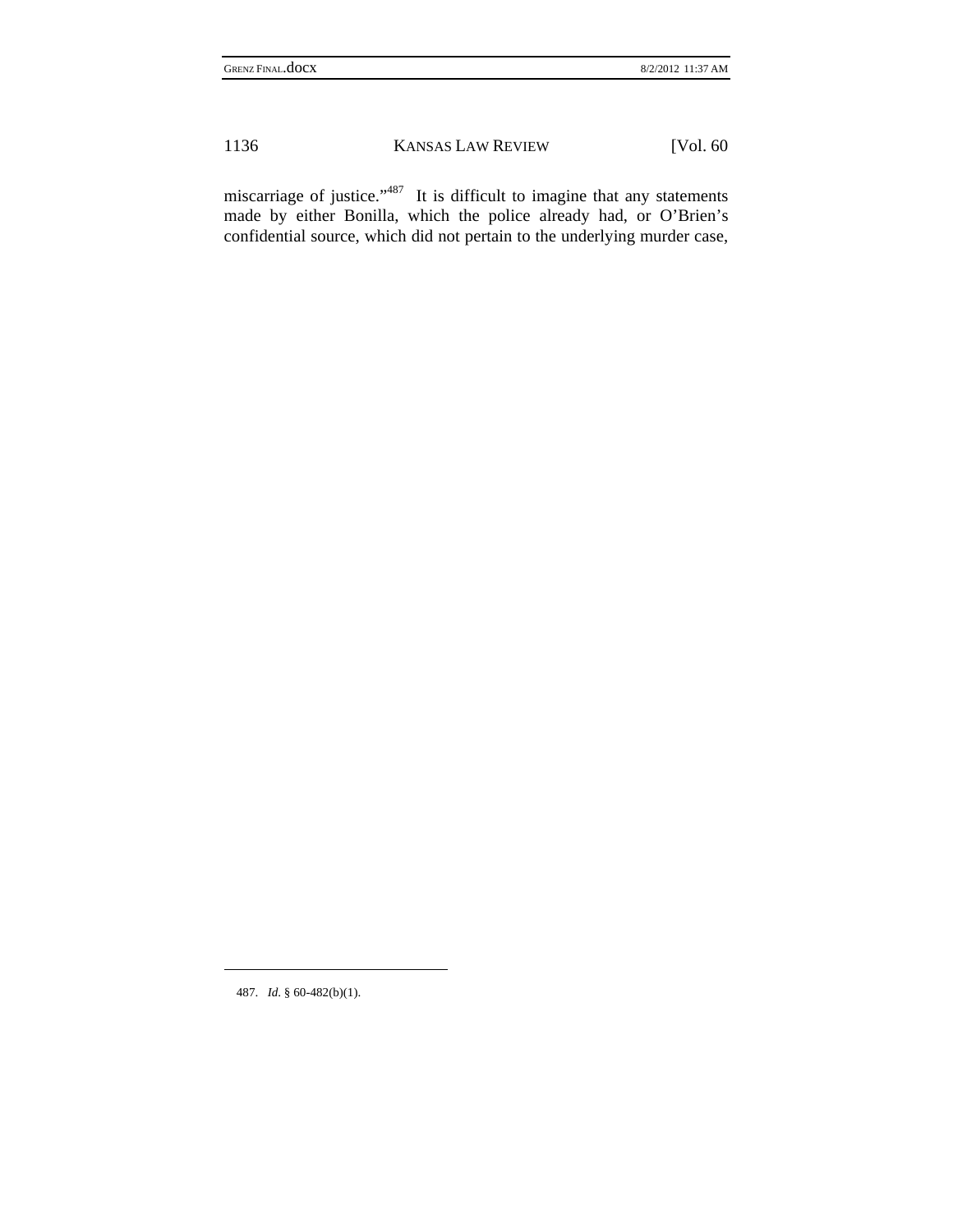could prevent a miscarriage of justice. The information she had simply was not sufficiently relevant or important.

Second, the shield law's drafters provided that evidence might be sufficiently compelling if it could prevent "an imminent act that would result in death or great bodily harm."<sup>488</sup> Bonilla's comments made in his own defense, outlining his self-defense theory, clearly do not fall into this category. The status of the comments from O'Brien's confidential source, however, is not as clear. In remarks attributed to her confidential source, O'Brien reported that white supremacists in Dodge City wished to do Bonilla harm and had access to a cache of weapons. Although these remarks initially might appear to reflect plans that could "result in death or great bodily harm,"<sup>489</sup> on closer inspection, even these remarks do not fit under this umbrella. Even if the plans O'Brien wrote about were true, Bonilla only faced danger if he were released from jail. At the time of the subpoena, however, he was locked up safely in the custody of the Ford County Jail. It is not possible to argue that Bonilla faced an "imminent act" so long as he remained in jail.

Furthermore, the information the journalist could provide must outweigh "any harm done to the free dissemination of information to the public through the activities of journalists."490 The use of confidential sources can be controversial, but the fact remains that they are at times crucial to the mission of journalists.<sup>491</sup> If sources believe that it is easy or routine for prosecutors or litigants to obtain the information they tell a reporter in confidence, then sources will be less likely to talk. This would diminish the information made available to the public and would harm society as a whole. Judges who apply the balancing test embodied in the Kansas shield law must not overlook the importance of a free press and its watchdog role.

Finally, the drafters of the Kansas shield law went on to specify that "[i]nterests that are not compelling include, but are not limited to, those of parties whose litigation lacks sufficient grounds, is abusive[,] or is brought in bad faith. $1492$  Here, the "litigant" is a prosecutor who, without the reporter's testimony and without conducting his own investigation, has no grounds at all to charge further crimes. Such a nebulous probe is

 $\overline{\phantom{a}}$ 

<sup>488.</sup> *Id*. § 60-482(b)(2).

<sup>489.</sup> *Id.*

<sup>490.</sup> *Id*. § 60-482(b).

<sup>491.</sup> *See generally* Walker, *supra* note 19.

 <sup>492.</sup> KAN. STAT. ANN. § 60-482(b).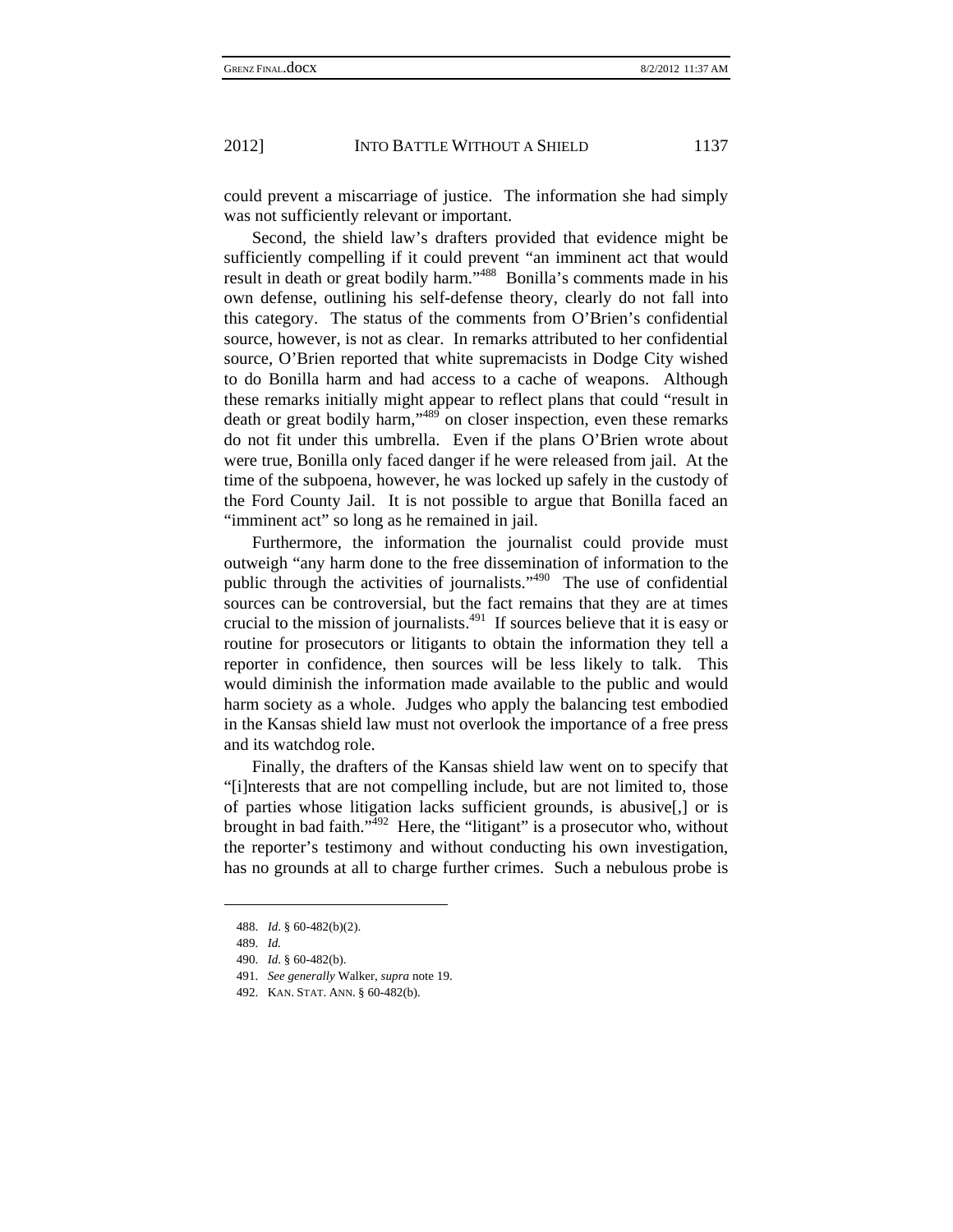precisely the sort of compelled testimony from which the shield law was designed to protect journalists. All things considered, the third element tips strongly in O'Brien's favor as well.

Thus, under the Kansas shield law, the determination of whether to quash the subpoenas would be even more solidly in the newspaper's favor. The evidence sought is of only questionable relevance. The prosecutor had not done a sufficient independent investigation to attempt to gain the information through alternative means. And the information sought was not of a "compelling interest," as defined under the law. In short, without more work on the part of the prosecutor, O'Brien likely would have been permitted to exercise the reporter's privilege under the new Kansas shield law—had it existed at the time.

# IV. CONCLUSION

 $\overline{\phantom{a}}$ 

Of course, arguing how the new shield law would have affected O'Brien's case is a moot point. In fact, despite all the complicated twists and turns of O'Brien's saga, one thing seems certain: the Kansas Legislature never would have passed a media shield law without her reallife example highlighting the need for such a law.

In hindsight, the story that prompted the controversy probably should not have been published in the first place. It violated the newspaper's policies about the use of anonymous sources, and it did not receive proper internal vetting. Once it was published, the subpoena seeking the name of her confidential source and her notes from her jailhouse interview likely should have been quashed under the common law constitutional reporter's privilege that already existed in Kansas because the harm done to the media was too great and the prosecutor did not make a sufficient attempt to obtain the information through alternative channels.

But all of those wrong turns led to a right one: Kansas became the thirty-eighth state to enact a shield law.<sup>493</sup> Under the new law, the subpoenas issued to O'Brien also likely would have been quashed. Although some of the information the prosecutor sought arguably was "relevant" in the broadest sense, he could not overcome the other elements of the test that were included in the new law: he had not sought the information through alternative channels and could not identify a

<sup>493.</sup> Cristina Abello, *Kansas Governor Signs New Shield Law*, REPS. COMMITTEE FOR FREEDOM OF THE PRESS (Apr. 15, 2010), http://www.rcfp.org/node/97942.